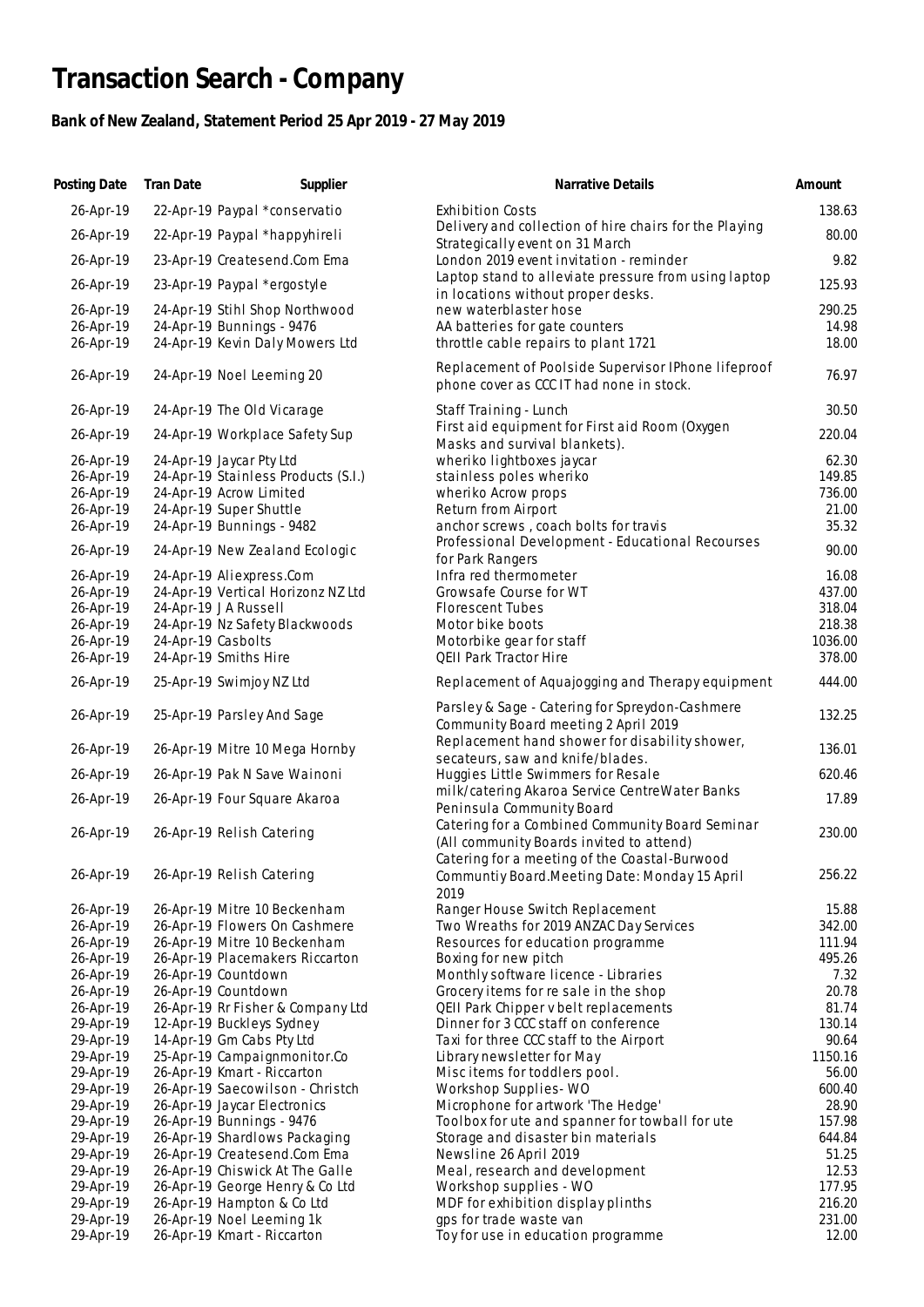| Posting Date           | Tran Date<br>Supplier                    | Narrative Details                                                                                    | Amount            |
|------------------------|------------------------------------------|------------------------------------------------------------------------------------------------------|-------------------|
| 29-Apr-19              | 26-Apr-19 Caltex Hornby                  | Milk for Tearoom                                                                                     | 6.10              |
| 29-Apr-19              | 26-Apr-19 Nz Safety Blackwoods           | Hi Vis vests for Ao Tawhiti school WSB                                                               | 67.28             |
| 29-Apr-19              | 26-Apr-19 Pb Tech Online 09 5269200      | Monthly software licence - Libraries                                                                 | 527.12            |
| 29-Apr-19              | 26-Apr-19 Trailcom                       | QEII Park Covered trailer jockey wheel/ tow ball kit<br>and trailer locks                            | 352.11            |
| 29-Apr-19              | 27-Apr-19 Fulcrumapp.Com                 | FulcrumSubscription to 26/5/2019                                                                     | 235.25            |
| 29-Apr-19              | 27-Apr-19 Crowne Plaza Changi Ai         | Meal                                                                                                 | 52.25             |
| 29-Apr-19              | 27-Apr-19 Cmt UK Ltd Taxi Fare           | Taxi fare                                                                                            | 154.66            |
| 29-Apr-19              | 27-Apr-19 Secure Parking Nz              | <b>Staff Parking for Meeting</b>                                                                     | 5.50              |
| 29-Apr-19              | 27-Apr-19 Uber Trip Help.Uber.Com        | Research, art gallery of NSW to Sydney airport                                                       | 41.64             |
| 29-Apr-19              | 27-Apr-19 Adobe Stock                    | Licence fee for Adobe stock image subscription                                                       | 44.89             |
| 29-Apr-19              | 28-Apr-19 Ecodrop Metro                  | Dump fees                                                                                            | 25.34             |
| 29-Apr-19              | 29-Apr-19 Nzls Cle - Zeald               | Insurance Law Update - Webinar                                                                       | 149.00            |
| 29-Apr-19              | 29-Apr-19 Caltex Redwood                 | milk for Redwood staffroom<br>Milk                                                                   | 7.98              |
| 29-Apr-19              | 29-Apr-19 Fresh Choice Parklands         | Printing of Photos for a 2019 Papanui-Innes                                                          | 3.59              |
| 29-Apr-19              | 29-Apr-19 Wsl Papanui                    | Community Pride Garden Award recipient.                                                              | 29.74             |
| 30-Apr-19              | 27-Apr-19 Uber *trip                     | Research, transport from accommodation to art<br>gallery                                             | 11.68             |
| 30-Apr-19              | 27-Apr-19 Arch Catering Pty Ltd          | Breakfast, research and development                                                                  | 23.85             |
| 30-Apr-19              | 28-Apr-19 Hoo*hootsuite Inc              | Monthly software licence - Libraries                                                                 | 117.45            |
| 30-Apr-19              |                                          | Dinner while away from home, research and                                                            | 26.04             |
|                        | 28-Apr-19 Victoria                       | fundraising                                                                                          |                   |
| 30-Apr-19              | 28-Apr-19 Iz *sherbet London             | Travel, Paddington station to hotel, research and                                                    | 29.65             |
|                        |                                          | development                                                                                          |                   |
| 30-Apr-19              | 28-Apr-19 Heathrow Express               | Economic travel into central London, Heathrow to<br>Paddington, research and fundraising development | 50.08             |
| 30-Apr-19              | 28-Apr-19 Informa Australia              | Scientific journal of ecology-subscription                                                           | 291.74            |
| 30-Apr-19              | 28-Apr-19 Officevibe                     | ITDC Officevibe mthly sub 2019-05                                                                    | 1182.43           |
| 30-Apr-19              | 29-Apr-19 Wilson Parking                 | Wilson Parking - Meeting                                                                             | 2.60              |
| 30-Apr-19              | 29-Apr-19 Bunnings - 9476                | Watering cans and leaf scoop.                                                                        | 24.94             |
| 30-Apr-19              | 29-Apr-19 Mitre 10 Mega Rangiora         | Shower curtains, light bulbs.                                                                        | 47.85             |
| 30-Apr-19              | 29-Apr-19 Pest Control Research          | mustelid and cat lures (2x 10kg pails) for predator<br>control trapping                              | 882.50            |
| 30-Apr-19              | 29-Apr-19 Bunnings - 9476                | bolt washers for fence repairs                                                                       | 3.51              |
| 30-Apr-19              | 29-Apr-19 Oderings Nurseries             | plants for Curators House Veg garden                                                                 | 10.58             |
| 30-Apr-19              | 29-Apr-19 Radio Spectrum                 | Radio Licence - Scruttons                                                                            | 150.00            |
| 30-Apr-19              | 29-Apr-19 Hcd Christchurch               | Workshop Consumables - WO                                                                            | 22.18             |
| 30-Apr-19              | 29-Apr-19 Transdiesel Ltd                | <b>Emergency Geneerator Service-WO</b>                                                               | 164.10            |
| 30-Apr-19<br>30-Apr-19 | 29-Apr-19 Rivtec<br>29-Apr-19 Green Linc | Workshop Supplies - WO<br>plants for council projects                                                | 193.20<br>1000.00 |
| 30-Apr-19              | 29-Apr-19 Bunnings - 9476                | Screws for maintenance                                                                               | 16.23             |
| 30-Apr-19              | 29-Apr-19 Nz Safety Blackwoods           | Assembly point signs for leased facilitys                                                            | 36.77             |
| 30-Apr-19              | 29-Apr-19 Bunnings - 9482                | Sink plunger and new shower slider for staff shower                                                  | 30.80             |
| 30-Apr-19              | 29-Apr-19 Surveymonkey                   | Survey Monkey monthly subscription                                                                   | 57.26             |
| 30-Apr-19              | 29-Apr-19 Pgg Wrightson Chch             | Cow tags to identify individual bikes so students                                                    | 45.68             |
|                        |                                          | know which one they use for the day                                                                  |                   |
| 30-Apr-19              | 29-Apr-19 Evolution Cycles               | 11 new helmets for Cycle Safe to replace<br>broken/brittle poly.                                     | 439.89            |
| 30-Apr-19              | 29-Apr-19 Victoria Food Service          | City Executive Workshop                                                                              | 99.36             |
| 30-Apr-19              | 29-Apr-19 Nz Property Inst Inc           | Training - Acquisition of Land Under Public Works Act                                                | 920.00            |
| 30-Apr-19              | 29-Apr-19 George Henry & Co Ltd          | Workshop Supplies - WO 801332448                                                                     | 9.18              |
| 30-Apr-19              | 29-Apr-19 Ecocentral Limited             | Dump charges                                                                                         | 76.02             |
| 30-Apr-19              | 29-Apr-19 Stihl Shop Northwood           | big pads for chain sawing park stuff cut and wounds                                                  | 20.40             |
| 30-Apr-19              | 29-Apr-19 Oderings Nurseries             | grass seed for patch picnic sites                                                                    | 65.99             |
| 30-Apr-19              | 29-Apr-19 Xcm Group Limited              | New caps for staff                                                                                   | 143.75            |
| 30-Apr-19              | 29-Apr-19 Casbolts                       | Motorbike helmet                                                                                     | 159.00            |
| 30-Apr-19              | 29-Apr-19 Nz Safety Blackwoods           | Motorbike boots                                                                                      | 185.43            |
| 30-Apr-19              | 29-Apr-19 Twl 220 Riccarton              | Opawaho to Ihutai Community Workshop                                                                 | 52.00             |
| 30-Apr-19              | 29-Apr-19 Pizza Hut - 762                | Opawaho to Ihutai Community Workshop                                                                 | 92.50             |
| 30-Apr-19              | 30-Apr-19 Lyttelton Supervalue           | Tape for Basketball Hoop net replacement<br>Stationary for vans and for drawing maps for school      | 3.99              |
| 30-Apr-19              | 30-Apr-19 Twl 178 Barrington             | on-road sessions                                                                                     | 24.96             |
| 30-Apr-19              | 30-Apr-19 Pak N Save Wainoni             | Supermarket gift vouchers for purchasing of items for<br>a community event. Event: Avondale Fun Day  | 300.00            |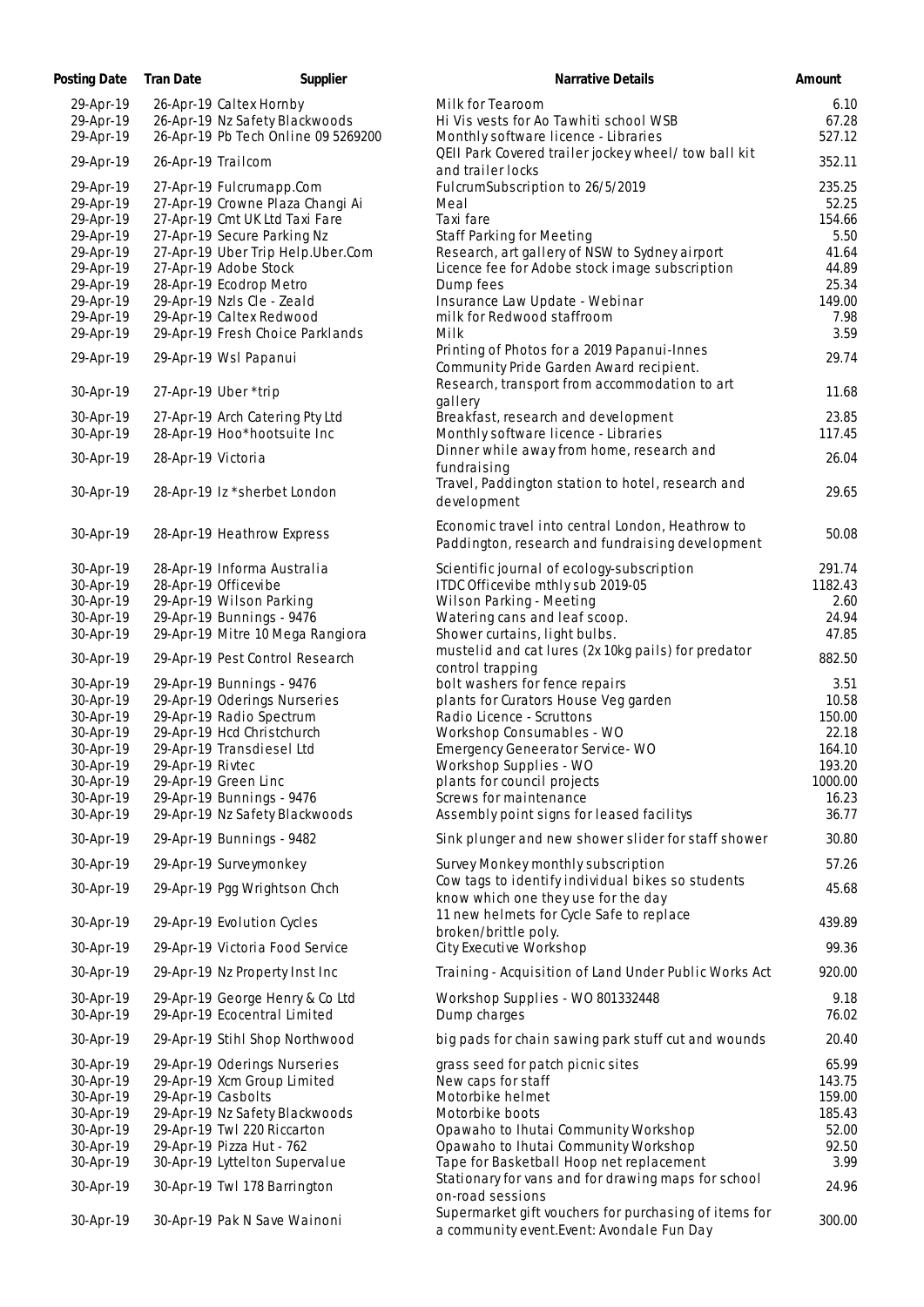| Posting Date | Tran Date<br>Supplier                                | Narrative Details                                                                                | Amount        |
|--------------|------------------------------------------------------|--------------------------------------------------------------------------------------------------|---------------|
| 30-Apr-19    | 30-Apr-19 Freshchoice City Mkt                       | Catering for OARC                                                                                | 68.00         |
| 30-Apr-19    | 30-Apr-19 The Caxton Press                           | graphic material for exhibition - June's Wardrobe                                                | 658.95        |
| 30-Apr-19    | 30-Apr-19 Woodcraft Gallery                          | A wooden artwork for the corporate gift.                                                         | 85.00         |
| 30-Apr-19    | 30-Apr-19 Twl 178 Barrington                         | Materials needed for Whanau Family Fun Night                                                     | 4.00          |
| 30-Apr-19    | 30-Apr-19 Mitre 10 Mega Ferrymead                    | A24 rat trap                                                                                     | 179.00        |
| 30-Apr-19    | 30-Apr-19 Caltex Ashburton                           | Fuel costs (and small food and drink cost) for Tony<br>de Lautour exhibition delivery to Dunedin | 34.07         |
| 30-Apr-19    | 30-Apr-19 Vendella International                     | Milk and hot chocolate for Tourist Flats                                                         | 120.92        |
| 30-Apr-19    | 30-Apr-19 Countdown                                  | Opawaho to Ihutai Community Workshop                                                             | 19.60         |
| 30-Apr-19    | 30-Apr-19 Wsl Eastgate                               | Opawaho to Ihutai Community Workshop                                                             | 79.91         |
| 1-May-19     | 29-Apr-19 Taxi Fare By Verifone                      | Taxi fare                                                                                        | 47.01         |
| $1-May-19$   | 29-Apr-19 Caravan City                               | Meal                                                                                             | 72.01         |
| $1-May-19$   | 29-Apr-19 Ipwea Nz                                   | motional Agility Workshop - Christchurch, 31 May                                                 | 569.25        |
| 1-May-19     | 29-Apr-19 Tate Catering                              | Lunch, research and fundraising                                                                  | 9.86          |
| 1-May-19     | 29-Apr-19 Uber Trip Help.Uber.Com                    | Economic London travel, fundraising and research                                                 | 28.51         |
| 1-May-19     | 29-Apr-19 Caravan City                               | Meal, fundraising                                                                                | 72.04         |
| $1-May-19$   | 29-Apr-19 Safari Bks Online-Flow                     | ITII Safari BooksOnline mthly sub 2019-05                                                        | 59.99         |
| 1-May-19     | 29-Apr-19 Runscope.Com                               | ITII Runscope mthly sub 2019-05                                                                  | 121.51        |
| 1-May-19     | 29-Apr-19 Apple New Zealand                          | ITTI Apple Smart keyboard                                                                        | 269.00        |
| 1-May-19     | 30-Apr-19 Nz Safety Blackwoods                       | Returned - Credited 01/05/19                                                                     | 91.90         |
| $1-May-19$   | 30-Apr-19 Wilson Parking                             | Wilson Parking - Meeting                                                                         | 12.60         |
| 1-May-19     | 30-Apr-19 Mainland Fasteners Ltd                     | Tricking Filter Fan - WO                                                                         | 5.77          |
| $1-May-19$   | 30-Apr-19 Are (NZ) Limited                           | Workshop Supplies - WO                                                                           | 34.44         |
| 1-May-19     | 30-Apr-19 The Service Company Ltd C                  | Disinfectant - WO 801332430                                                                      | 182.94        |
| $1-May-19$   | 30-Apr-19 Nz Safety Blackwoods                       | Safety Glasses                                                                                   | 13.90         |
| 1-May-19     | 30-Apr-19 Mitre 10 Mega Rangiora                     | Bacillus thuringiensis kurstaki x packets                                                        | 41.86         |
| 1-May-19     | 30-Apr-19 Nz Safety Blackwoods                       | Vests & Jacket                                                                                   | 143.08        |
| 1-May-19     | 30-Apr-19 The Frontrunner Bushin                     | Shoes                                                                                            | 180.00        |
| $1-May-19$   | 30-Apr-19 Shardlows Packaging                        | Tape for Rams Basketball                                                                         | 295.55        |
| 1-May-19     | 30-Apr-19 Nova Energy                                | River of Words interactive installation                                                          | 120.56        |
| 1-May-19     | 30-Apr-19 Paknsave Moorhouse                         | Retirement function                                                                              | 71.61         |
|              |                                                      | Command strips - for hanging prints, June's                                                      |               |
| 1-May-19     | 30-Apr-19 Bunnings - 9476                            | Wardrobe exhibition                                                                              | 33.88         |
| 1-May-19     | 30-Apr-19 Twl 220 Riccarton                          | Ball toys for the Leisure pool, Fan/heater for<br>office/Pool Control                            | 55.00         |
| 1-May-19     | 30-Apr-19 Ccc Art Gallery Car Prk                    | Parking for meetings at Civic                                                                    | 13.00         |
| 1-May-19     | 30-Apr-19 Steam Cafe                                 | Food and drink expenses                                                                          | 45.00         |
| 1-May-19     | 30-Apr-19 Wgtn Combined Taxis                        | Travel from conference in Wellington to Wellington<br>airport for 2 x members of CCC staff.      | 46.80         |
| 1-May-19     | 30-Apr-19 Pb Tech Online 09 5269200                  | Sculpt keyboard and mouse for new start                                                          | 124.37        |
| 1-May-19     | 30-Apr-19 Bunnings - 9482                            | Rolling 100 litre plastic storage bin                                                            | 47.96         |
| 1-May-19     | 1-May-19 New World Fendalton                         | Supplies for FWH Community Board Meetings                                                        | 18.32         |
| $1-May-19$   | 1-May-19 Addressfinder By Ablet                      | Monthly software licence - Libraries                                                             | 149.50        |
| $1-May-19$   | 1-May-19 Parsley And Sage                            | Catering for Community Board meeting                                                             | 99.13         |
| $1-May-19$   | 1-May-19 Cial Online Parking                         | Simon Denny returns, parking                                                                     | 47.00         |
| 1-May-19     | 1-May-19 Peninsula Trading Post                      | Supplies for exhibition install - June's Wardrobe                                                | 7.99          |
| 1-May-19     | 1-May-19 Payment - Personal - Payment -<br>Thank You | Payment - Personal Payment - Thank You                                                           | $-4.91$       |
| 1-May-19     | 1-May-19 Supervalue Roxburgh                         | Food and drink expenses during exhibition loaned                                                 | 6.38          |
| 1-May-19     | 1-May-19 Jimmys Pies                                 | artwork<br>Food and drink expenses during exhibition loaned                                      | 14.20         |
|              |                                                      | artwork<br>Fuel expenses for two vehicles during touring                                         |               |
| 1-May-19     | 1-May-19 Mobil Anzac                                 | exhibition delivery to Dunedin<br>Razors for First Aid Kit                                       | 191.51        |
| $1-May-19$   | 1-May-19 Freshchoice Barrington                      | Screwdriver Set                                                                                  | 4.50<br>44.45 |
| 1-May-19     | 1-May-19 Topmag 10184 Internet                       |                                                                                                  |               |
| $1-May-19$   | 1-May-19 Pakn Save Rangiora                          | Grocery items for re sale in the shop                                                            | 59.36         |
| 1-May-19     | 1-May-19 Supervalue Sumner                           | Milk for April<br>Westland District Council Training by CCC BCA                                  | 21.81         |
| 1-May-19     | 1-May-19 Otira Stagecoach Hotel                      | Trainers QA Team                                                                                 | 42.00         |
| 1-May-19     | 1-May-19 The Warehouse Online                        | Mobile phone for volunteer group                                                                 | 169.00        |
| 2-May-19     | 30-Apr-19 Facebk *a47kjk2t62                         | April Facebook charges for Sea 2 Sky; Parklands<br>Library cafe; South Express Cycleway          | 615.25        |
| $2-May-19$   | 30-Apr-19 Justins Active Managem                     | Active Management programme attendance                                                           | 210.74        |
| $2-May-19$   | 30-Apr-19 Pret A Manger                              | Lunch, research and fundraising                                                                  | 10.51         |
| 2-May-19     | 30-Apr-19 Uber *trip                                 | Economic travel, research and fundraising                                                        | 30.56         |
| 2-May-19     | 30-Apr-19 Yuki                                       | Food and drink expenses during exhibition loaned<br>artwork                                      | 120.00        |
| 2-May-19     | 30-Apr-19 Facebk *scpbhl2tp2                         | Travel Information posted in Facebook                                                            | 674.68        |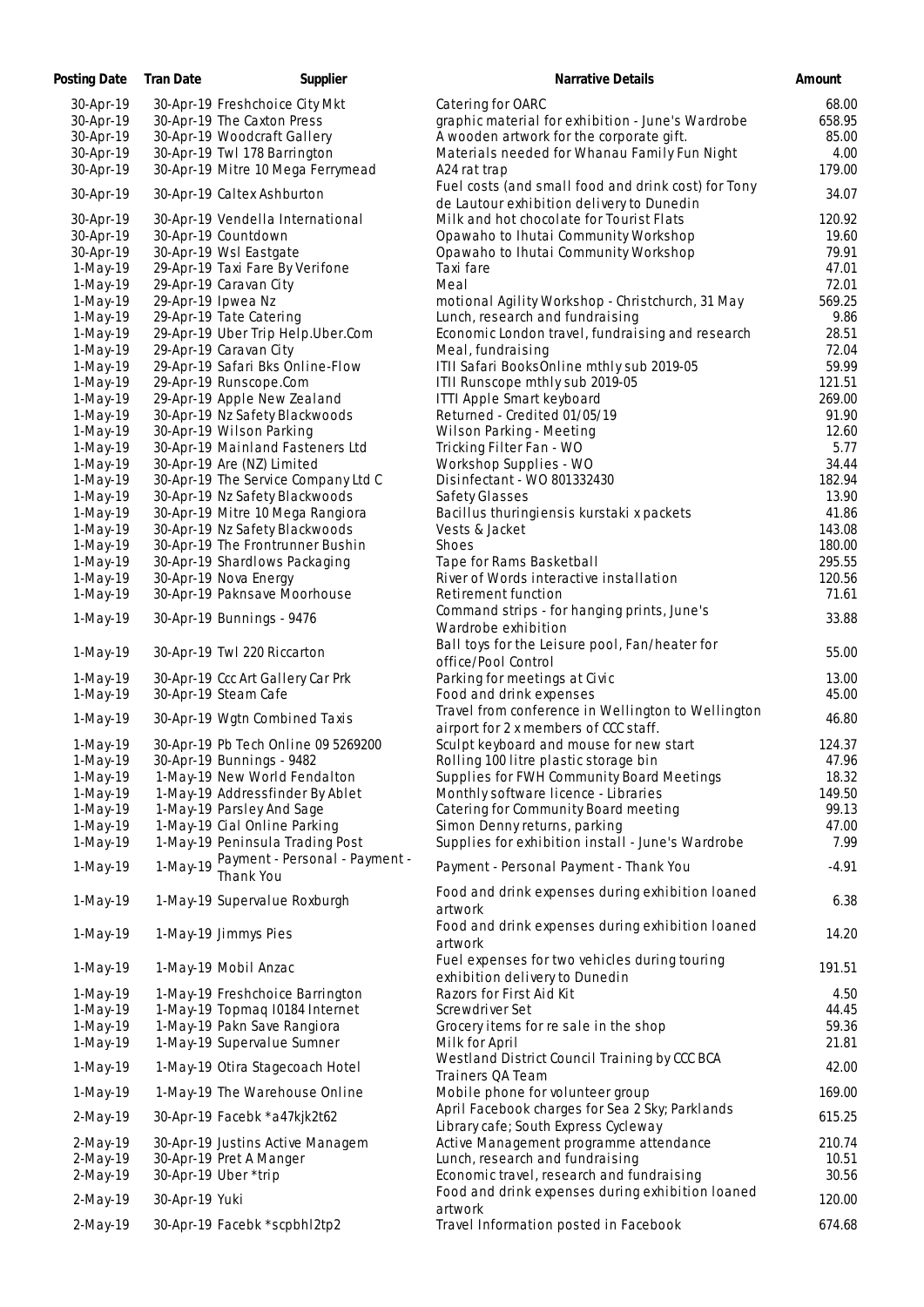| Posting Date | <b>Tran Date</b>   | Supplier                           | Narrative Details                                                               | Amount   |
|--------------|--------------------|------------------------------------|---------------------------------------------------------------------------------|----------|
| $2-May-19$   | 30-Apr-19 Nhbs Ltd |                                    | Gardens library books                                                           | 880.18   |
| $2-May-19$   |                    | 1-May-19 Wilson Parking            | Wilson Parking - Meeting                                                        | 6.60     |
| $2-May-19$   |                    | 1-May-19 Central Taxi              | To Mulesoft Summit                                                              | 78.40    |
| 2-May-19     |                    | 1-May-19 Aromaunga Baxter Flowers  | ANZAC Day wreath                                                                | 230.00   |
| 2-May-19     |                    | 1-May-19 Bunnings - 9476           | Batteries for noise devices                                                     | 74.86    |
| 2-May-19     |                    | 1-May-19 Nz Safety Blackwoods      | Credit Voucher Nz Safety Blackwoods                                             | $-91.90$ |
| $2-May-19$   |                    | 1-May-19 Mbie-Ewrb                 | Electricial Registration                                                        | 135.41   |
| 2-May-19     |                    | 1-May-19 Steel & Tube Processing C | P & ID'S Plant - WO                                                             | 600.59   |
| 2-May-19     |                    | 1-May-19 Mobil Wigram              | Hire Truck Deisel re-fill from DPAG artwork delivery                            | 110.60   |
| 2-May-19     |                    | 1-May-19 Resene Tower Junction34   | Polyurethane for sealing Ply                                                    | 39.98    |
| 2-May-19     |                    | 1-May-19 Ross Galt Lock & Key      | 2 Padlocks for Nga puna WaiKeys for DP                                          | 270.00   |
|              |                    |                                    | Resource Management Law Association of New                                      |          |
| 2-May-19     |                    | 1-May-19 Rmla Membership           | Zealand membership                                                              | 199.00   |
| $2-May-19$   |                    | 1-May-19 Createsend.Com Ema        | Friends Newsletter May 2019                                                     | 16.29    |
| $2-May-19$   |                    | 1-May-19 Createsend.Com Ema        | Cycling update May 2019                                                         | 42.31    |
|              |                    |                                    | Blank Tickets to be used for community event.                                   |          |
| $2-May-19$   |                    | 1-May-19 Whitcoulls Thepalms 47    | Community Event: Avondale Fun Day.Date: Sunday 5                                | 9.16     |
|              |                    |                                    | May                                                                             |          |
| 2-May-19     |                    | 1-May-19 Wilson Parking            | Parking costs, meeting attendance                                               | 24.60    |
| $2-May-19$   |                    | 1-May-19 Jaycar Pty Ltd            | Credit Voucher Jaycar Pty Ltd                                                   | $-52.70$ |
|              |                    |                                    | Extra large Sport storage bags for Aqua DBs, Belts                              |          |
| 2-May-19     |                    | 1-May-19 Hart Sport Pty Ltd        | and Noodles                                                                     | 137.80   |
|              |                    |                                    |                                                                                 |          |
| $2-May-19$   |                    | 1-May-19 Smiths Hire               | Styx loader hire mulch shift for TFC planting                                   | 107.20   |
| 2-May-19     |                    | 1-May-19 Nz Safety Blackwoods      | Safety Boots                                                                    | 149.38   |
| 2-May-19     |                    | 1-May-19 Nz Safety Blackwoods      | Team Tools (Marking Paint and Ear Plugs) - Winter                               | 210.50   |
|              |                    |                                    | Day Glow Jacket                                                                 |          |
| 2-May-19     |                    | 1-May-19 Accurate Instruments      | Replacement Scala Penetrometer (Original                                        | 725.65   |
|              |                    |                                    | unrepairable).                                                                  |          |
| 2-May-19     |                    | 1-May-19 Resene Lichfield St 031   | Materials for educational activity at Connal Reserve                            | 90.16    |
|              |                    |                                    | planting                                                                        |          |
| 2-May-19     |                    | 1-May-19 Sp * Driline Drying Ra    | FF&E Budget, Drying Racks                                                       | 490.00   |
| 2-May-19     |                    | 1-May-19 Nightlife Music           | Monthly nightlife music fees                                                    | 338.32   |
| 2-May-19     |                    | 1-May-19 Nightlife Music           | Monthly nightlife fees                                                          | 338.32   |
| $2-May-19$   |                    | 1-May-19 Nightlife Music           | Monthly nightlife fees                                                          | 430.60   |
| 2-May-19     |                    | 1-May-19 Fulton Hogan Sign Shop    | Tracks signage                                                                  | 172.50   |
| $2-May-19$   |                    | 1-May-19 Wilson Parking            | Parking expenses                                                                | 14.60    |
| $2-May-19$   |                    | 1-May-19 Bp Connect Marshlands     | Milk for BLFP                                                                   | 8.70     |
|              |                    |                                    | Food and drink expenses during touring exhibition                               |          |
| 2-May-19     |                    | 1-May-19 The Standard Kitchen      | delivery to Dunedin                                                             | 4.00     |
|              |                    |                                    | Food and drink expenses during touring exhibition                               |          |
| 2-May-19     |                    | 1-May-19 The Standard Kitchen      | delivery to Dunedin                                                             | 57.50    |
|              |                    |                                    | Food and drink expenses during touring exhibition                               |          |
| 2-May-19     |                    | 1-May-19 The Fork & Tap            | delivery to Dunedin                                                             | 72.00    |
| $2-May-19$   |                    | 1-May-19 Workplace Safety Sup      | Tape for First Aid                                                              | 39.88    |
|              |                    | 1-May-19 The Service Company Ltd C | <b>Cleaning Supplies</b>                                                        | 464.43   |
| $2-May-19$   |                    | 1-May-19 Nz Safety Blackwoods      | Staff Safety PPE gear                                                           | 184.00   |
| $2-May-19$   |                    |                                    |                                                                                 |          |
| 2-May-19     | 1-May-19 Le Forge  |                                    | Giftware for resale in the B G V C Gift shop                                    | 203.55   |
| 2-May-19     |                    | 1-May-19 Seriously Good Chocolat   | Giftware for resale in the B G V C Gift shop                                    | 318.79   |
| 2-May-19     | 1-May-19 Artearoa  |                                    | Giftware for resale in the B G V C Gift shop                                    | 871.70   |
| 2-May-19     |                    | 2-May-19 Mitre 10 Mega Hornby      | Heater for staff at reception                                                   | 59.00    |
| 2-May-19     |                    | 2-May-19 Twl 123 Eastgate          | Water jugs for Boardroom                                                        | 51.90    |
| 2-May-19     |                    | 2-May-19 Christchurch City Cncl    | Parking vouchers                                                                | 635.50   |
| 2-May-19     |                    | 2-May-19 Relish Catering           | Catering for Bringing Heritage and Emergency                                    | 917.70   |
| 2-May-19     |                    | 2-May-19 Central Innovation        | Management Together workshop - 30 April 2019<br>ITCC ArchiCAD mthly sub 2019-05 | 339.25   |
|              |                    |                                    | New water blast hose and relevant fittings for                                  |          |
| 2-May-19     |                    | 2-May-19 Hydraquip                 | summer pools electric water blast.                                              | 654.13   |
|              |                    |                                    | Food and drink expenses during exhibition art work                              |          |
| 2-May-19     |                    | 2-May-19 Wrinkly Rams Cafe         | loans *                                                                         | 33.80    |
| 2-May-19     |                    | 2-May-19 Fresh Choice Parklands    | Milk                                                                            | 3.59     |
|              |                    |                                    | Westland District Council Training by CCC BCA                                   |          |
| 2-May-19     |                    | 2-May-19 Clocktower Cafe           | Trainers QA Team                                                                | 23.50    |
|              |                    |                                    | Westland District Council Training by CCC BCA                                   |          |
| 2-May-19     |                    | 2-May-19 Clocktower Cafe           | Trainers QA Team                                                                | 38.40    |
| $3-May-19$   | 30-Apr-19 Goformz  |                                    | ITCC GoFormz mthly sub 2019-05                                                  | 116.86   |
|              |                    |                                    | Parking ticket for Gallery van during exhibition tour                           |          |
| 3-May-19     |                    | 30-Apr-19 Dunedin City Council     | delivery to Dunedin Public Art Gallery                                          | 2.50     |
| $3-May-19$   |                    | 1-May-19 Sake No Hana              | Meal while travelling                                                           | 123.56   |
|              |                    |                                    |                                                                                 |          |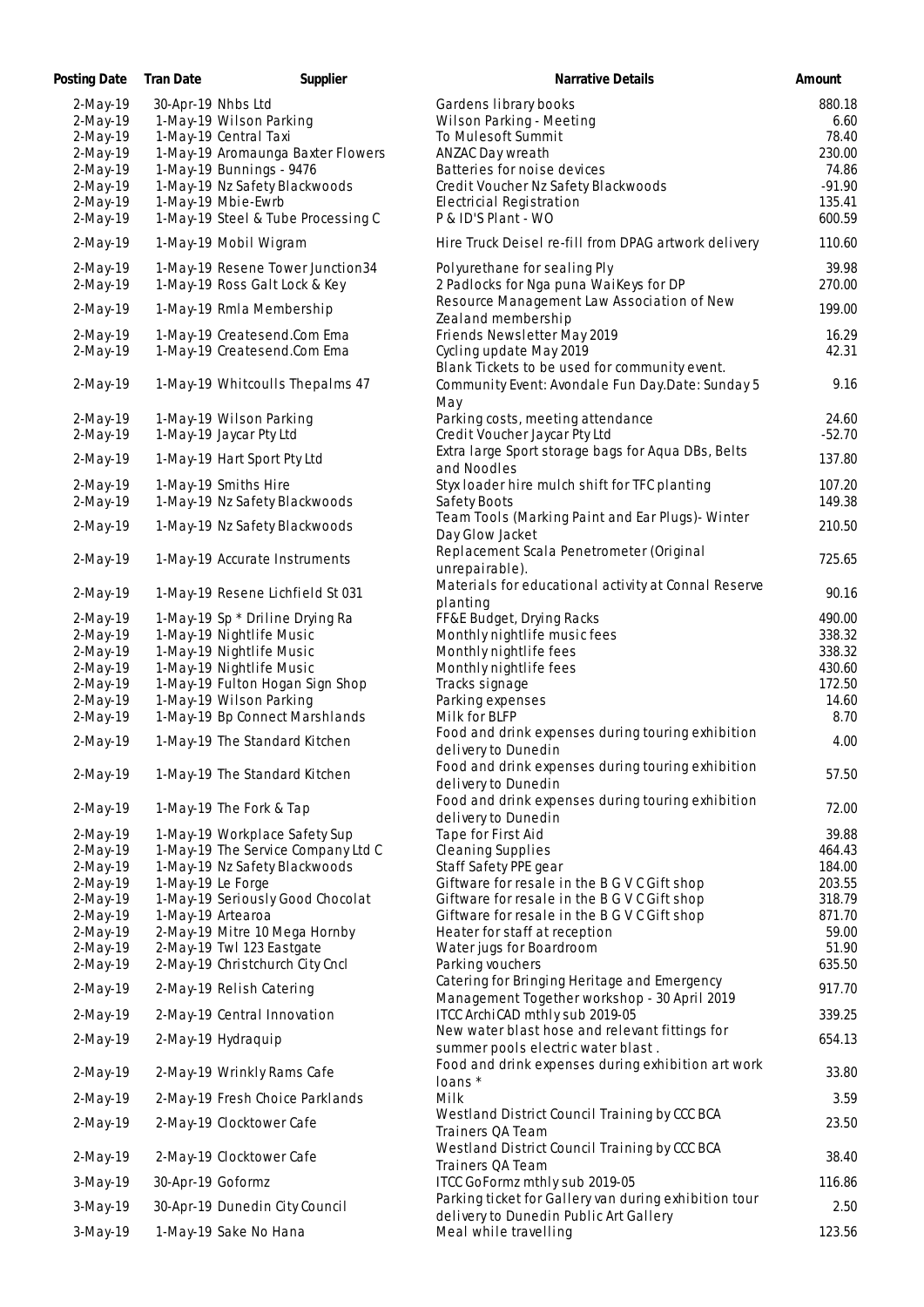| Posting Date           | <b>Tran Date</b> | Supplier                                   | Narrative Details                                                                                      | Amount         |
|------------------------|------------------|--------------------------------------------|--------------------------------------------------------------------------------------------------------|----------------|
| $3-May-19$             |                  | 1-May-19 Fulcrumapp.Com                    | Supply of data capture tool CWW assets                                                                 | 1057.34        |
| 3-May-19               |                  | 1-May-19 Fulcrumapp.Com                    | Data collection software monthly account for District<br>Planning                                      | 58.74          |
| 3-May-19               |                  | 1-May-19 Uber Trip Help.Uber.Com           | Economic travel for research and fundraising                                                           | 26.64          |
| 3-May-19               |                  | 1-May-19 Sake No Hana                      | Fundraising meal with major patrons, cost share so<br>no separate receipt given                        | 123.56         |
| 3-May-19               |                  | 1-May-19 Pmi - Certification               | Project Management Institute exam fees for staff<br>member                                             | 626.06         |
| $3-May-19$             |                  | 2-May-19 Wilson Parking                    | Wilson Parking - Meeting                                                                               | 16.60          |
| 3-May-19               |                  | 2-May-19 Secure Parking Nz                 | parking in city in Turanga for PLNZ presentation                                                       | 4.50           |
| $3-May-19$             |                  | 2-May-19 Mbie-Ewrb                         | <b>Electricial Registration</b>                                                                        | 187.50         |
| 3-May-19               |                  | 2-May-19 Mbie-Ewrb                         | <b>Electricial Practising Licence</b>                                                                  | 260.42         |
| 3-May-19               |                  | 2-May-19 Goulters Vinegar Prod             | credit card fee on vinegar pruchase                                                                    | 2.40           |
| 3-May-19               |                  | 2-May-19 Twl 181 Belfast                   | sledge hammer and light bulbs                                                                          | 38.00          |
| 3-May-19               | 2-May-19 Repco   |                                            | bungee cord for tunnel house misting lines, grease<br>for wrenching machine, rags for seed cleaning    | 49.67          |
| 3-May-19               |                  | 2-May-19 Goulters Vinegar Prod             | vinegar for weed control                                                                               | 79.90          |
| 3-May-19               |                  | 2-May-19 Mitre 10 Beckenham                | Materials for Wheriko - Brilliant exhibition                                                           | 126.47         |
|                        |                  |                                            | installation                                                                                           |                |
| $3-May-19$             |                  | 2-May-19 Bunnings - 9476                   | Cable ties for assembly point signs at Wigram Gym                                                      | 30.88          |
| 3-May-19               |                  | 2-May-19 Burnsco Marine                    | and car wash for ute<br>Belt clips for aquajogging belts                                               | 19.90          |
| $3-May-19$             |                  | 2-May-19 Bunnings - 9476                   | 10 Coveralls and rope for inflatable trolley handle                                                    | 82.72          |
| 3-May-19               |                  | 2-May-19 Auckland Transport                | Parking Auck Denny returns                                                                             | 3.00           |
|                        |                  |                                            | Community Board Newsletters Spreydon-Cashmere -                                                        |                |
| $3-May-19$             |                  | 2-May-19 Createsend.Com Ema                | May 2019                                                                                               | 7.75           |
| 3-May-19               |                  | 2-May-19 Createsend.Com Ema                | Community Board Newsletters Papanui-Innes - May<br>2019                                                | 7.96           |
| 3-May-19               |                  | 2-May-19 Createsend.Com Ema                | Community Board Newsletters Banks Peninsula - May<br>2019                                              | 9.28           |
| 3-May-19               |                  | 2-May-19 Createsend.Com Ema                | Community Board Newsletters Fendalton-Waimairi-<br>Harewood May 2019                                   | 9.74           |
| 3-May-19               |                  | 2-May-19 Createsend.Com Ema                | Community Board Newsletters Papanui-Innes - May<br>2019                                                | 9.88           |
| 3-May-19               |                  | 2-May-19 Createsend.Com Ema                | Community Board Newsletters Halswell-Hornby-<br>Riccarton - May 2019                                   | 10.44          |
| 3-May-19               |                  | 2-May-19 Createsend.Com Ema                | Community Board Newsletters Coastal-Burwood -<br>May 2019                                              | 10.56          |
| $3-May-19$             |                  | 2-May-19 Nz Safety Blackwoods              | Batteries for Response Teams                                                                           | 214.52         |
| 3-May-19               |                  | 2-May-19 Mitre 10 Mega Papanui             | Groynes leaf rakes x 16 plus 8 leaf scoops                                                             | 197.64         |
| 3-May-19               |                  | 2-May-19 Pest Control Research             | 60 tracking tunnels with pegs                                                                          | 785.01         |
| $3-May-19$             |                  | 2-May-19 Pb Tech Online 09 5269200         | <b>USB Sticks</b>                                                                                      | 42.50          |
| 3-May-19               |                  | 2-May-19 Wsl Online                        | <b>USB Sticks</b><br>Annual Subscription to Geozone for Duvauchelle                                    | 112.50         |
| 3-May-19               | 2-May-19 Geozone |                                            | Holiday Park                                                                                           | 765.44         |
| 3-May-19               |                  | 2-May-19 Briscoes Chch Salisbury           | Purchase of replacement plunger glasses x3 for the<br>staff room Purchase of replacement 3 cup plunger | 60.97          |
| $3-May-19$             |                  | 2-May-19 Bunnings - 9482                   | Wooden dowles for mind body room                                                                       | 174.75         |
| $3-May-19$             |                  | 2-May-19 New World St Martins              | staff morning tea supplies                                                                             | 26.50          |
| $3-May-19$             |                  | 2-May-19 Umbrellar                         | Hosting off track status page                                                                          | 189.75         |
| 3-May-19               |                  | 2-May-19 Propeller Swim School             | Water test tabs and Test tubes for Pioneer Pool                                                        | 492.50         |
| 3-May-19               |                  | 2-May-19 The Chop Shop                     | Food and drink cost during exhibition art work loans<br>return                                         | 48.50          |
| 3-May-19               |                  | 2-May-19 Stumpers Bar & Cafe               | Westland District Council Training by CCC BCA<br>Trainers QA Team                                      | 108.00         |
| $3-May-19$             |                  | 2-May-19 Ogilvies 2004 Limited             | Giftware for resale in the B G V C Gift shop                                                           | 1464.18        |
| $3-May-19$             |                  | 3-May-19 Mrc Global (NZ) Ltd               | LFG Slave - WO                                                                                         | 151.27         |
| $3-May-19$             |                  | 3-May-19 Mitre 10 Mega Ferrymead           | Gardener sprinkler and hand sanitiser                                                                  | 34.96          |
| $3-May-19$             |                  | 3-May-19 Auckland Transport                | Parking Auck Denny returns                                                                             | 6.50           |
| 3-May-19               |                  | 3-May-19 Trade Me                          | Sport & Rec Trade Me listing.                                                                          | 499.00         |
| 3-May-19               |                  | 3-May-19 Twl 175 South City                | Mirror for entry signage for Wheriko                                                                   | 14.98          |
| 3-May-19               |                  | 3-May-19 Pgg Wrightson Chch                | Seed and spreader for a Reserve Mgt committee<br>project                                               | 898.45         |
| $3-May-19$<br>3-May-19 |                  | 3-May-19 Garden Box<br>3-May-19 Garden Box | Bedding plot top soil infill after palm removal<br>Top soil for garden plot infill after palm removal  | 40.00<br>40.00 |
| $3-May-19$             |                  | 3-May-19 Timely Limited                    | Monthly charge for mobile device booking calendar                                                      | 23.00          |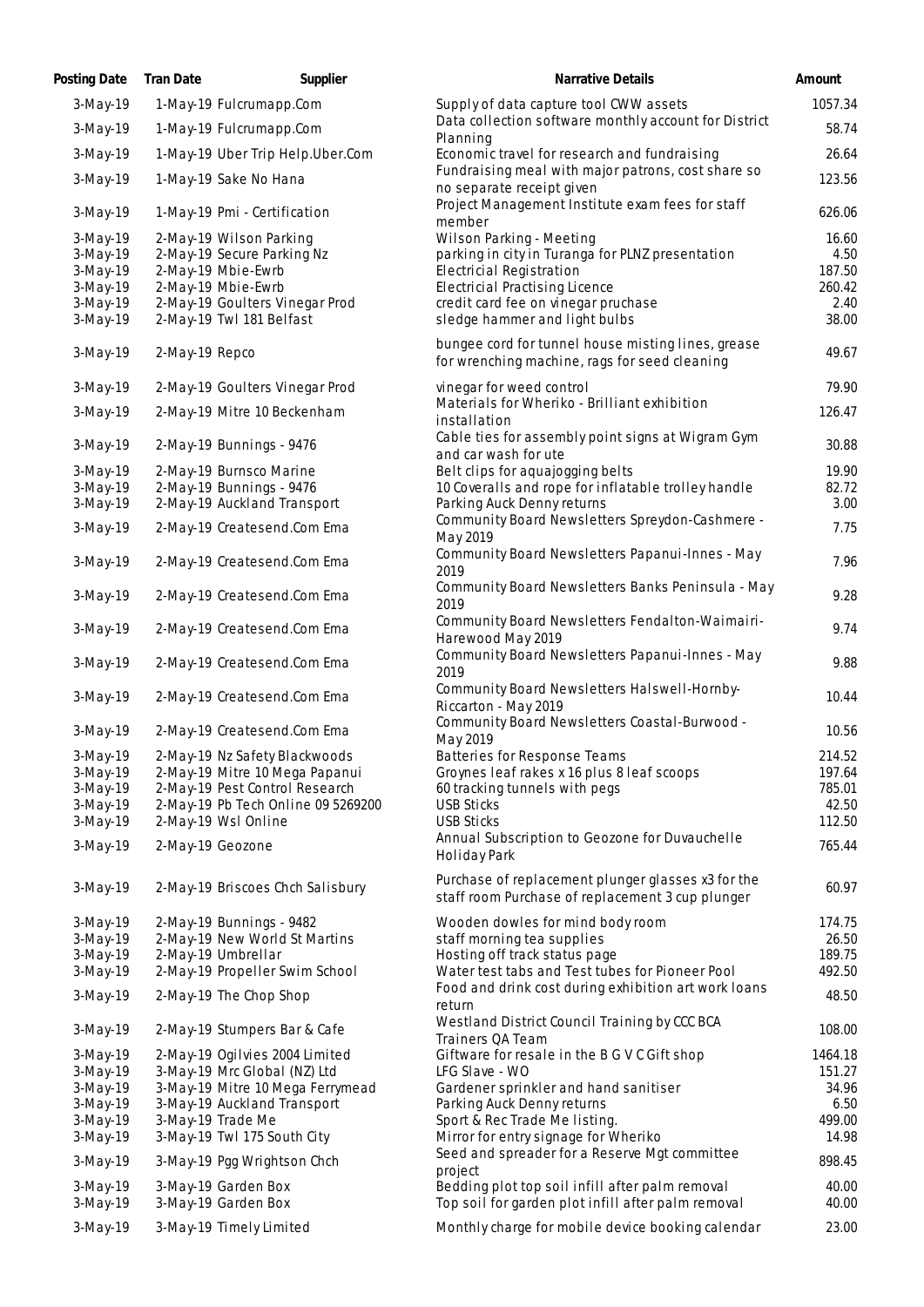| Posting Date               | <b>Tran Date</b> | Supplier                                                           | Narrative Details                                                          | Amount          |
|----------------------------|------------------|--------------------------------------------------------------------|----------------------------------------------------------------------------|-----------------|
| $3-May-19$                 |                  | 3-May-19 Countdown                                                 | Monthly software licence - Libraries                                       | 6.82            |
| 3-May-19                   |                  | 3-May-19 Clocktower Cafe                                           | Westland District Council Training by CCC BCA<br>Trainers QA Team          | 23.00           |
| 3-May-19                   |                  | 3-May-19 Stumpers Bar & Cafe                                       | Westland District Council Training by CCC BCA<br>Trainers QA Team          | 47.30           |
| $3-May-19$                 |                  | 3-May-19 Ccc Parking                                               | Parking for interviewing<br>puppets - 2x fantails replacement, 1x owl for  | 14.50           |
| 6-May-19                   |                  | 1-May-19 Paypal *blackboardj                                       | Outreach                                                                   | 90.93           |
| $6$ -May-19                |                  | 1-May-19 Wilson Parking                                            | Parking for meetings                                                       | 3.60            |
| $6$ -May-19                |                  | 1-May-19 Paypal *datatalk Nz                                       | repairs to 3 body worn video cameras                                       | 621.00          |
| $6$ -May-19                |                  | 2-May-19 Christchurch Airport                                      | Parking for Mulesoft Summit                                                | 60.00           |
| $6$ -May-19                | 2-May-19 Bianc   |                                                                    | Goods for resale                                                           | 255.98          |
| $6$ -May-19                |                  | 2-May-19 Paypal *nzccm                                             | NZCCM annual membership                                                    | 60.00           |
| $6$ -May-19                |                  | 2-May-19 Little Bird Organics                                      | Per diem Simon Denny returns                                               | 19.50           |
| $6$ -May-19                | 2-May-19 Ebisu   |                                                                    | Per diem Simon Denny returns                                               | 39.00           |
| $6$ -May-19                |                  | 2-May-19 Createsend.Com Ema                                        | Bays area skate and scooter park                                           | 8.47            |
| $6$ -May-19                |                  | 2-May-19 Createsend.Com Ema                                        | London Club 2019 offer                                                     | 9.96            |
| 6-May-19                   | 2-May-19 Glo.Com |                                                                    | Monthly yogaglo subscription for tutors to access                          | 27.86           |
| $6$ -May-19                |                  | 2-May-19 Zazzle Nzd                                                | Personalized Desk Name Plates for front counter                            | 124.24          |
| 6-May-19                   |                  | 3-May-19 Innovation Carpark<br>3-May-19 Wilson Parking             | Innovation Parking - Meeting<br>Wilson Parking - Meeting                   | 4.50<br>12.60   |
| $6$ -May-19                |                  |                                                                    | <b>Electrical Registration</b>                                             | 229.17          |
| $6$ -May-19                |                  | 3-May-19 Mbie-Ewrb                                                 |                                                                            |                 |
| 6-May-19                   |                  | 3-May-19 Ipy*aitpm                                                 | Australian Institute of Traffic Planning and                               | 1722.72         |
|                            |                  | 3-May-19 Ccc Lichfield Carpark                                     | Management Ltd workshop<br>Parking - Cruise Action Meeting                 | 8.40            |
| $6$ -May-19<br>$6$ -May-19 |                  | 3-May-19 Z Skyway                                                  | Simon Denny returns/rental car fuel                                        | 35.07           |
| $6$ -May-19                |                  | 3-May-19 Little Bird Organics                                      | Per diem (lunch/dinner) Simon Denny returns                                | 41.50           |
| $6$ -May-19                |                  | 3-May-19 Createsend.Com Ema                                        | Newsline 03 May 2019                                                       | 51.28           |
| 6-May-19                   |                  | 3-May-19 Createsend.Com Ema                                        | May 2019 - Christchurch Art Gallery Te Puna o                              | 138.16          |
| $6$ -May-19                |                  | 3-May-19 New World Bishopdale                                      | Waiwhetū<br>Extension cord for Orauwhata Bishopdale                        | 8.35            |
| $6$ -May-19                |                  | 3-May-19 Blacks Fasteners Lt                                       | Box of woodscrews.                                                         | 118.85          |
| $6$ -May-19                |                  | 3-May-19 Wilson Parking                                            | Parking for meetings                                                       | 14.60           |
| $6$ -May-19                |                  | 3-May-19 Wilson Parking                                            | Wilson Parking - Meeting                                                   | 6.60            |
| 6-May-19                   |                  | 3-May-19 Wilson Parking                                            | Parking for meeting at Civic.                                              | 12.60           |
| $6$ -May-19                |                  | 3-May-19 Mitre 10 Beckenham                                        | General handtools for Port Hills use                                       | 285.50          |
| $6$ -May-19                |                  | 3-May-19 Html Email Check                                          | ITDC htmlemailcheck mthly sub 2019-05                                      | 23.15           |
| $6$ -May-19                |                  | 3-May-19 Ccc Art Gallery Car Prk                                   | Parking for meetings at Civic                                              | 10.00           |
| $6$ -May-19                |                  | 3-May-19 Wsl South City                                            | Training requirements for trainees                                         | 53.95           |
| $6$ -May-19                |                  | 3-May-19 Garden Box                                                | Garden Box Plus Compost for BG bedding                                     | 508.73          |
| 6-May-19                   |                  | 3-May-19 Caltex Hornby                                             | Milk for Tearoom                                                           | 6.10            |
| 6-May-19                   |                  | 3-May-19 Ricoh New Zealand Ltd                                     | Monthly software licence - Libraries                                       | 243.80          |
| $6$ -May-19                | 3-May-19 NZIOB   |                                                                    | BIM Conference 2019                                                        | 776.25          |
| $6$ -May-19                |                  | 3-May-19 Amazon Web Services                                       | Hosting fee for the CBD 3D models and Smart<br>Christchurch website.       | 67.72           |
|                            |                  |                                                                    | Westland District Council Training by CCC BCA                              |                 |
| 6-May-19                   |                  | 3-May-19 Theatre Royal Hotel                                       | Trainers QA Team                                                           | 86.00           |
| 6-May-19                   |                  | 3-May-19 Books & Gifts Outlet St                                   | Books & Gifts Direct - 4 copies of The Tui NZ                              | 42.00           |
|                            |                  |                                                                    | Vegetable Garden books                                                     |                 |
| $6$ -May-19                |                  | 4-May-19 Bunnings - 9476                                           | 2 Sink/toilet plungers and sticky spot solvent                             | 41.06           |
| $6$ -May-19                |                  | 4-May-19 Gs Plus Ltd Greenwich                                     | Economic travel on a local bus                                             | 8.26            |
| $6$ -May-19                |                  | 4-May-19 Formassembly.Com                                          | ITDC FormAssembly mthly sub 2019-05                                        | 404.07          |
| $6$ -May-19                |                  | 4-May-19 Copthorne Hotel                                           | Hotere research in Auckland and Hamilton                                   | 71.40           |
| 6-May-19                   |                  | 4-May-19 Countdown                                                 | Chips and Lollies for Magic the Gathering - A Young<br>Adult programme     | 7.17            |
| $6$ -May-19                |                  | 4-May-19 Dnh*godaddy.Com Nzd                                       | Monthly software licence - Libraries                                       | 586.49          |
| $6$ -May-19                |                  | 5-May-19 New World Northwood                                       | Water for TFC planting 5th May 3 x 8lt                                     | 14.37           |
| 6-May-19                   |                  | 5-May-19 Ecodrop Metro                                             | Dump fees                                                                  | 25.34           |
| 6-May-19                   |                  | 5-May-19 New World Northwood                                       | community planting day Styx mill more goodie for<br>volunteers             | 44.84           |
| 6-May-19                   |                  | 5-May-19 New World Northwood                                       | community planting BBQ stuff for volunteers Styx mill                      | 122.18          |
|                            |                  |                                                                    | day great turn out<br>Taxi CBD to Wellington Airport after attending Algim |                 |
| 6-May-19                   |                  | 6-May-19 Hutt & City Taxis                                         | Conference                                                                 | 41.60           |
| $6$ -May-19<br>6-May-19    |                  | 6-May-19 Espresso Carwash Cafe<br>6-May-19 Resene Tower Junction34 | Vehicle Maintenance - Plant 832<br>Polyurethane for plywood fitout         | 104.00<br>95.73 |
|                            |                  |                                                                    |                                                                            |                 |
| 6-May-19                   |                  | 6-May-19 Hampton & Co Ltd                                          | Plywood and screws for rest of Mind Body room fitout                       | 619.49          |
| $6$ -May-19                |                  | 6-May-19 Uoc Parking Meters                                        | University Parking                                                         | 8.00            |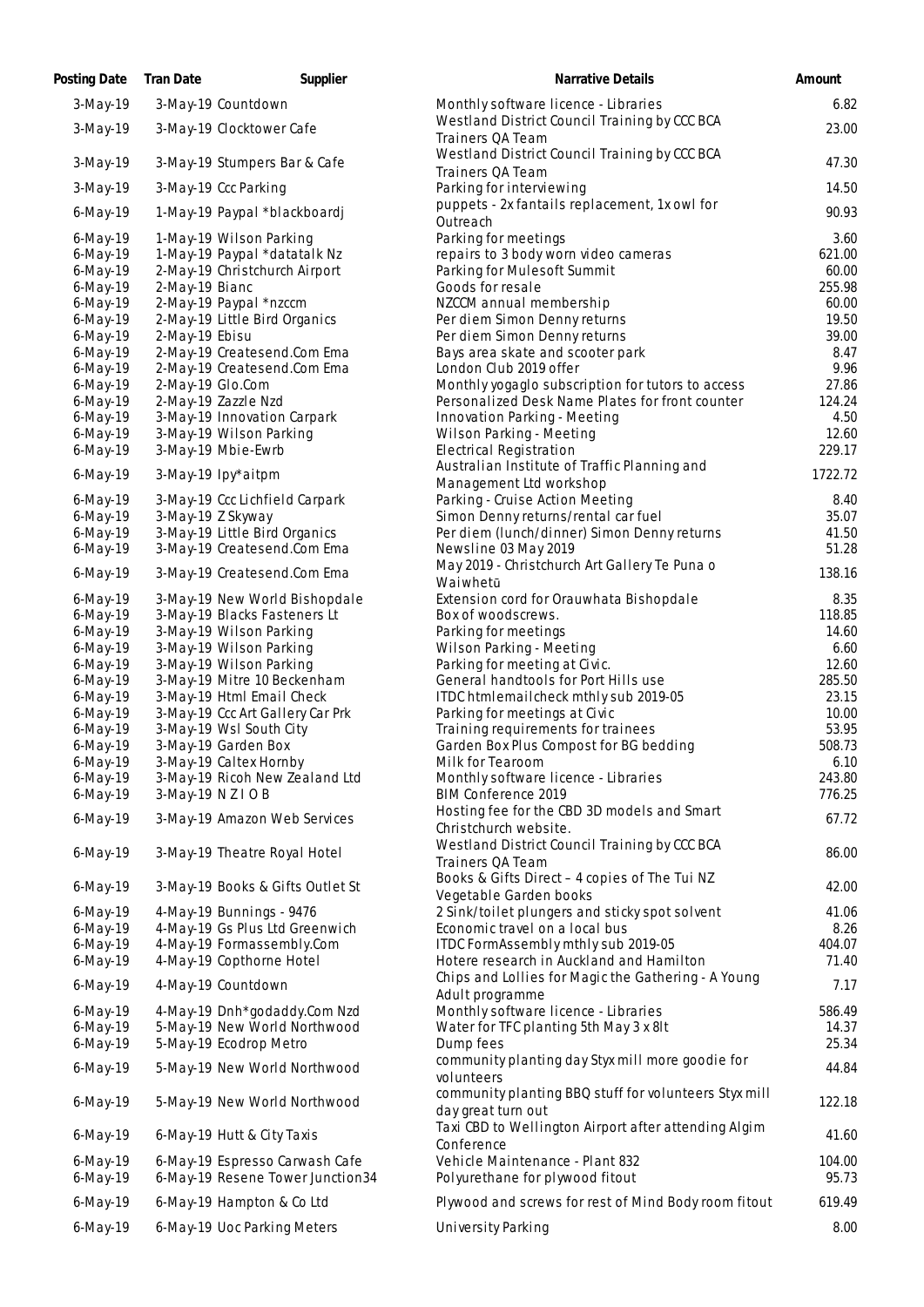| Posting Date                                          | Tran Date | Supplier                                                                                                                  | Narrative Details                                                                                              | Amount                           |
|-------------------------------------------------------|-----------|---------------------------------------------------------------------------------------------------------------------------|----------------------------------------------------------------------------------------------------------------|----------------------------------|
| $6$ -May-19<br>$6$ -May-19                            |           | 6-May-19 Spotlight Stores NZ Ltd<br>6-May-19 Walker Sotech 2                                                              | Various items for the lab - storage tubs etc.<br>Clothes steamer                                               | 119.40<br>747.50                 |
| 6-May-19                                              |           | 6-May-19 Countdown                                                                                                        | Coastal-Burwood Community Board Meeting Catering -<br>Monday 6th May 2019.                                     | 50.45                            |
| $6$ -May-19<br>$6$ -May-19<br>$6$ -May-19<br>6-May-19 |           | 6-May-19 Pak N Save Wainoni<br>6-May-19 Mitre 10 Mega Ferrymead<br>6-May-19 Mitre 10 Mega Ferrymead<br>6-May-19 Countdown | Catering for Pasifika STEAM Programmes.<br>Spray paint<br>Chain and hardware<br>Greater Linwood Forum Biscuits | 127.91<br>13.80<br>52.64<br>6.90 |
| $6$ -May-19                                           |           | 6-May-19 Rebel Christchurch                                                                                               | Rebel Sport - Event Costs - Balls - Hoon Hay Hoops                                                             | 59.98                            |
| 7-May-19                                              |           | 4-May-19 Tfl Travel Ch                                                                                                    | Travel on London Overground, visiting collector to<br>negotiate collection donation                            | 28.98                            |
| 7-May-19                                              |           | 5-May-19 Tfl Travel Ch                                                                                                    | Travel on London Underground, no receipt given,<br>economic transport option                                   | 9.80                             |
| 7-May-19                                              |           | 5-May-19 Fulcrumapp.Com                                                                                                   | Fee for fulcrum users for data collection                                                                      | 235.32                           |
| 7-May-19                                              |           | 6-May-19 Bunnings - 9482                                                                                                  | RIVETS HOSE CONNECTORS SAND PAPER BBQ WIPES                                                                    | 122.36                           |
| 7-May-19                                              |           | 6-May-19 Taxi Wellington                                                                                                  | Taxi from Wellington Airport to CBD to attend<br>conference                                                    | 46.40                            |
| 7-May-19                                              |           | 6-May-19 Super Cheap Auto                                                                                                 | Vehicle Maintenance Plant 832                                                                                  | 25.68                            |
| 7-May-19                                              |           | 6-May-19 Festo Ltd<br>6-May-19 Bunnings - 9476                                                                            | Air Compressor - WO<br>Power bag holder in fitness center                                                      | 300.00                           |
| 7-May-19                                              |           |                                                                                                                           | Washing Powder for Taioara QEII Laundry - Hire                                                                 | 50.13                            |
| 7-May-19                                              |           | 6-May-19 Countdown                                                                                                        | togs/Towels and lost Property                                                                                  | 38.00                            |
| 7-May-19                                              |           | 6-May-19 Rebel Sports<br>6-May-19 Secure Parking Nz                                                                       | Pre school activity for Swimsmart programme                                                                    | 124.96                           |
| 7-May-19<br>7-May-19                                  |           | 6-May-19 Maki Mono The Palms                                                                                              | Parking<br>Catering - Coastal-Burwood Community Board                                                          | 6.00<br>19.60                    |
|                                                       |           |                                                                                                                           | Meeting - Monday 6th May 2019.                                                                                 |                                  |
| 7-May-19                                              |           | 6-May-19 Ccc Parking<br>6-May-19 Twl 123 Eastgate                                                                         | Parking for event at Turanga                                                                                   | 1.50<br>23.00                    |
| 7-May-19<br>7-May-19                                  |           | 6-May-19 Paknsave Moorhouse                                                                                               | Cups and Serviettes for Pasifika STEAM workshops<br>CD Centre team training                                    | 36.42                            |
| 7-May-19                                              |           | 6-May-19 Pearsons 2018 Limited                                                                                            | crusher dust for track repair                                                                                  | 45.00                            |
| 7-May-19                                              |           | 6-May-19 New World St Martins                                                                                             | Biscuits for Heritage Week meeting                                                                             | 13.64                            |
| 7-May-19                                              |           | 6-May-19 Freshchoice City Mkt                                                                                             | Biscuits for workshops                                                                                         | 31.45                            |
| 7-May-19                                              |           | 6-May-19 Wilson Parking                                                                                                   | Parking for meetings                                                                                           | 14.60                            |
| 7-May-19                                              |           | 6-May-19 Wilson Parking                                                                                                   | Wilson Parking - Meeting                                                                                       | 8.60                             |
| 7-May-19                                              |           | 6-May-19 New World Bishopdale                                                                                             | Catering for Papanui-Innes Community Board<br>meetings/seminars.                                               | 19.31                            |
| 7-May-19                                              |           | 6-May-19 Premier Workplace Solutio                                                                                        | Security mirrors for retail                                                                                    | 322.00                           |
| 7-May-19                                              |           | 6-May-19 Ross Galt Lock & Key                                                                                             | patio bolt for ranch slider BLFP                                                                               | 40.00                            |
| 7-May-19                                              |           | 6-May-19 Bunnings - 9482                                                                                                  | cargo cases for toolboxes on ute                                                                               | 398.00                           |
| 7-May-19                                              |           | 6-May-19 Spotlight Stores NZ Ltd                                                                                          | Spotlight - Event Costs - Ribbon - Hoon Hay Hoops.<br>Purchased by Community Recreation Advisor                | 20.00                            |
| 7-May-19                                              |           | 7-May-19 Ccc Parking                                                                                                      | Parking meter costs for roadside parking attending<br>meetings in Civic.                                       | 6.70                             |
| 7-May-19                                              |           | 7-May-19 Pak N Save Wainoni                                                                                               | Koha for guest presenter for holiday programmes Gift<br>card for guest presenter                               | 105.95                           |
| 7-May-19<br>7-May-19                                  |           | 7-May-19 Mrc Global (NZ) Ltd<br>7-May-19 Uoc Parking Meters                                                               | Workshop Consumables - WO<br>University Parking                                                                | 178.46<br>6.50                   |
| 7-May-19                                              |           | 7-May-19 Joes Garage Riccarton                                                                                            | Botanic D'Lights 2018 - Debrief - HOT - Hosting MISC                                                           | 27.70                            |
|                                                       |           |                                                                                                                           |                                                                                                                |                                  |
| 7-May-19<br>7-May-19                                  |           | 7-May-19 Mitre 10 Beckenham<br>7-May-19 Halswell Timber                                                                   | Coach bolts for seat repair job<br>Wooden slats for seat repair job                                            | 4.68<br>66.38                    |
| 7-May-19                                              |           | 7-May-19 James Bull & Co                                                                                                  | Replace Cafe lock and reverse it so it can be locked<br>form the inside                                        | 505.64                           |
| 7-May-19                                              |           | 7-May-19 Rebel Riccarton                                                                                                  | Rebel Sport - Event Costs - Nets - Hoon Hay Hoops.                                                             | 25.98                            |
| 7-May-19                                              |           | 7-May-19 Pakn Save Rangiora                                                                                               | Pak'nSave - Walk n Talk - Volunteer Recognition.                                                               | 46.17                            |
| 7-May-19                                              |           | 7-May-19 Mitre 10 Mega Rangiora                                                                                           | McAlpines Rangiora - Event Costs - Hoon Hay Hoops                                                              | 93.49                            |
| 7-May-19                                              |           | 7-May-19 Hoyts Riccarton                                                                                                  | Hoyts - Event Costs - Volunteer Recognition - Hoon<br>Hay Hoops                                                | 324.00                           |
| 8-May-19                                              |           | 5-May-19 Paypal *arnold                                                                                                   | Library book                                                                                                   | 69.20                            |
| 8-May-19                                              |           | 6-May-19 Spotify P0abdf68d1                                                                                               | Spotify Premium monthly licence for the Gallery                                                                | 14.99                            |
| 8-May-19                                              |           | 6-May-19 Etsy.Com - Gcabrasives                                                                                           | Perspex abrasive cleaner                                                                                       | 59.41                            |
| 8-May-19                                              |           | 6-May-19 Createsend.Com Ema                                                                                               | Community Board Newsletters Linwood-Central-                                                                   | 17.44                            |
| 8-May-19                                              |           | 6-May-19 Rock Shop Online                                                                                                 | Heathcote - May 2019<br>Purchases for the Media Studio                                                         | 37.00                            |
|                                                       |           |                                                                                                                           |                                                                                                                |                                  |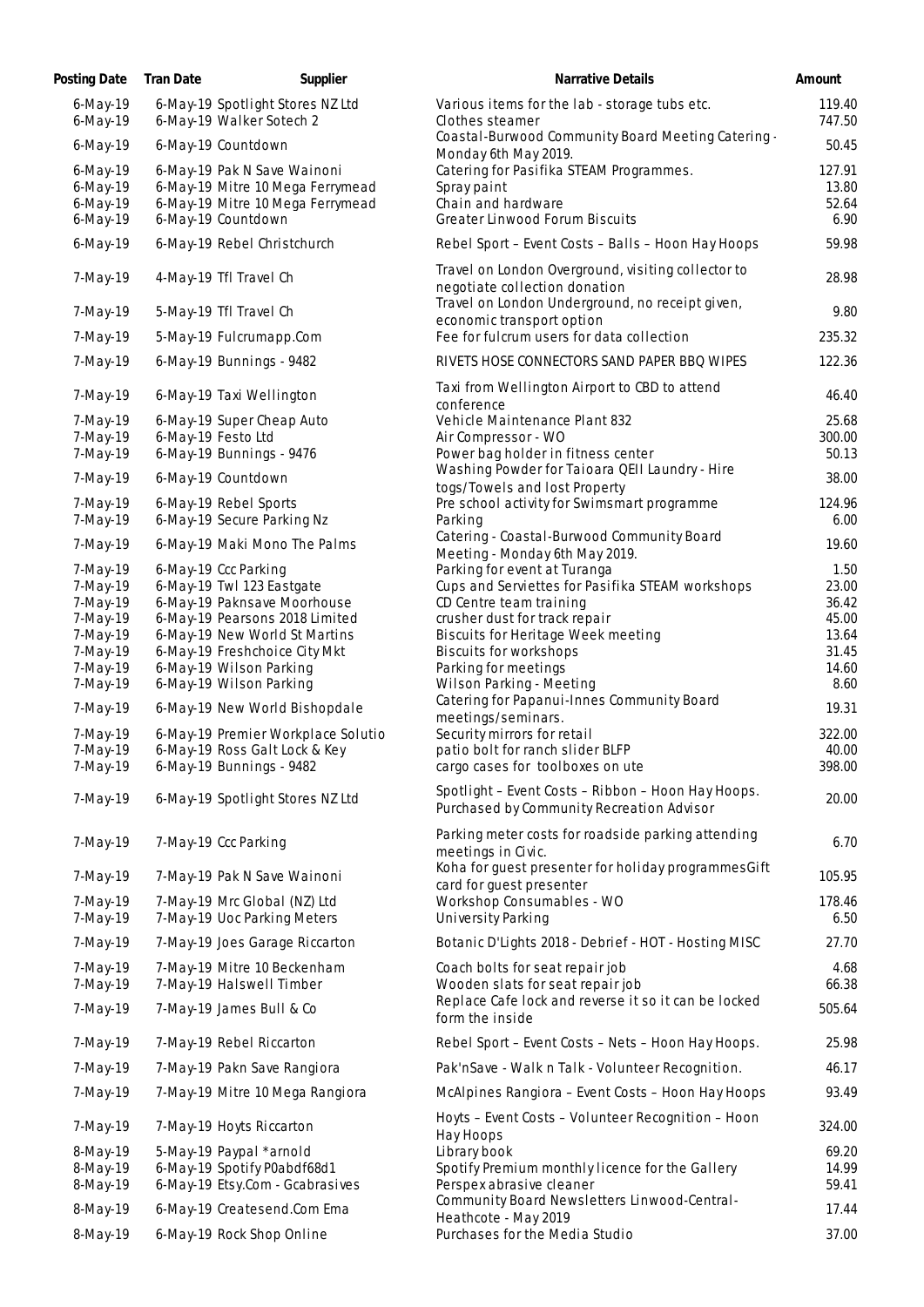| Posting Date         | Tran Date          | Supplier                                                           | Narrative Details                                                                                         | Amount           |
|----------------------|--------------------|--------------------------------------------------------------------|-----------------------------------------------------------------------------------------------------------|------------------|
| 8-May-19             |                    | 6-May-19 Facebk *wz4cula4y2                                        | Facebook ads for Animation Workshop and school<br>holidays                                                | 61.99            |
| 8-May-19<br>8-May-19 |                    | 6-May-19 Uber Trip Help.Uber.Com<br>6-May-19 Eb The Evolving Conce | Travel, research and fundraising<br>Booking to attend IFLA Satellite meeting                              | 41.14<br>178.22  |
| 8-May-19             |                    | 6-May-19 Fulcrumapp.Com                                            | Fee for additional Fulcrum user for building<br>condition data collection for a month                     | 55.11            |
| 8-May-19             |                    | 6-May-19 Pizza Hut - 769                                           | Catering for STEAM Pasifika evenings at Tūranga.<br>Costs provided by Ministry of Pacific Peoples         | 81.84            |
| 8-May-19             |                    | 7-May-19 Wilson Parking                                            | Wilson Parking - Meeting                                                                                  | 10.60            |
| 8-May-19             |                    | 7-May-19 Pest Control Research                                     | Predator lure (dry rabbit meat blocks) for predator<br>control programme at Charlesworth Reserve          | 887.50           |
| 8-May-19<br>8-May-19 |                    | 7-May-19 Lyttelton Supervalue<br>7-May-19 Fosters Outdoor Power    | Coffee (when stationery order was delayed)<br>repairs to chainsaw (plant 2303)                            | 8.79<br>171.40   |
| 8-May-19             |                    | 7-May-19 Kevin Daly Mowers Ltd                                     | annual maintenance to small plant mow<br>Lawnmaster 500 - plant BG019                                     | 364.00           |
| 8-May-19             |                    | 7-May-19 Kevin Daly Mowers Ltd                                     | annual maintenance to small plant mow<br>Lawnmaster 660 - BG006                                           | 389.00           |
| 8-May-19             | 7-May-19 The Jitsu |                                                                    | Dinner expense during staff travel to install Tony de<br>Lautour exhibition at Dunedin Public Art Gallery | 14.00            |
| 8-May-19             |                    | 7-May-19 Dost Turkish Cafe Ta                                      | Dinner expense during staff travel to install Tony de<br>Lautour exhibition at Dunedin Public Art Gallery | 17.00            |
| 8-May-19             |                    | 7-May-19 Rex Wheels & Castors                                      | Castor wheel to repair large inflatable trolley                                                           | 17.80            |
| 8-May-19             |                    | 7-May-19 Bunnings - 9482                                           | Restock of general cleaning equipment and products                                                        | 186.00           |
| 8-May-19             |                    | 7-May-19 Createsend.Com Ema                                        | Water Supply Update 7 May                                                                                 | 20.70            |
| 8-May-19             |                    | 7-May-19 Wilson Parking                                            | Parking costs, meeting attendance                                                                         | 14.60            |
| 8-May-19             |                    | 7-May-19 Psn Events Pty Ltd                                        | Conference fee                                                                                            | 193.76           |
| 8-May-19<br>8-May-19 |                    | 7-May-19 Institute Of Directo<br>7-May-19 New World St Martins     | Institute of Directors seminar<br>Catering for Project Management Team meeting with                       | 40.00<br>155.00  |
| 8-May-19             |                    | 7-May-19 Hutt & City Taxis                                         | external attendees.<br>Taxi Wellington airport to Hotel to attend BIM                                     | 40.60            |
| 8-May-19             |                    | 7-May-19 New World Prestons                                        | Conference<br>Milk for BLFP                                                                               | 6.78             |
| 8-May-19             |                    | 7-May-19 Oderings Nurseries                                        | Plants and misc for section A                                                                             | 46.22            |
| 8-May-19             |                    | 7-May-19 Pb Tech Online 09 5269200                                 | Monthly software licence - Libraries                                                                      | 11.32            |
| 8-May-19             |                    | 7-May-19 Bunnings - 9476                                           | 2 x torches for night enforcement                                                                         | 42.00            |
| 8-May-19             |                    | 7-May-19 Abebooks.Co Fvcz5y                                        | Library book                                                                                              | 142.21           |
| 8-May-19             |                    | 8-May-19 Armstrong Locksmiths                                      | Replacement locks due to break in risk - approved<br>Walter Lettink                                       | 1012.20          |
| 8-May-19             |                    | 8-May-19 Pak N Save Wainoni                                        | Purchase of gift vouvhers for the Avondale<br>Neighbours Group to use as a prize for their                | 130.00           |
| 8-May-19             |                    | 8-May-19 Pak N Save Wainoni                                        | residents survey<br>Variety of community group support:- Burwood East                                     | 230.00           |
|                      |                    |                                                                    | Residents Association Open Meeting                                                                        |                  |
| 8-May-19             |                    | 8-May-19 Ccc Parking                                               | Staff Parking for Workshop                                                                                | 8.50             |
| 8-May-19<br>8-May-19 |                    | 8-May-19 Freshchoice City Mkt<br>8-May-19 Irrigation Warehouse     | Fruit Platter<br>plumbing equipment for irrigation system                                                 | 65.00<br>564.51  |
| 8-May-19             |                    | 8-May-19 Mitre 10 Mega Papanui                                     | pack of clear tape, ratchet screwdriver and<br>screwdriver bits for off season summer pool                | 50.33            |
|                      |                    |                                                                    | maintenance.                                                                                              |                  |
| 8-May-19<br>8-May-19 |                    | 8-May-19 Caltex Redwood<br>8-May-19 The Warehouse Online           | Milk for Redwood staffroom<br>Pens and storage containers for programming                                 | 11.40<br>47.00   |
| 9-May-19             |                    | 6-May-19 Christchurch Airport                                      | Airport parking. Attendance at ALGIM Conference in<br>Wellington                                          | 30.00            |
| $9$ -May-19          |                    | 6-May-19 Atvo Spa Aeroporto Marco                                  | Water taxi Venice                                                                                         | 47.04            |
| 9-May-19             |                    | 6-May-19 Paypal *nzaep                                             | Technology training for events                                                                            | 51.75            |
| 9-May-19             |                    | 6-May-19 Atvo Spa Aeroporto Marco                                  | Water transport, Venice, research and development                                                         | 47.04            |
| 9-May-19             |                    | 6-May-19 Dnh*godaddy.Com Nzd                                       | ITTI GoDaddy Cisco ISE Std SSL cert 5                                                                     | 19.36            |
| 9-May-19             |                    | 6-May-19 Dnh*godaddy.Com Nzd                                       | ITTI GoDaddy Cisco ISE Std SSL cert 2                                                                     | 202.38           |
| 9-May-19             |                    | 6-May-19 Dnh*godaddy.Com Nzd                                       | ITTI GoDaddy Cisco ISE Std SSL cert 3                                                                     | 202.38           |
| 9-May-19<br>9-May-19 |                    | 6-May-19 Dnh*godaddy.Com Nzd<br>6-May-19 Dnh*godaddy.Com Nzd       | ITTI GoDaddy Cisco ISE Std SSL cert 1<br>ITTI GoDaddy Cisco ISE Std SSL cert 4                            | 202.38<br>202.38 |
| 9-May-19             | 7-May-19 Leuven    |                                                                    | Dinner prior to BIM NZ conference Wellington 8 May                                                        | 33.50            |
| 9-May-19             |                    | 7-May-19 Pmi - Member Auto Renew                                   | 2019<br>Project Management Institute - Individual<br>Membership Renewal including NZ Chapter              | 293.40           |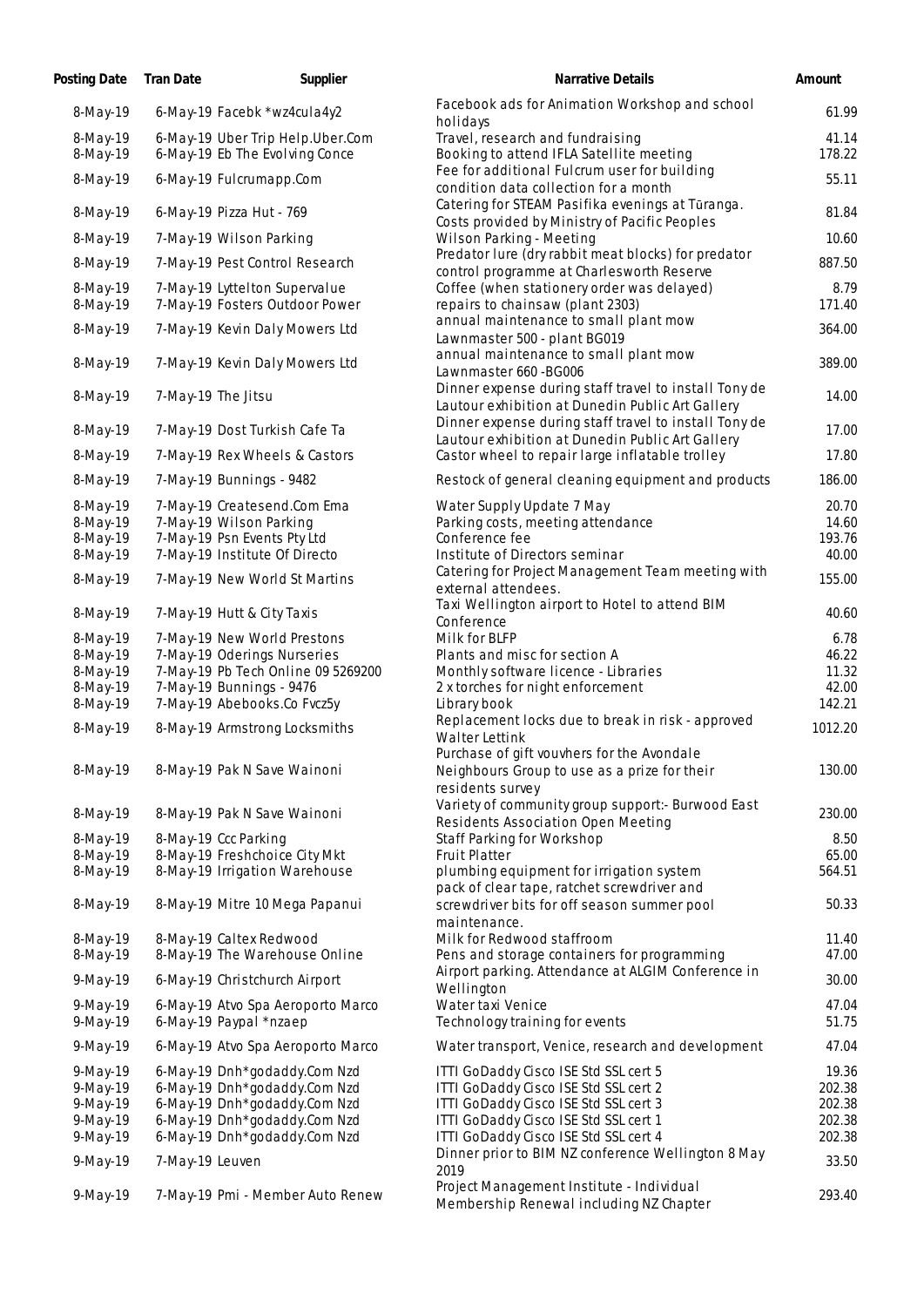| Posting Date Tran Date  |                 | Supplier                                                          | Narrative Details                                                                                            | Amount         |
|-------------------------|-----------------|-------------------------------------------------------------------|--------------------------------------------------------------------------------------------------------------|----------------|
| 9-May-19                |                 | 7-May-19 Highcharts Cloud                                         | Electronic monthly sub to chart building software for<br>Greater Christchurch                                | 13.97          |
| 9-May-19                | 7-May-19 Leuven |                                                                   | Dinner away from home attending BIM Conference,<br>Wellington 8 May 2019                                     | 41.90          |
| $9$ -May-19             | 7-May-19 Spot   |                                                                   | Tracking device for field staff                                                                              | 75.82          |
| 9-May-19                |                 | 7-May-19 Abebooks.Co Fve2ai                                       | Library book                                                                                                 | 32.05          |
| 9-May-19                |                 | 7-May-19 Abebooks.Co Fve2ah                                       | Library book                                                                                                 | 39.12          |
| 9-May-19                |                 | 7-May-19 Abebooks.Com                                             | Library book                                                                                                 | 65.76          |
| 9-May-19                |                 | 8-May-19 Deans Auto Electric                                      | NEW BATTERY FOR TRACTOR AND NEW BATTERY FOR<br><b>JUMP PACK</b>                                              | 708.74         |
| $9-May-19$              |                 | 8-May-19 Wilson Parking                                           | Wilson Parking - Meeting                                                                                     | 8.60           |
| $9$ -May-19             |                 | 8-May-19 Nz Safety Blackwoods                                     | H&S Signage                                                                                                  | 51.37          |
| 9-May-19                |                 | 8-May-19 Applied Industrial Techno                                | Belt Press 2 Maintenance                                                                                     | 162.90         |
| 9-May-19                |                 | 8-May-19 Morning Magpie                                           | Breakfast expense during staff travel to install Tony<br>de Lautour exhibition at Dunedin Public Art Gallery | 24.00          |
| 9-May-19                |                 | 8-May-19 Wilson Parking                                           | Parking > 2hrs                                                                                               | 14.60          |
| $9$ -May-19             |                 | 8-May-19 Workplace Safety Sup                                     | Restock of Poolside 1st Aid supplies                                                                         | 256.61         |
|                         |                 |                                                                   | Structural engineer training on earthquake resistant                                                         | 900.00         |
| 9-May-19                |                 | 8-May-19 Engineering New Zealand                                  | retaining wall design.                                                                                       |                |
| 9-May-19                |                 | 8-May-19 Lexisnexis NZ Limited                                    | NZ Law Dictionary 9e                                                                                         | 58.25          |
| 9-May-19                |                 | 8-May-19 Createsend.Com Ema                                       | Akaroa wastewater project                                                                                    | 9.21           |
| 9-May-19                |                 | 8-May-19 Wilson Parking                                           | Parking costs, meeting attendance                                                                            | 14.60          |
| 9-May-19                |                 | 8-May-19 Ccc Art Gallery Car Prk                                  | leaders quarterly workshop - Turanga - parking fee                                                           | 12.00          |
| 9-May-19                |                 | 8-May-19 Ecodrop Metro                                            | Dumping                                                                                                      | 86.16          |
| $9-May-19$              |                 | 8-May-19 Bunnings - 9482                                          | drills and screws                                                                                            | 29.37          |
| $9$ -May-19             |                 | 8-May-19 Wilson Parking                                           | Car parking for meeting at Turanga 8.5.2019                                                                  | 9.60           |
| $9$ -May-19             |                 | 8-May-19 Ballingers Hunting & Fish                                | 2 x pairs of Long Waders for doing river work safely.                                                        | 228.00         |
| 9-May-19                |                 | 8-May-19 Wilson Parking                                           | Parking for leadership forum                                                                                 | 9.60           |
| $9$ -May-19             |                 | 8-May-19 Corys 7363                                               | safety glasses                                                                                               | 29.70          |
| 9-May-19                |                 | 8-May-19 Wgtn Combined Taxis                                      | Taxi Lower Hutt to Wellington airport to attend BIM<br>Conference                                            | 38.40          |
| 9-May-19                |                 | 8-May-19 Silica Gel Products                                      | Silica gel sachets for track counters                                                                        | 146.27         |
| 9-May-19                |                 | 8-May-19 Fresh Choice Parklands                                   | Milk                                                                                                         | 7.18           |
| $9-May-19$              |                 | 8-May-19 Kilmarnock Enterprises                                   | Headset refurb for Skype Headsets                                                                            | 101.60         |
| $9-May-19$              |                 | 8-May-19 Papanui Service Centre                                   | Parking coupons for Papanui-Innes Community Board<br>members.                                                | 31.00          |
| 9-May-19                |                 | 8-May-19 Papanui Service Centre                                   | Parking coupons for Papanui-Innes Community Board<br>members.                                                | 31.00          |
| 9-May-19                |                 | 8-May-19 Mitre 10 Beckenham                                       | Monthly software licence - Libraries                                                                         | 29.99          |
| $9-May-19$              |                 | 8-May-19 Service Plus                                             | Monthly software licence - Libraries                                                                         | 90.00          |
|                         |                 |                                                                   | park maintenances items adhesive mini golf bricks                                                            |                |
| $9-May-19$              |                 | 8-May-19 Bunnings - 9482                                          | and BBQ units                                                                                                | 58.50          |
|                         |                 |                                                                   | Sketch books for the students in the Artist Toolbox                                                          |                |
| 9-May-19                |                 | 8-May-19 Wsl South City                                           | after school art classes held on Wednesdays.                                                                 | 149.90         |
| 9-May-19                |                 | 8-May-19 Briscoes Chch Salisbury                                  | Coffee Mugs & Coffee Plunger for kitchen (staff/room<br>hire)                                                | 37.99          |
| 9-May-19                |                 | 8-May-19 New Zealand Library                                      | LIANZA membership - Credit card payment fee                                                                  | 3.39           |
| $9$ -May-19             |                 | 8-May-19 New Zealand Library                                      | LIANZA membership                                                                                            | 135.70         |
| $9$ -May-19             |                 | 8-May-19 Wilson Parking                                           | Attending meeting - street parking not available                                                             | 9.60           |
| $9$ -May-19             |                 | 9-May-19 Freshchoice City Mkt                                     | Catering for MPI Roadshow                                                                                    | 142.00         |
| 9-May-19                |                 | 9-May-19 Conferences & Events 15                                  | Membership/attendance to The Shift Aotearoa 2019                                                             | 500.00         |
| $9$ -May-19             |                 | 9-May-19 Placemakers Riccarton                                    | Conference to be held on 5 to 7 June 2019<br>Cold patch pothole repairx5, Disc cutting x 4.                  | 261.73         |
|                         |                 | 9-May-19 Four Square Akaroa                                       |                                                                                                              | 50.81          |
| 9-May-19                |                 |                                                                   | tea, coffee, cleaning products etc                                                                           | 4.00           |
| $9$ -May-19             |                 | 9-May-19 Ccc Art Gallery Car Prk                                  | car park for meeting in town<br>Replacement foot valve for out door balance tank at                          |                |
| 9-May-19                |                 | 9-May-19 Mrc Global (NZ) Ltd                                      | Jellie Park                                                                                                  | 584.79         |
| 9-May-19<br>$9$ -May-19 |                 | 9-May-19 Ascent Technology Ltd<br>9-May-19 Freshchoice Barrington | Monthly software licence - Libraries<br>Fresh Choice - Capacity Building - Office Costs                      | 50.74<br>18.00 |
| 9-May-19                |                 | 9-May-19 Cashmere Club                                            | Cashmere Club - Venue hire for Spreydon-Cashmere<br>Edible Garden Award ceremony on 6 May 2019.              | 250.00         |
| 9-May-19                |                 | 9-May-19 Cashmere Club                                            | Cashmere Club - Catering for Spreydon-Cashmere<br>Edible Garden Award ceremony on 6 May 2019.                | 1328.00        |
| 10-May-19               |                 | 7-May-19 Coop Ve Giorgione                                        | Meal, research and fundraising                                                                               | 16.45          |
|                         |                 |                                                                   | Dinner expense during staff travel to install Tony de                                                        |                |
| 10-May-19               |                 | 8-May-19 Kashish Indian Cuisine                                   | Lautour exhibition at Dunedin Public Art Gallery                                                             | 27.00          |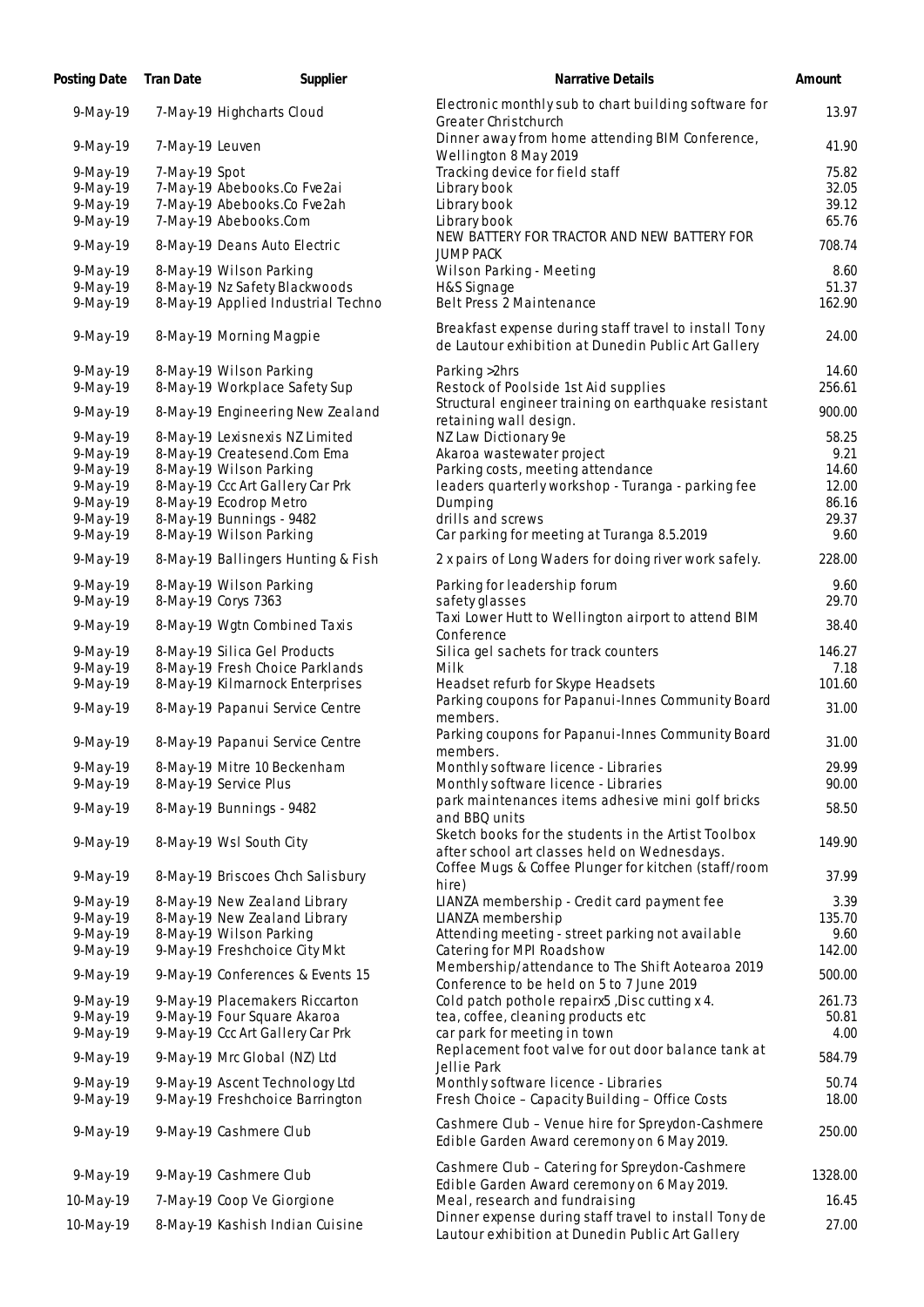| Posting Date              | <b>Tran Date</b> | Supplier                                            | <b>Narrative Details</b>                                                                                 | Amount           |
|---------------------------|------------------|-----------------------------------------------------|----------------------------------------------------------------------------------------------------------|------------------|
| $10$ -May-19<br>10-May-19 |                  | 8-May-19 Internation<br>8-May-19 Adventure Kings Au | ICMA Membership renewal<br>Lighting for pop ups                                                          | 211.53<br>553.80 |
| 10-May-19                 |                  | 8-May-19 Guardtech First Aid Ki                     | 2 x First Aid kits for loading dock and extra first aid                                                  | 386.94           |
|                           |                  |                                                     | supplies for loading dock<br>Thermal shock blankets for Gallery - for Education                          |                  |
| 10-May-19                 |                  | 8-May-19 Sp * Genmed.Co.Nz                          | space (classroom) and for use in case of emergency                                                       | 495.00           |
| 10-May-19                 |                  | 8-May-19 Australasian Registrar                     | Professional Subscription - Australian Registrars<br>Committee (ARC) membership fees                     | 64.84            |
| 10-May-19                 |                  | 8-May-19 Dnh*godaddy.Com Nzd                        | ITTI GoDaddy ISE cert 5 Credit Voucher<br>Dnh*godaddy.Com Nzd                                            | $-19.36$         |
| 10-May-19                 |                  | 8-May-19 Dnh*godaddy.Com Nzd                        | ITTI GoDaddy ISE cert 3 Credit Voucher<br>Dnh*godaddy.Com Nzd                                            | $-202.38$        |
| 10-May-19                 |                  | 8-May-19 Dnh*godaddy.Com Nzd                        | ITTI GoDaddy ISE cert 4 Credit Voucher<br>Dnh*godaddy.Com Nzd                                            | $-202.38$        |
| 10-May-19                 |                  | 8-May-19 Trybooking Btaq Consul                     | Behaviour and terrorist seminar                                                                          | 194.49           |
| 10-May-19                 |                  | 9-May-19 Wilson Parking                             | Wilson Parking - Meeting                                                                                 | 14.60            |
| 10-May-19                 |                  | 9-May-19 Mbie-Ewrb                                  | Electricial Registration                                                                                 | 166.67           |
| 10-May-19                 |                  | 9-May-19 Sharp Glass Services Ltd                   | <b>Building Maintenance</b>                                                                              | 385.00           |
| 10-May-19                 |                  | 9-May-19 Ca Anz Annual Billing                      | CA ANZ Store Business Partnering - Online training                                                       | 280.00           |
| 10-May-19                 |                  | 9-May-19 Eb Games 344                               | Gift voucher prize - Light up the City                                                                   | 100.00           |
| 10-May-19                 |                  | 9-May-19 Christchurch Art Galler                    | Gift voucher prize - Light up the City                                                                   | 100.00           |
| 10-May-19                 |                  | 9-May-19 Rebel Christchurch                         | Gift voucher prize - Light up the City                                                                   | 100.00           |
| 10-May-19                 |                  | 9-May-19 Scorpio Books                              | Gift voucher prize - Light up the City                                                                   | 100.00           |
| 10-May-19                 |                  | 9-May-19 Ballantynes                                | Gift voucher prize - Light up the City                                                                   | 200.00           |
| 10-May-19                 |                  | 9-May-19 Twl 175 South City                         | Gift voucher prize - Light up the City                                                                   | 200.00           |
| 10-May-19                 |                  | 9-May-19 Hoyts Colombo                              | Gift voucher prize - Light up the City                                                                   | 200.00           |
| 10-May-19                 | 9-May-19 H&m     |                                                     | Gift voucher prize - Light up the City                                                                   | 300.00           |
| 10-May-19                 |                  | 9-May-19 Gordon Harris Chch                         | Gift voucher prize - Light up the City                                                                   | 300.00           |
| 10-May-19                 |                  | 9-May-19 The Standard Kitchen                       | Breakfast while away installing CHCH Art Gallery<br>Touring Exhibition                                   | 13.00            |
| 10-May-19                 |                  | 9-May-19 Sampan House 1999                          | Lunch expense during staff travel to install Tony de<br>Lautour exhibition at Dunedin Public Art Gallery | 16.80            |
| 10-May-19                 |                  | 9-May-19 Bunnings - 9476                            | Rollers for polyurethane / mind body room                                                                | 19.98            |
| 10-May-19                 |                  | 9-May-19 Ferrymead Post Shop                        | Prepaid Envelopes                                                                                        | 32.50            |
| 10-May-19                 |                  | 9-May-19 Blacks Fasteners Lt                        | Screws for Taiora                                                                                        | 6.45             |
| 10-May-19                 |                  | 9-May-19 Createsend.Com Ema                         | Wheriko - Brilliant! exhibition opening invitation                                                       | 14.25            |
| 10-May-19                 |                  | 9-May-19 Createsend.Com Ema                         | Christchurch Heritage Festival 2019                                                                      | 15.81            |
| 10-May-19                 |                  | 9-May-19 Wilson Parking                             | Parking costs, meeting attendance                                                                        | 12.60            |
| 10-May-19                 |                  | 9-May-19 Bunnings - 9482                            | anchor screws for picnic table                                                                           | 10.40            |
| 10-May-19                 |                  | 9-May-19 Para Rubber Christchur                     | Tube. To construct a model and investigate<br>orientation of an invert repair machine                    | 26.99            |
| 10-May-19                 |                  | 9-May-19 Farmers Online                             | 2 shower curtains to replace ripped and stained<br>ones in Tourist Flat                                  | 36.98            |
| 10-May-19                 |                  | 9-May-19 Transquip Labour                           | Barrier cones to accompany H+S signs at Canterbury<br>Agricultural Park                                  | 99.77            |
| 10-May-19                 |                  | 9-May-19 Vulcan Steel Ltd Dch                       | steel mesh for storage racks in conservation lab                                                         | 65.55            |
| 10-May-19                 |                  | 9-May-19 Fosters Outdoor Power                      | Repairs and new starter cord for electric generator                                                      | 204.60           |
| 10-May-19                 |                  | 9-May-19 Mitre 10 Mega Ferrymead                    | Gas lighters for BBQ trailer                                                                             | 11.98            |
| 10-May-19                 |                  | 9-May-19 The Signmaker                              | Max Occupancy signage for Risingholme Facilities                                                         | 102.90           |
| 10-May-19                 |                  | 9-May-19 Caltex Hornby                              | Milk for Tearoom                                                                                         | 6.10             |
| 10-May-19                 |                  | 9-May-19 Avonside Wainoni Vet                       | 459565 - check dumped dog; 467467 - check stray pup;<br>471674 - Welf spay                               | 596.30           |
| 10-May-19                 |                  | 10-May-19 James Bull & Co                           | security keys for grounds padlocks                                                                       | 114.20           |
| 10-May-19                 |                  | 10-May-19 Mitre 10 Beckenham                        | Removable hooks for display area in library.                                                             | 16.46            |
| 10-May-19                 |                  | 10-May-19 Armstrong Locksmiths                      | Extra Keys for staff based at Avice Hill from<br>Fendalton Library                                       | 32.40            |
| 10-May-19                 |                  | 10-May-19 Lotsa Goodies                             | Colouring pens used for after school activities                                                          | 3.00             |
| 10-May-19                 |                  | 10-May-19 Twl 120 Northlands                        | Colouring felt pens to use with after school activities                                                  | 3.00             |
| 10-May-19                 |                  | 10-May-19 Ouruhia Nursery Ltd                       | 15 Richmond Nandia plants.                                                                               | 210.00           |
| 10-May-19                 |                  | 10-May-19 Relish Catering                           | Catering Banks Peninsula Community Board meeting                                                         | 311.65           |
| 10-May-19                 |                  | 10-May-19 Otago Museum Trust                        | Lunch Tony de Lautour touring exhibition                                                                 | 11.90            |
| 10-May-19                 |                  | 10-May-19 Mitre 10 Mega Hornby                      | New flat washes for foot valve in the outdoor<br>balance tank at Jellie Park                             | 38.40            |
| 10-May-19                 |                  | 10-May-19 Ross Galt Lock Alarm                      | Broken key in linen garage door                                                                          | 141.00           |
| 10-May-19                 |                  | 10-May-19 Parsley And Sage                          | LCH Community Seminar Meeting                                                                            | 126.96           |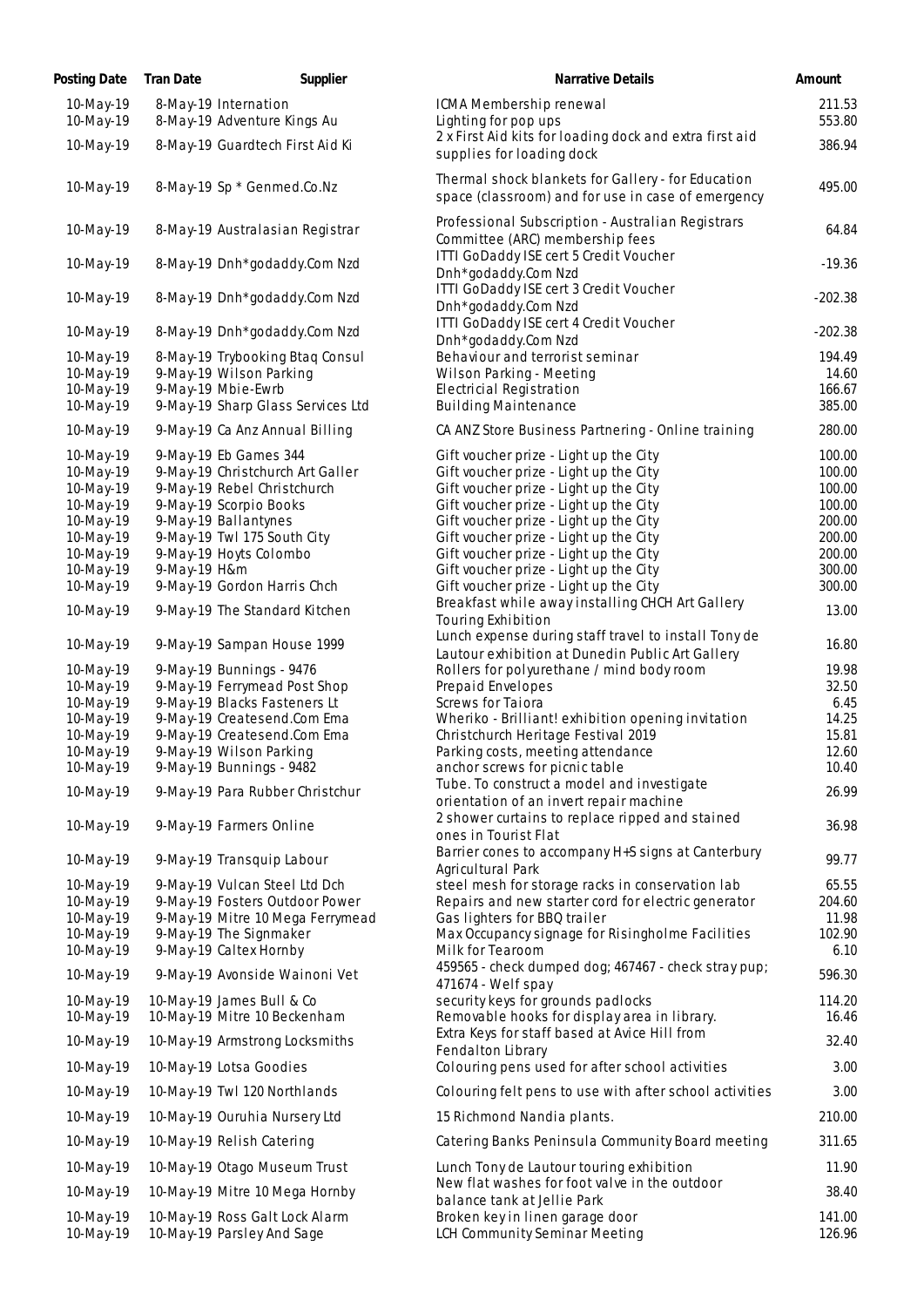| Posting Date           | Tran Date           | Supplier                                             | Narrative Details                                                          | Amount           |
|------------------------|---------------------|------------------------------------------------------|----------------------------------------------------------------------------|------------------|
| 10-May-19              |                     | 10-May-19 Parsley And Sage                           | LCH Community Board Meeting                                                | 160.78           |
| 10-May-19              |                     | 10-May-19 Pakn Save Rangiora                         | Pak'nSave - Event Costs - BBQ Volunteers - Hoon Hay                        | 67.27            |
|                        |                     |                                                      | Hoops                                                                      |                  |
| 13-May-19              |                     | 9-May-19 Paypal *wwkipday                            | Sub for Event                                                              | 23.80            |
| 13-May-19              |                     | 9-May-19 Fat Eddies                                  | Gift voucher - Light up the City<br>Monthly software licence - Libraries   | 100.00<br>155.28 |
| 13-May-19              |                     | 9-May-19 Trumba Corporation                          | Monthly software licence - Libraries                                       | 156.50           |
| 13-May-19<br>13-May-19 |                     | 9-May-19 Apple NZ Gcs<br>9-May-19 Createsend.Com Ema | QEII Park update - 10 May 2019                                             | 17.56            |
| 13-May-19              |                     | 9-May-19 Paypal *nzaep                               | Risk Management For Event Organisers Training                              | 51.75            |
| 13-May-19              |                     | 9-May-19 Amzn Mktp Us*mn0I204k0                      | Hevetica DVD for a public Programme 5 June 2019                            | 50.36            |
| 13-May-19              |                     | 9-May-19 Art&food Srl - Giardin                      | Meal, research and fundraising                                             | 17.53            |
| 13-May-19              |                     | 9-May-19 Will & Caro Pty Ltd                         | Giftware for resale in the B G V C Gift shop                               | 1482.50          |
| 13-May-19              |                     | 10-May-19 Wilson Parking                             | Wilson Parking - Meeting                                                   | 10.60            |
| 13-May-19              |                     | 10-May-19 Heathrow Express                           | Train into London from Heathrow                                            | 44.62            |
| 13-May-19              |                     | 10-May-19 George Henry & Co Ltd                      | H & Saafety Consumables - WO                                               | 16.04            |
| 13-May-19              |                     | 10-May-19 Hcd Christchurch                           | Digester 2 Clean out -                                                     | 242.75           |
| 13-May-19              |                     | 10-May-19 Nz Safety Blackwoods                       | PPE Annual Boots                                                           | 259.16           |
| 13-May-19              |                     | 10-May-19 Steel & Tube Processing C                  | P&IDs Plant - WO                                                           | 600.59           |
| 13-May-19              |                     | 10-May-19 Paypal *premierbook                        | Purchased book Mainstreet Management Book by<br>David West                 | 66.53            |
| 13-May-19              |                     | 10-May-19 Vendhq.Com                                 | Monthly software licence - Libraries                                       | 1058.20          |
| 13-May-19              |                     | 10-May-19 Richard Suckling                           | Eye exam as per Staff benefits                                             | 51.75            |
| 13-May-19              |                     | 10-May-19 Smk*wufoo.Com Charge                       | KidsFest 2018 - Vendor Registration - Wufoo                                | 52.82            |
|                        |                     |                                                      | Swim education promo package from Cloud 9                                  |                  |
| 13-May-19              |                     | 10-May-19 Cloud 9 Float Club                         | April/May 2019                                                             | 480.00           |
| 13-May-19              |                     | 10-May-19 Australasian Registrar                     | ARC membership renewal                                                     | 58.46            |
| 13-May-19              |                     | 10-May-19 Createsend.Com Ema                         | Art Do 2019 - Tickets on sale                                              | 20.68            |
| 13-May-19              |                     | 10-May-19 Createsend.Com Ema                         | Water Supply Update 10 May                                                 | 20.68            |
| 13-May-19              |                     | 10-May-19 Createsend.Com Ema                         | Newsline 10 May 2019                                                       | 51.40            |
| 13-May-19              |                     | 10-May-19 Createsend.Com Ema                         | RSU - Fitness Newsletter May 2019                                          | 86.80            |
| 13-May-19              |                     | 10-May-19 Wilson Parking                             | Parking costs, meeting attendance                                          | 14.60            |
| 13-May-19              |                     | 10-May-19 Wilson Parking                             | Parking - Fendalton Bishopdale Team meeting held<br>at Turanga             | 8.60             |
| 13-May-19              |                     | 10-May-19 Bunnings - 9476                            | New noodles for aqua - replace broken, ripped ones                         | 47.04            |
| 13-May-19              |                     | 10-May-19 Christchurch Cleaning Sup                  | New triggers for bottles, rags, air freshener.                             | 76.13            |
| 13-May-19              |                     | 10-May-19 Bunnings - 9482                            | paint brushes and safety glasses for Travis                                | 91.59            |
| 13-May-19              |                     | 10-May-19 Christchurch Airport                       | SOLGM Workforce Working Party Meeting                                      | 40.00            |
| 13-May-19              |                     | 10-May-19 Freedom Furniture                          | Handy towel holders for staff kitchen. 1 replacement<br>and 4 spares       | 34.75            |
| 13-May-19              |                     | 10-May-19 Ostaria A La Campana                       | Meal, research and fundraising                                             | 32.35            |
| 13-May-19              |                     | 10-May-19 Mindkits Ltd                               | Materials for Makerspace Workshop Club                                     | 41.48            |
| 13-May-19              |                     | 10-May-19 Sprout Social, Inc.                        | ITDC SproutSocial mthly sub 2019-05                                        | 501.31           |
| 13-May-19              |                     | 10-May-19 Sai Global Limited                         | lab                                                                        | 94.04            |
| 13-May-19              |                     | 10-May-19 Sai Global Limited                         | lab                                                                        | 94.04            |
| 13-May-19              |                     | 10-May-19 Engineering New Zealand                    | Institute of engineering membership                                        | 31.62            |
| 13-May-19              |                     | 10-May-19 Wilson Parking                             | Parking to attend meeting at Turanga                                       | 6.60             |
| 13-May-19              |                     | 10-May-19 Christchurch Airport                       | Library book                                                               | 78.00            |
| 13-May-19              |                     | 10-May-19 Christchurch Airport                       | Carparking at airport for travel to Dunedin - MPI<br>Roadshow - 10 05 2019 | 30.00            |
| 13-May-19              |                     | 10-May-19 Freshchoice Barrington                     | Fresh Choice - Event Costs - BBQ - Hoon Hay Hoops                          | 12.60            |
| 13-May-19              |                     | 10-May-19 Westfield Gift Voucher                     | Westfield voucher - Event Costs - Filming Koha -<br>Hoon Hay Hoops         | 170.00           |
| 13-May-19              |                     | 11-May-19 Miles Toyota City                          | Vehile 832 On Call Renew seat covers                                       | 295.56           |
| 13-May-19              |                     | 11-May-19 Cityfleet Dac St                           | Taxi - London trip                                                         | 33.26            |
| 13-May-19              |                     | 11-May-19 Secure Parking Nz                          | Meeting in town - parking                                                  | 4.50             |
| 13-May-19              |                     | 11-May-19 Mitre 10 Beckenham                         | Spray paint for survival rate counts                                       | 47.96            |
| 13-May-19              |                     | 11-May-19 Google* Ads 1835268629                     | Google ads for Newsline                                                    | 88.12            |
| 13-May-19              |                     | 11-May-19 Uber Trip Help.Uber.Com                    | Travel, research and fundraising                                           | 76.92            |
| 13-May-19              |                     | 11-May-19 Couplands Bakeries                         | Savouries purchased for ADNZ external engagement<br>meeting.               | 37.98            |
| 13-May-19              |                     | 11-May-19 Countdown                                  | Biscuits for Sister City and other IR meetings                             | 12.30            |
| 13-May-19              |                     | 11-May-19 Browserstack.Com                           | ITDC Browserstack annual renewal                                           | 540.64           |
| 13-May-19              |                     | 11-May-19 Dog With Two Tails                         | Breakfast Tony de Lautour touring exhibition                               | 18.00            |
| 13-May-19              |                     | 11-May-19 Portobello Hotel                           | lunch Tony de Lautour touring exhibition                                   | 19.50            |
| 13-May-19              | 11-May-19 Mr Blinds |                                                      | Roller Blinds - Lookout                                                    | 863.70           |
| 13-May-19              |                     | 11-May-19 Twl 181 Belfast                            | Storage containers for programming resources.                              | 10.00            |
|                        |                     |                                                      |                                                                            |                  |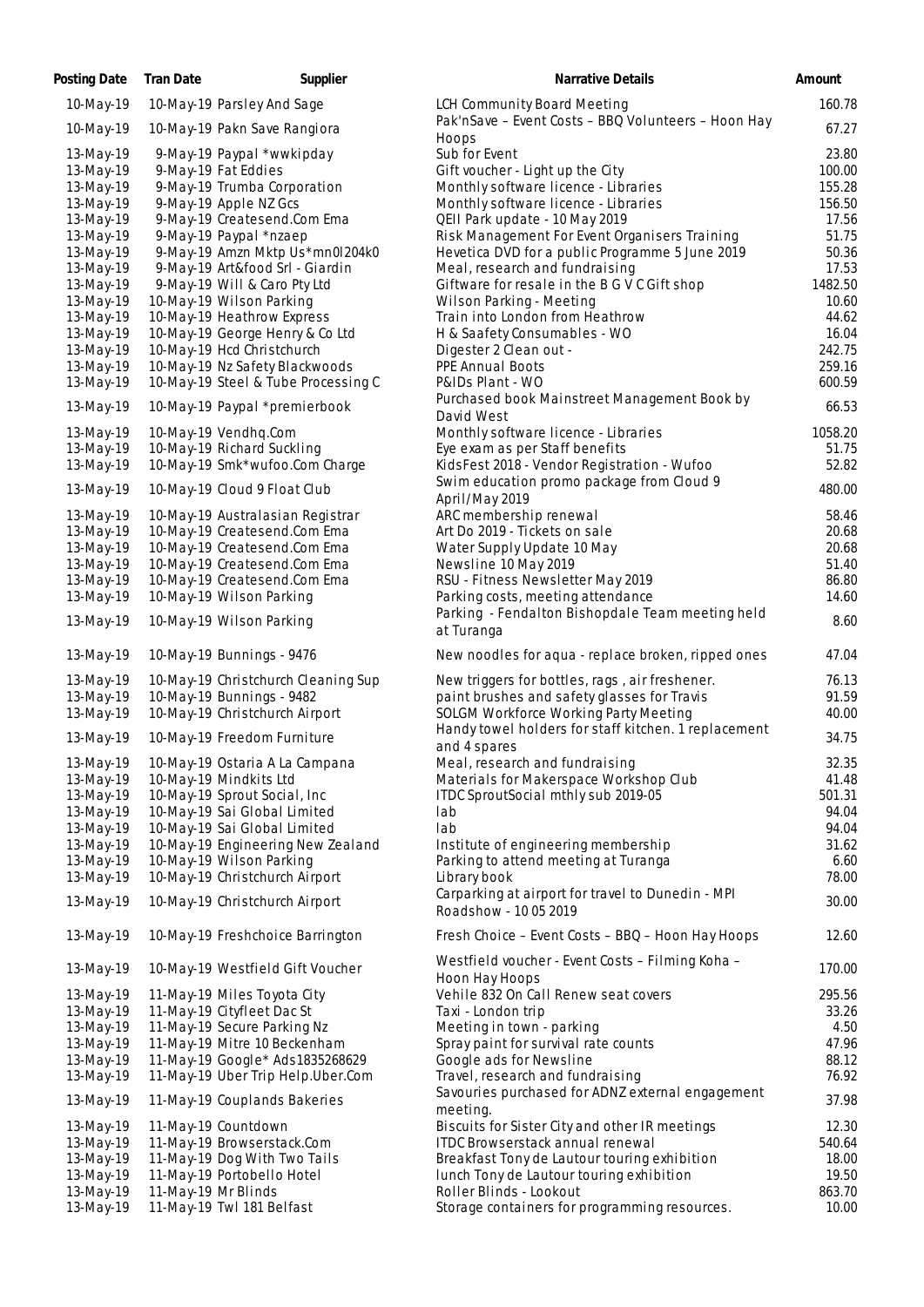| Posting Date           | Tran Date          | Supplier                                                    | Narrative Details                                                                | Amount          |
|------------------------|--------------------|-------------------------------------------------------------|----------------------------------------------------------------------------------|-----------------|
| 13-May-19              |                    | 11-May-19 Kmart - Shirley                                   | Forks & teaspoons for kitchenette. Clock for class                               | 23.20           |
| 13-May-19              |                    | 12-May-19 Dyers Rd Landscape                                | room.<br>Top soil for vol planting group from ARA polytech                       | 41.40           |
| 13-May-19              |                    | 12-May-19 Trees For Canterbury                              | Additional local sourced plants for volunteer                                    | 400.00          |
|                        |                    |                                                             | plantings at Charlesworth Reserve                                                |                 |
| 13-May-19              |                    | 12-May-19 The Birdwood Eatery                               | Personal Use in Error - Reimbursed direct to CCC bank<br>account.                | 137.00          |
| 13-May-19              |                    | 12-May-19 Whitcoulls Hornby 049                             | Replacement jigsaw for children's area at Te Hapua                               | 29.99           |
| 13-May-19              |                    | 12-May-19 Ecodrop Metro                                     | Dump fees                                                                        | 15.20           |
| 13-May-19<br>13-May-19 |                    | 12-May-19 Z Cashmere<br>12-May-19 Countdown                 | Biscuits for MTB volunteers morning tea<br>Milk for re sale in the shop          | 8.00<br>27.57   |
| 13-May-19              |                    | 13-May-19 Mitre 10 Mega Papanui                             | Respirator, hose nozzles and electape                                            | 113.74          |
| 13-May-19              |                    | 13-May-19 Pak N Save Wainoni                                | CATERING FOR Pasifika Steam Workshops at Turanga                                 | 157.50          |
| 13-May-19              |                    | 13-May-19 Pak N Save Wainoni                                | batteries                                                                        | 7.15            |
| 13-May-19              |                    | 13-May-19 Muswums Aotearoa                                  | Museums Aotearoa conference registration                                         | 650.00          |
| 13-May-19              |                    | 13-May-19 New World Durham Street                           | Lunch meeting for the councillors and staff                                      | 18.96           |
| 13-May-19              |                    | 13-May-19 Freshchoice City Mkt                              | Lunch meeting for the councillors and staff                                      | 54.00           |
| 13-May-19              |                    | 13-May-19 Mitre 10 Mega Ferrymead                           | mat for van                                                                      | 40.00           |
| 13-May-19              |                    | 13-May-19 Mitre 10 Mega Ferrymead                           | Resource for use with education programme                                        | 49.48           |
| 13-May-19<br>13-May-19 |                    | 13-May-19 Wsl South City<br>13-May-19 New World Prestons    | Resource for use with education programme<br>Milk for BLFP                       | 519.60<br>6.78  |
| 13-May-19              |                    | 13-May-19 Chain Reaction                                    | Bike maintenance                                                                 | 40.00           |
|                        |                    |                                                             | Instax film for the polaroid cameras used in the                                 |                 |
| 13-May-19              |                    | 13-May-19 Mighty Ape Limited                                | lessons supporting the William Wegman show.                                      | 151.00          |
| 13-May-19              |                    | 13-May-19 Mitre 10 Mega Hornby                              | QEII Park Tool/ drill bits for bollards.                                         | 69.95           |
| 14-May-19              |                    | 12-May-19 Createsend.Com Ema                                | Akaroa wastewater project                                                        | 9.18            |
| 14-May-19              |                    | 13-May-19 Wilson Parking                                    | Wilson Parking - Meeting                                                         | 8.60            |
| 14-May-19              |                    | 13-May-19 Wilson Parking                                    | Wilson Parking - Meeting                                                         | 12.60           |
| 14-May-19              |                    | 13-May-19 Mitre 10 Beckenham                                | Electrical leads for Now Then Next exhibition<br>installation                    | 24.86           |
| 14-May-19              |                    | 13-May-19 The Service Company Ltd C                         | Bio Zyne for Pioneer and QE2 (1ea)                                               | 457.70          |
| 14-May-19              |                    | 13-May-19 Paknsave Moorhouse                                | Reimbursement to tenant for the moving boxes she<br>bought to be used by Council | 40.00           |
| 14-May-19              |                    | 13-May-19 Paramount Pools & Spa                             | 2 scoop nets                                                                     | 94.00           |
| 14-May-19              |                    | 13-May-19 Wilson Parking                                    | Parking costs, meeting attendance                                                | 16.60           |
| 14-May-19              |                    | 13-May-19 Pearsons 2018 Limited                             | Ap20/40 chip for Travis path repair                                              | 41.00           |
| 14-May-19              |                    | 13-May-19 Wilson Parking                                    | Parking for meetings                                                             | 14.60           |
| 14-May-19<br>14-May-19 |                    | 13-May-19 Sushi Time Southcity<br>13-May-19 Bunnings - 9476 | Lunch meeting for the councillors and staff<br>Glue for workshop support         | 85.70<br>183.68 |
| 14-May-19              |                    | 13-May-19 Bunnings - 9476                                   | potting workbench                                                                | 788.98          |
| 14-May-19              |                    | 13-May-19 Mitre 10 Mega Ferrymead                           | gas for lab                                                                      | 7.36            |
| 14-May-19              |                    | 13-May-19 Stevens Moorehouse                                | Resource for use with education programme                                        | 6.49            |
| 14-May-19              | 13-May-19 Bin Inn  |                                                             | Resource for use with education programme                                        | 14.15           |
| 14-May-19              |                    | 13-May-19 Dyers Rd Landscape                                | Resource for use with education programme                                        | 28.00           |
| 14-May-19              |                    | 13-May-19 Trees For Canterbury                              | Resource for use with education programme                                        | 72.00           |
| 14-May-19              |                    | 13-May-19 Bunnings - 9482                                   | Netting clips and pliers                                                         | 30.98           |
| 14-May-19              |                    | 13-May-19 Harvey Norman Moorhouse                           | Dishwasher for Pioneer Staff Kitchen                                             | 885.00          |
| 14-May-19              | 13-May-19 Vegeland |                                                             | animal area rabbit food                                                          | 15.53           |
| 14-May-19<br>14-May-19 |                    | 13-May-19 Bunnings - 9482<br>13-May-19 Wilson Parking       | park item tools for volunteers<br>Windows upgrade champion training              | 201.69<br>10.60 |
| 14-May-19              |                    | 13-May-19 Oderings Nurseries                                | volunteer recognition                                                            | 42.98           |
| 14-May-19              |                    | 13-May-19 Bridon New Zealand - Chch                         | QEII Park Fencing parts/Tractor parts                                            | 148.86          |
| 14-May-19              |                    | 14-May-19 Anzor Fasteners Ltd                               | Security Fittings for Library Display case                                       | 127.82          |
| 14-May-19              |                    | 14-May-19 Spotlight Stores NZ Ltd                           | Event Supplies                                                                   | 157.50          |
| 14-May-19              |                    | 14-May-19 Agpro New Zealand Ltd                             | Agpro gly gel                                                                    | 1074.10         |
| 14-May-19              |                    | 14-May-19 New World Northwood                               | Groynes milk 4 x 1lt long life                                                   | 6.76            |
| 14-May-19              |                    | 14-May-19 New World Prestons                                | containers for travis predator control bait                                      | 9.68            |
| 14-May-19              |                    | 14-May-19 Ccc Lichfield Carpark                             | Parking charge to attend meeting                                                 | 7.00            |
| 14-May-19              |                    | 14-May-19 Mitre 10 Beckenham                                | Bird house for school volunteer planting project                                 | 35.99           |
| 14-May-19              |                    | 14-May-19 Pak N Save Wainoni                                | Bic gas lighters x 2 for lab                                                     | 10.58           |
| 14-May-19<br>14-May-19 |                    | 14-May-19 Wsl South City<br>14-May-19 Minit Northlands Mall | Labelling tape for alpine collection plants<br>Duplicate roof access keys cut    | 69.99<br>19.80  |
|                        |                    |                                                             | Risk Management for Event Organisers Module 2 -                                  |                 |
| 15-May-19              |                    | 12-May-19 Paypal *nzaep                                     | Staff member sent on course:                                                     | 109.25          |
| 15-May-19              |                    | 13-May-19 Richard Suckling                                  | glasses                                                                          | 396.75          |
| 15-May-19              |                    | 13-May-19 Pizza Hut - 769                                   | Pizzas for Catering for Pasifika STEAM Workshops                                 | 126.37          |
| 15-May-19              |                    | 13-May-19 Tfl Travel Ch                                     | Economic travel on the London Underground                                        | 4.88            |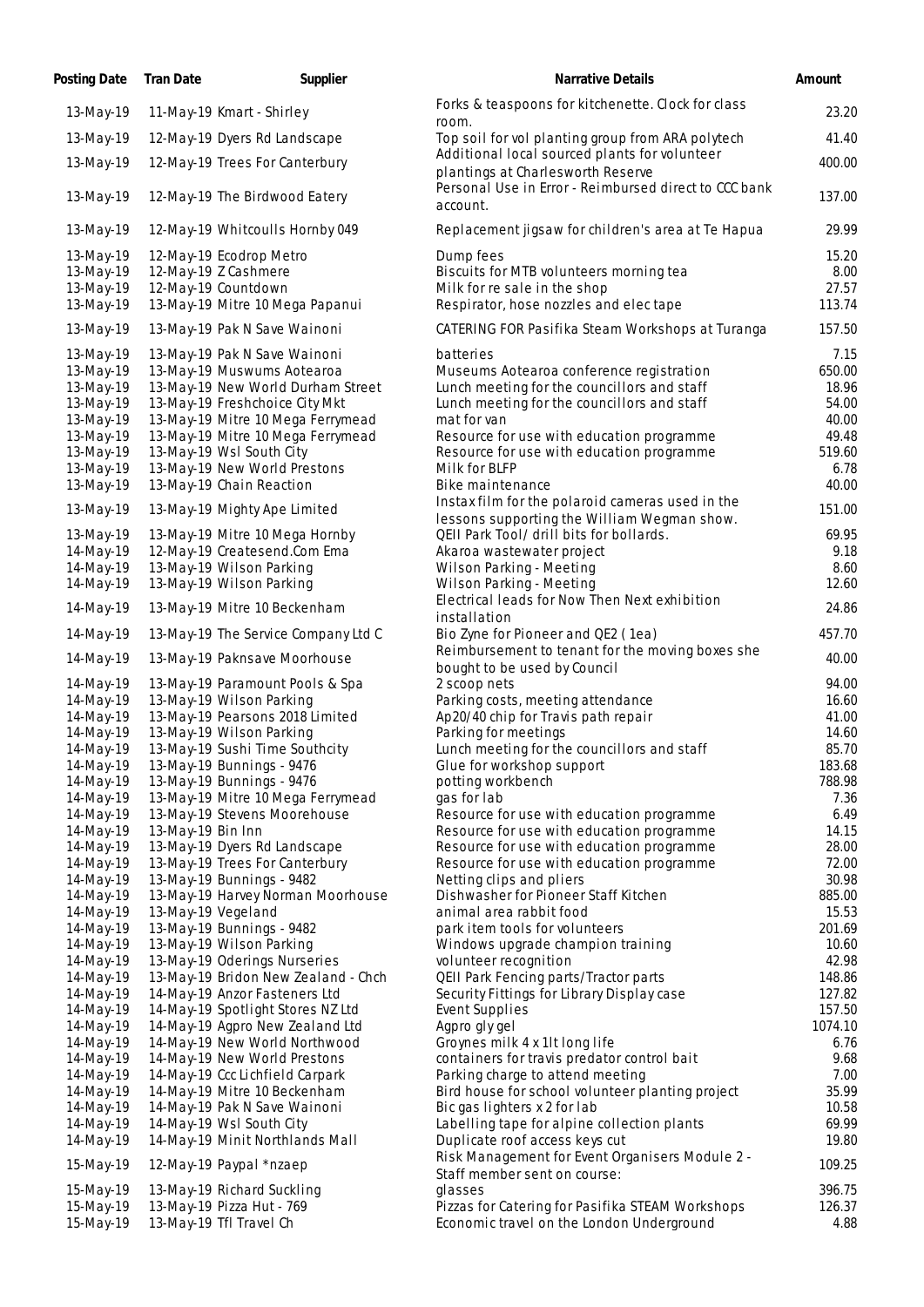| Posting Date | <b>Tran Date</b>   | Supplier                            | <b>Narrative Details</b>                            | Amount  |
|--------------|--------------------|-------------------------------------|-----------------------------------------------------|---------|
| 15-May-19    |                    | 13-May-19 Pret A Manger             | Meal, research, fundraising and development         | 13.93   |
| 15-May-19    |                    | 13-May-19 Wilson Parking            | Parking while attending meeting                     | 10.60   |
| 15-May-19    |                    | 14-May-19 Wilson Parking            | Wilson Parking - Meeting                            | 4.60    |
| 15-May-19    |                    | 14-May-19 The Service Company Ltd C | Bio-zyme cleaner                                    | 457.70  |
| 15-May-19    |                    | 14-May-19 The Service Company Ltd C | Bio-zyme cleaner                                    | 457.70  |
|              |                    |                                     | Safety Gear for Compliance and Investigations Team  |         |
| 15-May-19    |                    | 14-May-19 Nz Safety Blackwoods      | B - Safety Gear                                     | 542.47  |
| 15-May-19    |                    | 14-May-19 Super Cheap Auto          | Vehicle Maintenance CAT                             | 22.99   |
| 15-May-19    |                    | 14-May-19 Dyers Road Itm            | Gas Blower Maintenance                              | 73.63   |
| 15-May-19    |                    | 14-May-19 Saecowilson - Christch    | Workshop Supplies - WO                              | 79.71   |
|              |                    |                                     | Provisions purchased to be consumed at new builds   |         |
| 15-May-19    |                    | 14-May-19 Paknsave Moorhouse        | blessing on the 15th                                | 11.77   |
|              |                    |                                     | Provisions purchased to be consumed at new builds   |         |
| 15-May-19    |                    | 14-May-19 Couplands Bakeries        | blessing on the 15th                                | 34.05   |
|              |                    |                                     | Provisions purchased to be consumed at new builds   |         |
| 15-May-19    |                    | 14-May-19 Paknsave Moorhouse        | blessing on the 15th                                | 39.66   |
| 15-May-19    |                    | 14-May-19 Createsend.Com Ema        | Central city transport update - May 2019            | 8.28    |
|              |                    |                                     |                                                     |         |
| 15-May-19    |                    | 14-May-19 Createsend.Com Ema        | Lyttelton Harbour Wastewater Project                | 10.99   |
| 15-May-19    |                    | 14-May-19 Mitre 10 Mega Rangiora    | 2 x boxes Organic Caterpillar control               | 41.86   |
| 15-May-19    |                    | 14-May-19 Wilson Parking            | Parking costs, meeting attendance                   | 20.60   |
| 15-May-19    |                    | 14-May-19 Bunnings - 9482           | Micro fibre cloths for Group Fitness room           | 29.96   |
| 15-May-19    |                    | 14-May-19 Bunnings - 9482           | all weather tape                                    | 19.47   |
| 15-May-19    |                    | 14-May-19 Sp * Goodnature           | 50 CO2 canisters                                    | 284.00  |
| 15-May-19    |                    | 14-May-19 Bed Bath Papakura         | New Single duvet Inner & 2 pillows to replace       | 73.70   |
|              |                    |                                     | stained and worn ones for cabins                    |         |
| 15-May-19    |                    | 14-May-19 Wilson Parking            | Parking while attending meeting                     | 8.60    |
| 15-May-19    | 14-May-19 Iticket  |                                     | Professional Development location mapping           | 37.41   |
| 15-May-19    |                    | 14-May-19 Ccc Art Gallery Car Prk   | Parking for meetings at Civic                       | 11.00   |
| 15-May-19    |                    | 14-May-19 Bunnings - 9476           | Terracotta pans for Saxafraga collection alpine     | 117.60  |
|              |                    |                                     | house                                               |         |
| 15-May-19    |                    | 14-May-19 Super Cheap Auto          | Engine oil                                          | 116.19  |
| 15-May-19    |                    | 14-May-19 Countdown                 | Milk Carlyle Street                                 | 6.82    |
| 15-May-19    |                    | 14-May-19 Engineering New Zealand   | Ronel Catalo Training BCA                           | 790.00  |
| 15-May-19    | 14-May-19 Gobotech |                                     | Parts and freight for Daniel von Sturmer work       | 516.90  |
| 15-May-19    |                    | 14-May-19 New World St Martins      | Dishwashing liquid for staff room                   | 11.16   |
| 15-May-19    |                    | 15-May-19 James Bull & Co           | new amenities building lock programming             | 220.00  |
| 15-May-19    |                    | 15-May-19 Nzrc Online Shop          | First Aid Training                                  | 225.00  |
| 15-May-19    |                    | 15-May-19 Resene Tower Junction34   | Yellow paint for QE2 card reader boxes              | 28.70   |
| 15-May-19    |                    | 15-May-19 Parsley And Sage          | Catering for Community Board Meeting                | 99.13   |
| 15-May-19    |                    | 15-May-19 Cactus Outdoor Limited    | Cactus pants hemmed                                 | 25.00   |
|              |                    |                                     | full set copies of the keys for the New Brighton    |         |
| 15-May-19    |                    | 15-May-19 Mister Minit The Palms    | Boardroom.                                          | 159.80  |
|              |                    |                                     | Ratchet tie down pack of 4 silicone spray for locks |         |
| 15-May-19    |                    | 15-May-19 Mitre 10 Mega Papanui     | electronic cleaner for ute ignition                 | 59.96   |
|              |                    | 15-May-19 Twl 123 Eastgate          | T-shirts for Parks volunteering photoshoot          | 16.00   |
| 15-May-19    |                    |                                     |                                                     |         |
| 15-May-19    |                    | 15-May-19 Mitre 10 Mega Ferrymead   | Rubber mallets for volunteer planting project and   | 572.36  |
|              |                    |                                     | voucher for purchase of volunteer equipment         |         |
| 15-May-19    |                    | 15-May-19 Countdown                 | Petrol vouchers for volunteers who modelled in      | 600.00  |
|              |                    |                                     | volunteer marketing campaign                        |         |
| 15-May-19    |                    | 15-May-19 Ccc Art Gallery Car Prk   | Parking while attending meetings in civic           | 7.00    |
| 15-May-19    | 15-May-19 Miro     |                                     | Coffee with Asia NZ Foundation Business Program     | 9.00    |
|              |                    |                                     | Manager                                             |         |
| 15-May-19    |                    | 15-May-19 Woodcraft Gallery         | 3 Maori design artworks for the corporate gifts     | 202.65  |
| 15-May-19    |                    | 15-May-19 Ccc Art Gallery Car Prk   | parking for meeting in town                         | 1.00    |
| 15-May-19    |                    | 15-May-19 Auldhouse Computer        | excel course - Lab                                  | 471.50  |
| 15-May-19    |                    | 15-May-19 Wsl Papanui               | Printing of photos for a 2019 Papanui-Innes         | 0.58    |
|              |                    |                                     | Community Pride Garden Awards recipient.            |         |
|              |                    |                                     | Catering for Papanui Network meeting held on 16     |         |
| 15-May-19    |                    | 15-May-19 Laura Fergusson Trust (Ca | April 2019.                                         | 101.38  |
| 15-May-19    |                    | 15-May-19 Xcm Group Limited         | New uniform for staff                               | 1000.00 |
| 15-May-19    |                    | 15-May-19 Chch City Council Civic   | Parking coupons                                     | 46.50   |
| 15-May-19    |                    | 15-May-19 Laura Fergusson Trust (Ca | Volunteer recognition                               | 446.07  |
|              |                    |                                     | Sydenham Bakery - Catering for Hoon Hay network     |         |
| 15-May-19    |                    | 15-May-19 Sydenham Bakery           | meeting 15 May 2019.                                | 97.20   |
|              |                    |                                     | Compliance Schedule Training Course - Building      |         |
| 16-May-19    |                    | 13-May-19 Paypal *buildingnet       | Networks                                            | 575.00  |
| 16-May-19    |                    | 14-May-19 Createsend.Com Ema        | A Strategy for the Arts - May 2019                  | 16.35   |
| 16-May-19    |                    | 14-May-19 Justins Active Managem    | Active management workshop attendance               | 210.45  |
|              |                    |                                     |                                                     |         |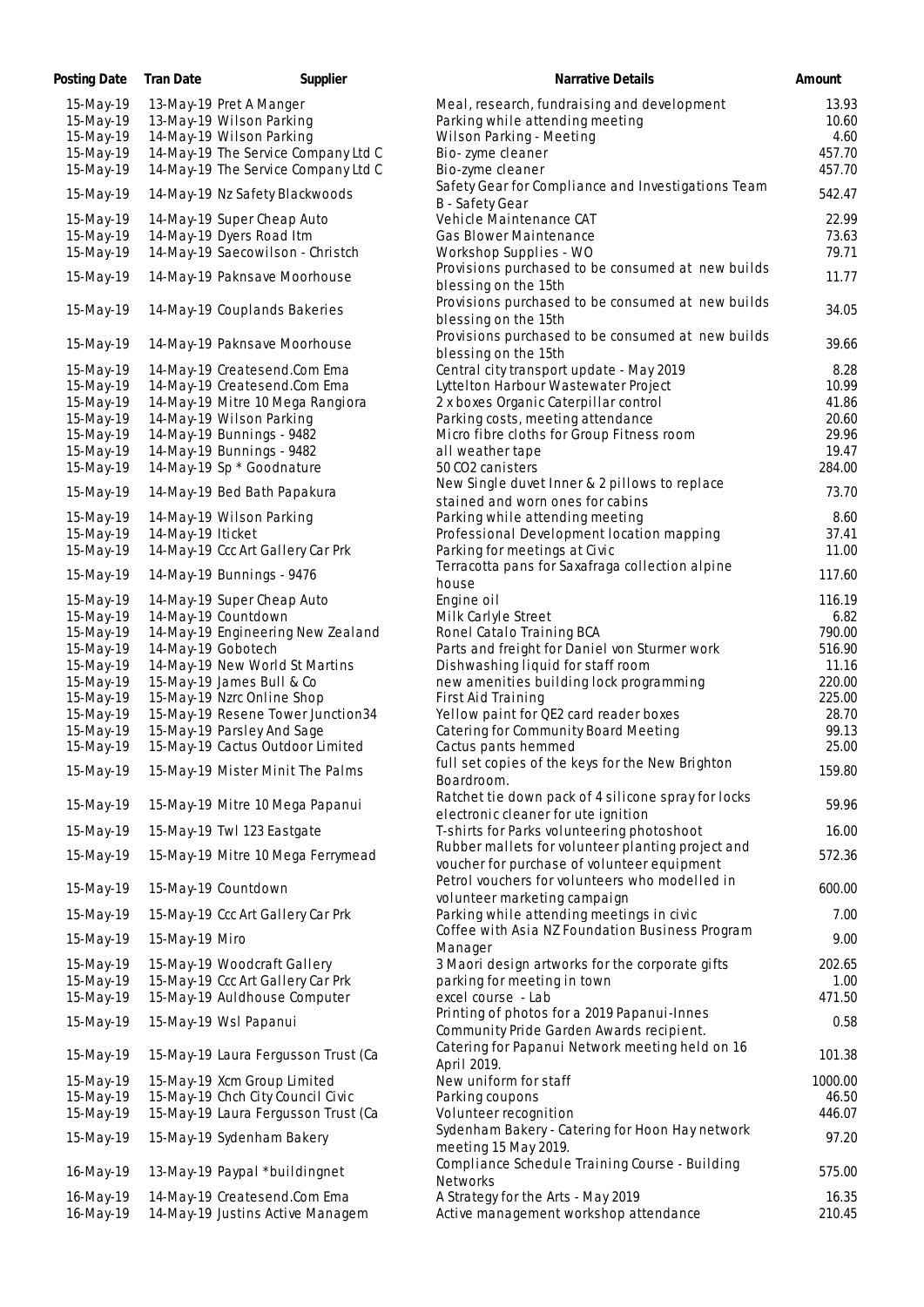| Posting Date           | <b>Tran Date</b> | Supplier                                                          | Narrative Details                                                                                        | Amount           |
|------------------------|------------------|-------------------------------------------------------------------|----------------------------------------------------------------------------------------------------------|------------------|
| 16-May-19              |                  | 14-May-19 Tfl Travel Ch                                           | Travel on London Underground, no receipt given,<br>economic transport option                             | 9.70             |
| 16-May-19<br>16-May-19 |                  | 14-May-19 Uber *trip<br>14-May-19 Tate Catering                   | Transport, hotel to Paddington station<br>Lunch, research and development                                | 18.35<br>21.93   |
| 16-May-19              |                  | 14-May-19 Heathrow Express                                        | Economic travel option to central London,<br>fundraising and research                                    | 50.52            |
| 16-May-19              |                  | 14-May-19 Royal Overseas League                                   | Accommodation in London, research, development<br>and fundraising                                        | 1131.80          |
| 16-May-19              |                  | 14-May-19 Www.Alibaba.Com                                         | iPhone 7 cases and screen protectors                                                                     | 408.98           |
| 16-May-19              |                  | 14-May-19 Paypal *perimeterbo                                     | Library book                                                                                             | 47.83            |
| 16-May-19              |                  | 14-May-19 Amzn Mktp Uk*mn5ce0xk4                                  | Library book                                                                                             | 86.56            |
| 16-May-19              |                  | 14-May-19 Amzn Mktp Uk*mn9290xf4                                  | Library book                                                                                             | 197.00           |
| 16-May-19              |                  | 14-May-19 Christchurch Airport                                    | Airport Carparking for trip to wellington for a G-Reg<br>working group meeting                           | 30.00            |
| 16-May-19              |                  | 15-May-19 Wilson Parking                                          | Wilson Parking - Meeting                                                                                 | 10.60            |
| 16-May-19              |                  | 15-May-19 Countdown                                               | Water jug with tap for clean drinking water and hand<br>washing for volunteer groups                     | 25.00            |
| 16-May-19              |                  | 15-May-19 Paknsave Moorhouse                                      | Provisions purchased to be consumed at new builds<br>blessing on the 15th                                | 48.00            |
| 16-May-19              |                  | 15-May-19 Wilson Parking                                          | Meeting in town - parking                                                                                | 5.10             |
| 16-May-19              |                  | 15-May-19 Halswell Service Centre                                 | <b>Elected Member Parking Coupons</b>                                                                    | 31.00            |
| 16-May-19              |                  | 15-May-19 Rubber Stamps                                           | silver stamp pad for PDD matariki 2019                                                                   | 14.90            |
| 16-May-19<br>16-May-19 |                  | 15-May-19 Canterbury Playcentre<br>15-May-19 Nz Safety Blackwoods | pukeko puppet for Outreach to support events<br>1Box latex gloves S1 Box latex gloves M1 Box latex       | 33.55<br>71.46   |
|                        |                  |                                                                   | gloves L<br>Rubbish and broken furniture removal from                                                    |                  |
| 16-May-19              |                  | 15-May-19 Ecodrop Parkhouse                                       | Westside halls                                                                                           | 30.41            |
| 16-May-19              |                  | 15-May-19 Kmart - Shirley                                         | Cards for Koha for YA Network                                                                            | 3.00             |
| 16-May-19              |                  | 15-May-19 Kmart - Shirley                                         | Samoan Language Week resources                                                                           | 25.00            |
| 16-May-19              |                  | 15-May-19 Fosters Outdoor Power                                   | Bungs for water pumps                                                                                    | 78.50            |
| 16-May-19              |                  | 15-May-19 Confoil New Zealand                                     | Stationery not avail through OfficeMax                                                                   | 159.28           |
| 16-May-19<br>16-May-19 |                  | 15-May-19 Dhl Express<br>15-May-19 George Henry & Co Ltd          | Daniel von Sturmer gobo courier cost.<br>Gas touch - micro lab                                           | 149.33<br>318.00 |
|                        |                  |                                                                   | removal and dumping of rubbish from electrical                                                           |                  |
| 16-May-19              |                  | 15-May-19 Ecodrop Parkhouse                                       | room at Pioneer Pool<br>Meeting with early morning external supplier OPUS                                | 65.88            |
| 16-May-19              |                  | 15-May-19 Ccc Art Gallery Car Prk                                 | Carparking fee                                                                                           | 14.00            |
| 16-May-19              |                  | 15-May-19 Caltex Hornby                                           | Milk for Tearoom                                                                                         | 6.10             |
| 16-May-19              |                  | 15-May-19 Dynamic Gift NZ Ltd                                     | Lanyards for 20th anniversary                                                                            | 425.50           |
| 16-May-19              |                  | 15-May-19 Mitre 10 Beckenham                                      | wall filler                                                                                              | 103.04           |
| 16-May-19<br>16-May-19 |                  | 16-May-19 Mitre 10 Mega Rangiora<br>16-May-19 Pgg Wrightson Chch  | Parks keys<br>Rat Poison                                                                                 | 21.00<br>209.00  |
|                        |                  |                                                                   | Cleaning equipment for poolside. Aqua needit for                                                         |                  |
| 16-May-19              |                  | 16-May-19 Mitre 10 Mega Papanui                                   | poolside tile repair, ear protectors for Lifeguards<br>Paints and equipment for the community painting   | 376.46           |
| 16-May-19              |                  | 16-May-19 Resene - Shirley 033                                    | project - New Brighton Hot Pool Fencing                                                                  | 863.46           |
| 16-May-19              |                  | 16-May-19 Countdown                                               | Coffee for NB staffroom                                                                                  | 6.50             |
| 16-May-19              |                  | 16-May-19 Mitre 10 Beckenham                                      | Fasteners for signage install and vigilant get<br>container                                              | 36.13            |
| 16-May-19              |                  | 16-May-19 Gordon Harris Chch                                      | Koha - Budget approved via Pitch Process                                                                 | 50.00            |
| 16-May-19              |                  | 16-May-19 New World Prestons                                      | community planting goodies for BBQ                                                                       | 54.60            |
| 16-May-19              |                  | 16-May-19 Xcm Group Limited                                       | New uniform for staff                                                                                    | 1000.00          |
| 17-May-19<br>17-May-19 |                  | 14-May-19 Alga Limited<br>15-May-19 Paypal *certsystems           | Webinar<br>Purchase of notebooks                                                                         | 23.77<br>58.48   |
| 17-May-19              |                  | 15-May-19 Pmi - Certification                                     | PMP Member Renewal Fee                                                                                   | 93.68            |
| 17-May-19              |                  | 16-May-19 Wilson Parking                                          | Wilson Parking - Meeting                                                                                 | 10.60            |
| 17-May-19              |                  | 16-May-19 New World Rolleston                                     | Food supplies for 95 person planting day at                                                              | 66.11            |
| 17-May-19              |                  | 16-May-19 The Works                                               | Charlesworth Reserve<br>diner at BGANZ meeting Gisborne                                                  | 48.50            |
| 17-May-19              |                  | 16-May-19 Saecowilson - Christch                                  | In House Maintenance - WO                                                                                | 126.74           |
| 17-May-19              |                  | 16-May-19 Egmont Commercial Lt M/O                                | cards used for labelling bought in plants to aid in<br>accurate dispatch                                 | 29.50            |
| 17-May-19              |                  | 16-May-19 Secure Parking Nz                                       | Meeting in town - parking                                                                                | 6.00             |
| 17-May-19              |                  | 16-May-19 Twl 123 Eastgate                                        | Replacement play balls for the toddlers pool & Lean<br>to swim preschool classes plus replacement vacuum | 109.00           |
| 17-May-19              |                  | 16-May-19 Wilson Parking                                          | Parking costs, meeting attendance                                                                        | 18.60            |
| 17-May-19              |                  | 16-May-19 George Henry & Co Ltd                                   | Workshop Consumables - WO                                                                                | 136.28           |
| 17-May-19              |                  | 16-May-19 Hutt & City Taxis                                       | Institute of Directors course, Wellington                                                                | 39.80            |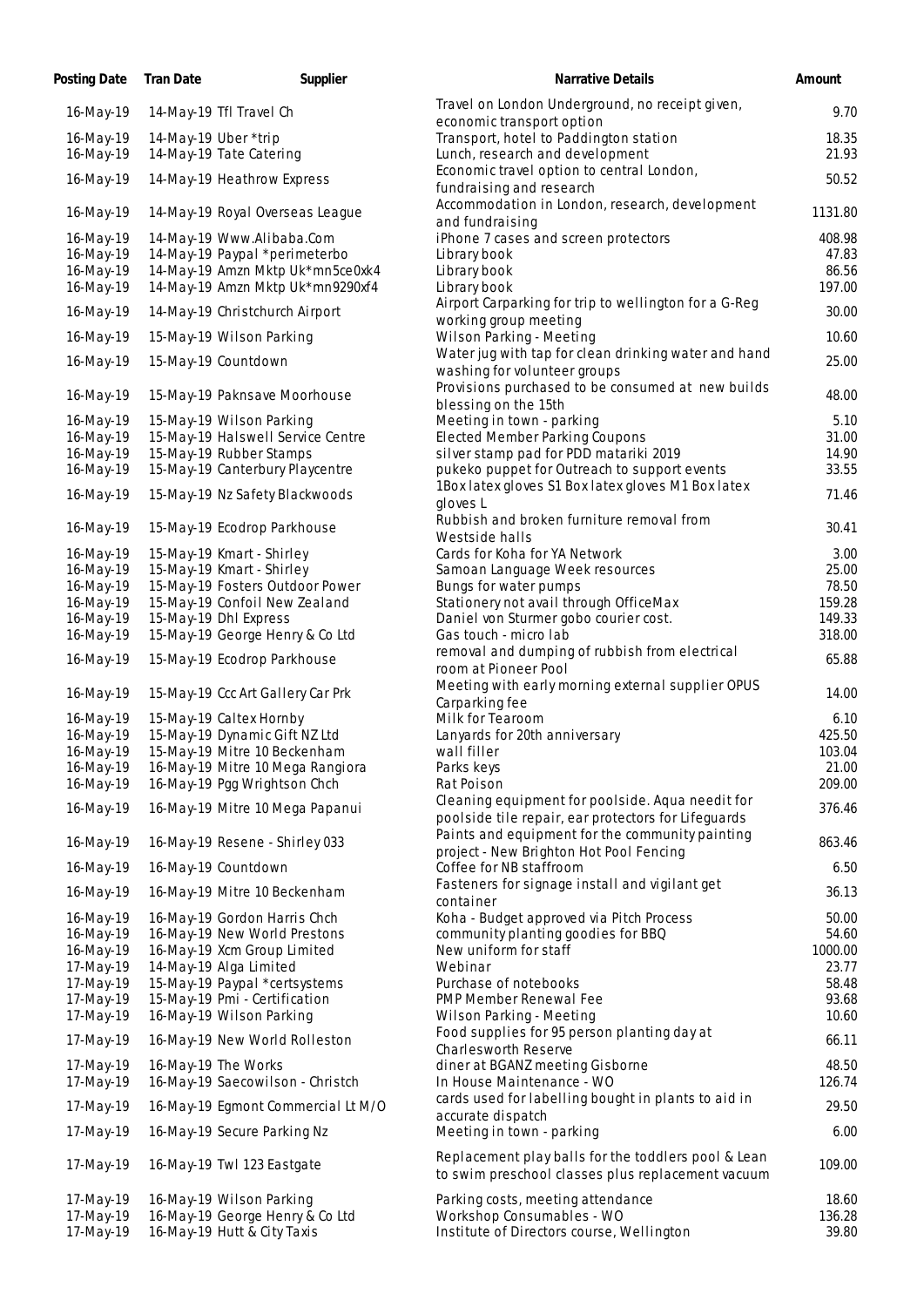| Posting Date           | <b>Tran Date</b><br>Supplier                            | Narrative Details                                                                               | Amount          |
|------------------------|---------------------------------------------------------|-------------------------------------------------------------------------------------------------|-----------------|
| 17-May-19              | 16-May-19 Corporate Cabs Limit                          | Institute of Directors course                                                                   | 56.40           |
| 17-May-19              | 16-May-19 Shipleys Audiovisual                          | Repair to microphone                                                                            | 166.75          |
| 17-May-19              | 16-May-19 Mbie Standards Nz                             | Part II MBIE ISO 19650 Standards digital version -                                              | 288.83          |
| 17-May-19              | 16-May-19 Gooses Screen Design 2007                     | stored in TRIM for all CCC access<br>Purchase of cardigans and embroidery of badges             | 88.48           |
| 17-May-19              | 16-May-19 Q Store                                       | Materials for comic book character workshop. Budget<br>received via pitch process.              | 9.16            |
| 17-May-19              | 16-May-19 Bunnings - 9482                               | Socket set and screw driver set for maintenance of                                              | 22.49           |
| 17-May-19              | 16-May-19 Soundcloud                                    | bus lane enforcement equipment<br>Digital subscription                                          | 155.00          |
| 17-May-19              | 16-May-19 Westfield Gift Voucher                        | Community Garden Awards Photographer                                                            | 100.00          |
| 17-May-19              | 16-May-19 Sp * Reality Eyewear                          | Giftware for resale in the B G V C Gift shop                                                    | 311.28          |
| 17-May-19              | 17-May-19 Eb *nui Te Korero 2019                        | Industry seminar on growing diverse audiences.                                                  | 258.75          |
| 17-May-19              | 17-May-19 Pak N Save Riccarton                          | Drink supplies, etc, for 95 person planting day at<br>Charlesworth Reserve                      | 38.84           |
| 17-May-19              | 17-May-19 Flagship Eatery                               | breakfast at BGANZ meeting Gisborne                                                             | 16.80           |
| 17-May-19              | 17-May-19 Gull Gisborne                                 | diesel for rental car - BGANZ meeting at Gisborne<br><b>Botanic Gardens</b>                     | 56.86           |
| 17-May-19              | 17-May-19 Chch City Council Civic                       | Parking coupons                                                                                 | 93.00           |
| 17-May-19              | 17-May-19 Pak N Save Riccarton                          | Drinks for Va Oceans Between Exhibition Opening                                                 | 192.97          |
| 17-May-19              | 17-May-19 Mitre 10 Mega Papanui                         | Padlock for Plant catge at Orauwhata Bishopdale<br>Library                                      | 19.98           |
| 17-May-19              | 17-May-19 Placemakers Riccarton                         | Gardenmates pressure sprayer backpack x2 15L.                                                   | 112.19          |
| 17-May-19              | 17-May-19 New World Prestons                            | food for travis wetland trust volunteer work day                                                | 110.52          |
| 17-May-19              | 17-May-19 Peter Timbs Meats                             | BBQ food for Travis trust workday                                                               | 111.86          |
| 17-May-19              | 17-May-19 Just Incredible                               | Items to make textured books and tactile box                                                    | 36.44           |
| 17-May-19              | 17-May-19 Hampton & Co Ltd                              | ply for crate for Denny display cabinet legs                                                    | 147.49          |
| 17-May-19              | 17-May-19 Countdown                                     | Monthly software licence - Libraries<br>coat                                                    | 5.08            |
| 17-May-19<br>17-May-19 | 17-May-19 Alchemy Equipment<br>17-May-19 Jaycar Pty Ltd | DC Power Adaptor                                                                                | 550.00<br>41.90 |
| 20-May-19              | 15-May-19 Christchurch Airport                          | Airport parking for trip to WLG                                                                 | 40.00           |
| 20-May-19              | 15-May-19 Christchurch Airport                          | SOLGM Workforce Working Party Meeting in                                                        | 40.00           |
| 20-May-19              | 16-May-19 Apple NZ Gcs                                  | Wellington<br>Kiosk Pro Plus for Exhibition Ipads- Turanga                                      | 78.25           |
| 20-May-19              | 16-May-19 Createsend.Com Ema                            | Riccarton Road update - 16 May 2019                                                             | 10.05           |
|                        |                                                         | Replacement pegs for Chinese Checkers game used                                                 |                 |
| 20-May-19              | 16-May-19 Www.Aliexpress.Com                            | with customers<br>Disposable biodegradeable cups for After Dark                                 | 4.42            |
| 20-May-19              | 16-May-19 Paypal *ecoware                               | function                                                                                        | 365.70          |
| 20-May-19              | 16-May-19 Axure Software                                | ITDC Axure mthly sub 2019-05                                                                    | 153.42          |
| 20-May-19              | 16-May-19 Swiftype.Com                                  | ITDC Swiftype mthly sub 2019-05                                                                 | 311.53          |
| 20-May-19              | 16-May-19 Microsoft*office 365                          | Office 365 licence                                                                              | 3.62            |
| 20-May-19              | 16-May-19 Microsoft*1 Year Minecraf                     | Monthly software licence - Libraries                                                            | 17.18           |
| 20-May-19              | 17-May-19 Wilson Parking                                | Wilson Parking - Meeting<br>Accommodation for 4 staff members to attend the                     | 14.60           |
| 20-May-19              | 17-May-19 The Conference Company                        | FMANZ Conference in Wellington                                                                  | 761.46          |
| 20-May-19              | 17-May-19 V2 Cafe & Bar                                 | lunch during BGANZ workshop Gisborne<br>airport over night parking for BANAZ meeting in         | 8.10            |
| 20-May-19              | 17-May-19 Christchurch Airport                          | Gisborne                                                                                        | 60.00           |
| 20-May-19              | 17-May-19 Dyers Road Itm                                | Workshop Welding Bay - WO                                                                       | 62.32           |
| 20-May-19              | 17-May-19 Mainland Fasterners                           | Workshop Supplies - WO                                                                          | 125.35          |
| 20-May-19              | 17-May-19 Saecowilson - Christch                        | Workshop Consumables - WO                                                                       | 323.55          |
| 20-May-19              | 17-May-19 Mainland Fasterners                           | Workshop Cupplies - WO                                                                          | 416.19          |
| 20-May-19              | 17-May-19 Createsend.Com Ema                            | Concept designs for the new Linwood Pool                                                        | 16.33           |
| 20-May-19              | 17-May-19 Createsend.Com Ema                            | Newsline 17 May 2019                                                                            | 51.42           |
| 20-May-19              | 17-May-19 Wilson Parking                                | parking costs for meeting attendance<br>Serviettes, Cups and Table Cloths for Va Oceans         | 12.60           |
| 20-May-19              | 17-May-19 2 Cheap                                       | Between Exhibition Opening                                                                      | 38.00           |
| 20-May-19              | 17-May-19 Paknsave Moorhouse                            | Catering food for Va Oceans between exhibition.<br>Nina has lost the receipt for this purchase. | 88.18           |
| 20-May-19              | 17-May-19 Paknsave Moorhouse                            | Food for Va Oceans Between Exhibition Opening                                                   | 421.47          |
| 20-May-19              | 17-May-19 Noel Leeming 20                               | New SD Card for video recorder - Fitex                                                          | 69.99           |
| 20-May-19              | 17-May-19 Pest Control Research                         | Credit Voucher Pest Control Research                                                            | $-25.00$        |
| 20-May-19              | 17-May-19 Toms Emporium                                 | Fish tank plants, fidget toy kenetic sand                                                       | 26.30           |
| 20-May-19              | 17-May-19 Trees For Canterbury                          | Plant protectors for volunteer planting project                                                 | 850.00          |
| 20-May-19              | 17-May-19 Trees For Canterbury                          | Plant protectors for volunteers planting project                                                | 900.00          |
| 20-May-19              | 17-May-19 Action Powder Coatin                          | powder coating mesh for conservation lab racks                                                  | 99.36           |
| 20-May-19              | 17-May-19 George Henry & Co Ltd                         | Materials, tools for Robinsons Bay wharf project                                                | 124.66          |
| 20-May-19              | 17-May-19 Omc Power Equipment                           | line trimmer repairs                                                                            | 520.03          |

| 17-May-19 | 16-May-19 Corporate Cabs Limit      | Institute of Directors course                                                            | 56.40    |
|-----------|-------------------------------------|------------------------------------------------------------------------------------------|----------|
| 17-May-19 | 16-May-19 Shipleys Audiovisual      | Repair to microphone                                                                     | 166.75   |
| 17-May-19 | 16-May-19 Mbie Standards Nz         | Part II MBIE ISO 19650 Standards digital version -<br>stored in TRIM for all CCC access  | 288.83   |
| 17-May-19 | 16-May-19 Gooses Screen Design 2007 | Purchase of cardigans and embroidery of badges                                           | 88.48    |
| 17-May-19 | 16-May-19 Q Store                   | Materials for comic book character workshop. Budget<br>received via pitch process.       | 9.16     |
| 17-May-19 | 16-May-19 Bunnings - 9482           | Socket set and screw driver set for maintenance of                                       | 22.49    |
| 17-May-19 | 16-May-19 Soundcloud                | bus lane enforcement equipment<br>Digital subscription                                   | 155.00   |
| 17-May-19 | 16-May-19 Westfield Gift Voucher    | Community Garden Awards Photographer                                                     | 100.00   |
| 17-May-19 | 16-May-19 Sp * Reality Eyewear      | Giftware for resale in the B G V C Gift shop                                             | 311.28   |
| 17-May-19 | 17-May-19 Eb *nui Te Korero 2019    | Industry seminar on growing diverse audiences.                                           | 258.75   |
|           |                                     | Drink supplies, etc, for 95 person planting day at                                       |          |
| 17-May-19 | 17-May-19 Pak N Save Riccarton      | Charlesworth Reserve                                                                     | 38.84    |
| 17-May-19 | 17-May-19 Flagship Eatery           | breakfast at BGANZ meeting Gisborne<br>diesel for rental car - BGANZ meeting at Gisborne | 16.80    |
| 17-May-19 | 17-May-19 Gull Gisborne             | <b>Botanic Gardens</b>                                                                   | 56.86    |
| 17-May-19 | 17-May-19 Chch City Council Civic   | Parking coupons                                                                          | 93.00    |
| 17-May-19 | 17-May-19 Pak N Save Riccarton      | Drinks for Va Oceans Between Exhibition Opening                                          | 192.97   |
| 17-May-19 | 17-May-19 Mitre 10 Mega Papanui     | Padlock for Plant catge at Orauwhata Bishopdale<br>Library                               | 19.98    |
| 17-May-19 | 17-May-19 Placemakers Riccarton     | Gardenmates pressure sprayer backpack x2 15L.                                            | 112.19   |
| 17-May-19 | 17-May-19 New World Prestons        | food for travis wetland trust volunteer work day                                         | 110.52   |
| 17-May-19 | 17-May-19 Peter Timbs Meats         | BBQ food for Travis trust workday                                                        | 111.86   |
| 17-May-19 | 17-May-19 Just Incredible           | Items to make textured books and tactile box                                             | 36.44    |
| 17-May-19 | 17-May-19 Hampton & Co Ltd          | ply for crate for Denny display cabinet legs                                             | 147.49   |
| 17-May-19 | 17-May-19 Countdown                 | Monthly software licence - Libraries                                                     | 5.08     |
| 17-May-19 | 17-May-19 Alchemy Equipment         | coat                                                                                     | 550.00   |
| 17-May-19 | 17-May-19 Jaycar Pty Ltd            | DC Power Adaptor                                                                         | 41.90    |
| 20-May-19 | 15-May-19 Christchurch Airport      | Airport parking for trip to WLG                                                          | 40.00    |
| 20-May-19 | 15-May-19 Christchurch Airport      | SOLGM Workforce Working Party Meeting in                                                 | 40.00    |
| 20-May-19 | 16-May-19 Apple NZ Gcs              | Wellington<br>Kiosk Pro Plus for Exhibition Ipads - Turanga                              | 78.25    |
| 20-May-19 | 16-May-19 Createsend.Com Ema        | Riccarton Road update - 16 May 2019                                                      | 10.05    |
| 20-May-19 | 16-May-19 Www.Aliexpress.Com        | Replacement pegs for Chinese Checkers game used                                          | 4.42     |
|           |                                     | with customers                                                                           |          |
| 20-May-19 | 16-May-19 Paypal *ecoware           | Disposable biodegradeable cups for After Dark<br>function                                | 365.70   |
| 20-May-19 | 16-May-19 Axure Software            | ITDC Axure mthly sub 2019-05                                                             | 153.42   |
| 20-May-19 | 16-May-19 Swiftype.Com              | ITDC Swiftype mthly sub 2019-05                                                          | 311.53   |
| 20-May-19 | 16-May-19 Microsoft*office 365      | Office 365 licence                                                                       | 3.62     |
| 20-May-19 | 16-May-19 Microsoft*1 Year Minecraf | Monthly software licence - Libraries                                                     | 17.18    |
| 20-May-19 | 17-May-19 Wilson Parking            | Wilson Parking - Meeting                                                                 | 14.60    |
|           |                                     | Accommodation for 4 staff members to attend the                                          |          |
| 20-May-19 | 17-May-19 The Conference Company    | FMANZ Conference in Wellington                                                           | 761.46   |
| 20-May-19 | 17-May-19 V2 Cafe & Bar             | lunch during BGANZ workshop Gisborne                                                     | 8.10     |
| 20-May-19 | 17-May-19 Christchurch Airport      | airport over night parking for BANAZ meeting in<br>Gisborne                              | 60.00    |
| 20-May-19 | 17-May-19 Dyers Road Itm            | Workshop Welding Bay - WO                                                                | 62.32    |
| 20-May-19 | 17-May-19 Mainland Fasterners       | Workshop Supplies - WO                                                                   | 125.35   |
| 20-May-19 | 17-May-19 Saecowilson - Christch    | Workshop Consumables - WO                                                                | 323.55   |
| 20-May-19 | 17-May-19 Mainland Fasterners       | Workshop Cupplies - WO                                                                   | 416.19   |
| 20-May-19 | 17-May-19 Createsend.Com Ema        | Concept designs for the new Linwood Pool                                                 | 16.33    |
| 20-May-19 | 17-May-19 Createsend.Com Ema        | Newsline 17 May 2019                                                                     | 51.42    |
| 20-May-19 | 17-May-19 Wilson Parking            | parking costs for meeting attendance                                                     | 12.60    |
| 20-May-19 | 17-May-19 2 Cheap                   | Serviettes, Cups and Table Cloths for Va Oceans                                          | 38.00    |
|           |                                     | Between Exhibition Opening<br>Catering food for Va Oceans between exhibition.            |          |
| 20-May-19 | 17-May-19 Paknsave Moorhouse        | Nina has lost the receipt for this purchase.                                             | 88.18    |
| 20-May-19 | 17-May-19 Paknsave Moorhouse        | Food for Va Oceans Between Exhibition Opening                                            | 421.47   |
| 20-May-19 | 17-May-19 Noel Leeming 20           | New SD Card for video recorder - Fitex                                                   | 69.99    |
| 20-May-19 | 17-May-19 Pest Control Research     | Credit Voucher Pest Control Research                                                     | $-25.00$ |
| 20-May-19 | 17-May-19 Toms Emporium             | Fish tank plants, fidget toy kenetic sand                                                | 26.30    |
| 20-May-19 | 17-May-19 Trees For Canterbury      | Plant protectors for volunteer planting project                                          | 850.00   |
| 20-May-19 | 17-May-19 Trees For Canterbury      | Plant protectors for volunteers planting project                                         | 900.00   |
| 20-May-19 | 17-May-19 Action Powder Coatin      | powder coating mesh for conservation lab racks                                           | 99.36    |
| 20-May-19 | 17-May-19 George Henry & Co Ltd     | Materials, tools for Robinsons Bay wharf project                                         | 124.66   |
| 20-May-19 | 17-May-19 Omc Power Equipment       | line trimmer repairs                                                                     | 520.03   |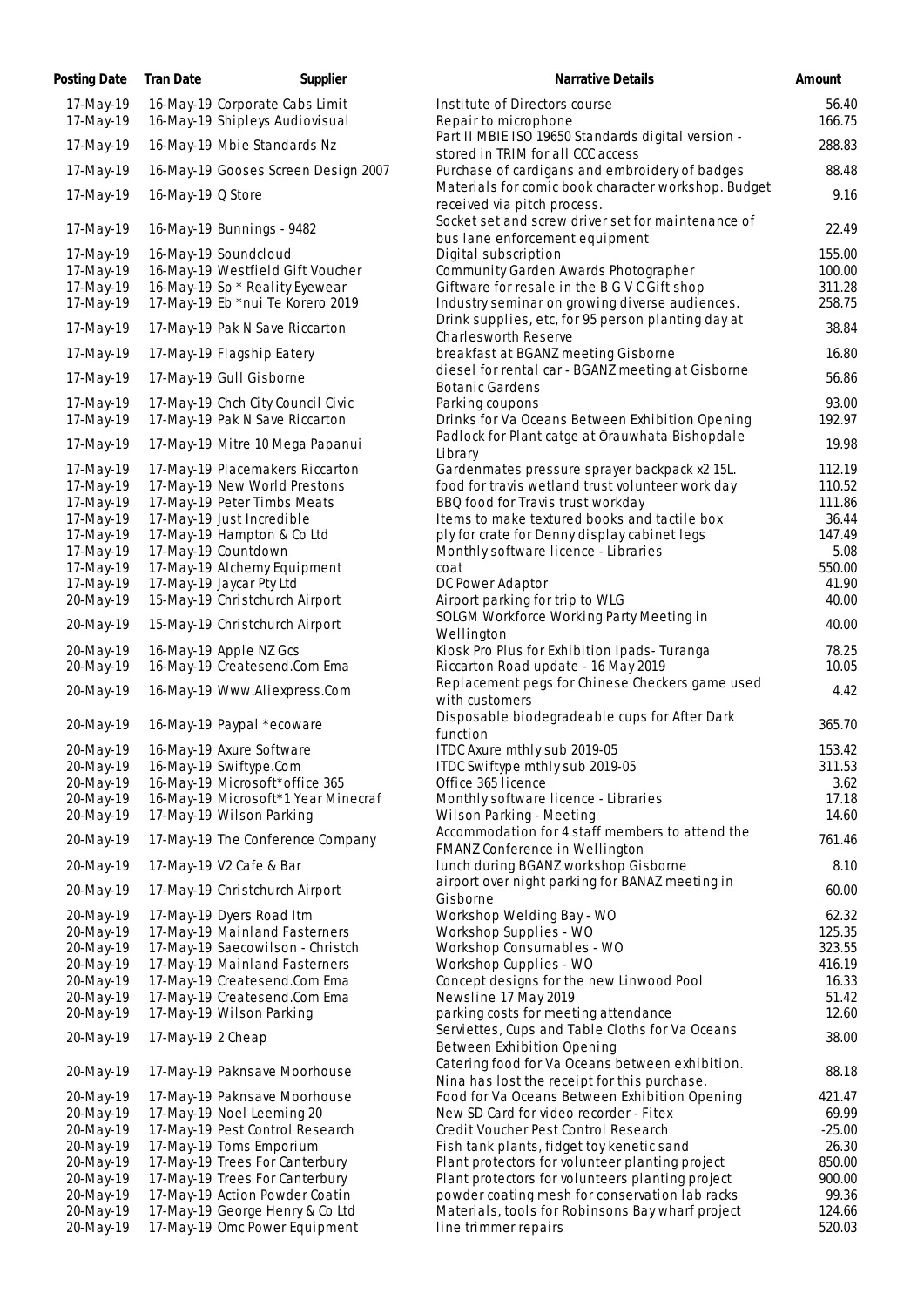| Posting Date | Tran Date        | Supplier                            | Narrative Details                                                                                          | Amount |
|--------------|------------------|-------------------------------------|------------------------------------------------------------------------------------------------------------|--------|
| 20-May-19    |                  | 17-May-19 Ccc Lichfield Carpark     | Parking for meetings at Civic                                                                              | 7.00   |
| 20-May-19    |                  | 17-May-19 Mbie Standards Nz         | Purchase of digital copy of ISO 19650 for use within<br>Council                                            | 248.72 |
| 20-May-19    |                  | 17-May-19 Para Rubber Christchur    | Rubber strips for NB playground replacements                                                               | 73.20  |
|              |                  | 17-May-19 Bridon New Zealand - Chch | Snig chain, copper sleeves, wire rope.                                                                     |        |
| 20-May-19    |                  |                                     |                                                                                                            | 346.21 |
| 20-May-19    |                  | 17-May-19 Fleet Cycle Works 1996    | Safety equipment accessories for the bikes in fleet                                                        | 183.54 |
| 20-May-19    |                  | 17-May-19 Fosters Outdoor Power     | Garden vac for central rose garden.                                                                        | 636.00 |
| 20-May-19    |                  | 17-May-19 Harvey Norman Northw      | New microwave for staff room                                                                               | 207.00 |
| 20-May-19    |                  | 17-May-19 Kennards Hire Hornby      | NPW Machinery Hire for Gas bottle storage                                                                  | 495.15 |
| 20-May-19    |                  | 18-May-19 Briscoes Riccarton        | Coffee plungers for staff tea room                                                                         | 64.98  |
| 20-May-19    |                  | 18-May-19 Discount Taxis Limited    | Taxi fare - BIM NZ Conference 7/8 May 2019                                                                 | 55.00  |
| 20-May-19    |                  | 18-May-19 Icell Northlands          | Protective cover/case for work cell phone                                                                  | 30.54  |
| 20-May-19    |                  | 18-May-19 Countdown                 | Food supplies for 95 person planting day at<br>Charlesworth Reserve                                        | 139.21 |
| 20-May-19    |                  | 18-May-19 Paper Tree Rangiora       | 1 x Collins Notebook                                                                                       | 10.99  |
| 20-May-19    |                  | 19-May-19 Dyers Rd Landscape        | 3rd load of top soil for Public planting day at<br>Charlesworth Reserve (95 people, 2000 plants)           | 62.10  |
| 20-May-19    |                  | 19-May-19 Dyers Rd Landscape        | top soil for Public planting day at Charlesworth<br>Reserve (95 people, 2000 plants)                       | 78.20  |
| 20-May-19    |                  | 19-May-19 Dyers Rd Landscape        | 2nd load of top soil for Public planting day at                                                            | 78.20  |
| 20-May-19    |                  | 19-May-19 Ecodrop Metro             | Charlesworth Reserve (95 people, 2000 plants)<br>Dump fees                                                 | 10.14  |
| 20-May-19    |                  | 19-May-19 New World St Martins      | McCormacks Bay and Charlesworth Reserve volunteer                                                          | 27.47  |
| 20-May-19    |                  | 19-May-19 French Bakery Limited     | work group food<br>McCormacks Bay and Charlesworth Reserve volunteer                                       | 30.80  |
|              |                  |                                     | work group food                                                                                            |        |
| 20-May-19    |                  | 20-May-19 Mitre 10 Mega Ferrymead   | PST3 - WO                                                                                                  | 25.52  |
| 20-May-19    |                  | 20-May-19 Mitre 10 Mega Ferrymead   | Spare Gas Blower - WO                                                                                      | 104.64 |
| 20-May-19    |                  | 20-May-19 Stuff Ps Recurring        | The Press subscription for May                                                                             | 50.70  |
| 20-May-19    |                  | 20-May-19 Stuff Ps Recurring        | The Press subscription for May                                                                             | 55.47  |
| 20-May-19    |                  | 20-May-19 Stuff Ps Recurring        | The Press subscription for May                                                                             | 56.77  |
| 20-May-19    |                  | 20-May-19 Stuff Ps Recurring        | The Press subscription for May                                                                             | 66.74  |
| 20-May-19    |                  | 20-May-19 Ccc Parking               | Parking Events master class                                                                                | 6.70   |
| 20-May-19    |                  | 20-May-19 Stuff Ps Recurring        | The Press subscription for CAG Library                                                                     | 52.00  |
| 20-May-19    |                  | 20-May-19 Cial Online Parking       | airport parking                                                                                            | 66.20  |
| 20-May-19    |                  | 20-May-19 Mitre 10 Mega Ferrymead   | general fastenings                                                                                         | 367.28 |
| 20-May-19    |                  | 20-May-19 Twl 123 Eastgate          | heater for lab                                                                                             | 30.00  |
| 20-May-19    |                  | 20-May-19 Mitre 10 Mega Ferrymead   | Fast set concrete                                                                                          | 25.14  |
| 20-May-19    |                  | 20-May-19 Caltex Redwood            | milk for Redwood Library                                                                                   | 7.98   |
|              |                  |                                     | Storage containers for play equipment in children's                                                        |        |
| 20-May-19    |                  | 20-May-19 Twl 178 Barrington        | area at                                                                                                    | 10.00  |
| 20-May-19    |                  | 20-May-19 Xcm Group Limited         | New uniform for staff                                                                                      | 533.62 |
| 20-May-19    |                  | 20-May-19 Armstrong Locksmiths      | Keys for South Library                                                                                     | 54.00  |
| 20-May-19    |                  | 20-May-19 Twl 178 Barrington        | Promotional balloons for the 20 year celebration at<br>Pioneer                                             | 9.00   |
| 20-May-19    |                  | 20-May-19 Paper Plus Barrington     | Thick card for printing pool party tickets                                                                 | 29.99  |
| 20-May-19    |                  | 20-May-19 Twl 175 South City        | school supplies for volunteers                                                                             | 320.00 |
| 20-May-19    |                  | 20-May-19 Modica Group Limited      | Libraries computer text messaging for the month of<br>April.                                               | 134.89 |
| 20-May-19    |                  | 20-May-19 The Warehouse Online      | The Warehouse - Certificate frames (16) for 2019<br>Spreydon-Cashmere Community Service & Youth            | 36.00  |
|              |                  |                                     | Service Awards                                                                                             |        |
| 21-May-19    | 19-May-19 Ca Anz |                                     | Webinar Fee - Attitude makes a difference                                                                  | 25.00  |
| 21-May-19    |                  | 19-May-19 Jotform Inc.              | Health & Safety reporting tool for contractors                                                             | 29.84  |
| 21-May-19    |                  | 20-May-19 Wilson Parking            | P3082 Hereford Parking - Meeting                                                                           | 2.60   |
| 21-May-19    |                  | 20-May-19 Wilson Parking            | Wilson Parking - Meeting                                                                                   | 6.60   |
| 21-May-19    |                  | 20-May-19 Bunnings - 9482           | Rope for use in teach pool                                                                                 | 89.88  |
| 21-May-19    |                  | 20-May-19 Nz Transport Agency       | toll road fees when driving to BGANZ meeting from<br>Hamilton to Gisborne                                  | 4.00   |
| 21-May-19    |                  | 20-May-19 Z Moorhouse               | 4 x 9kg gas bottles for path weed burner                                                                   | 148.00 |
| 21-May-19    |                  | 20-May-19 Applied Industrial Techno | Workshop Consumables - WO                                                                                  | 162.90 |
| 21-May-19    |                  | 20-May-19 Ground Floor Cafe         | Gift voucher - Light up the Sky                                                                            | 100.00 |
|              |                  |                                     | Electrical leads for Now Then Next exhibition                                                              |        |
| 21-May-19    |                  | 20-May-19 Mitre 10 Beckenham        | installation                                                                                               | 86.86  |
| 21-May-19    |                  | 20-May-19 Pak N Save Northlands     | Washing Powder for Taiora QEII Laundry - laundry of<br>Hire togs/towels/lost property                      | 17.99  |
| 21-May-19    |                  | 20-May-19 Pak N Save Northlands     | Paknsav Monthly account for Graham Condon Swim<br>Nappies for Resale, Staff Room Consumables, H&S -<br>Ice | 187.62 |
|              |                  |                                     |                                                                                                            |        |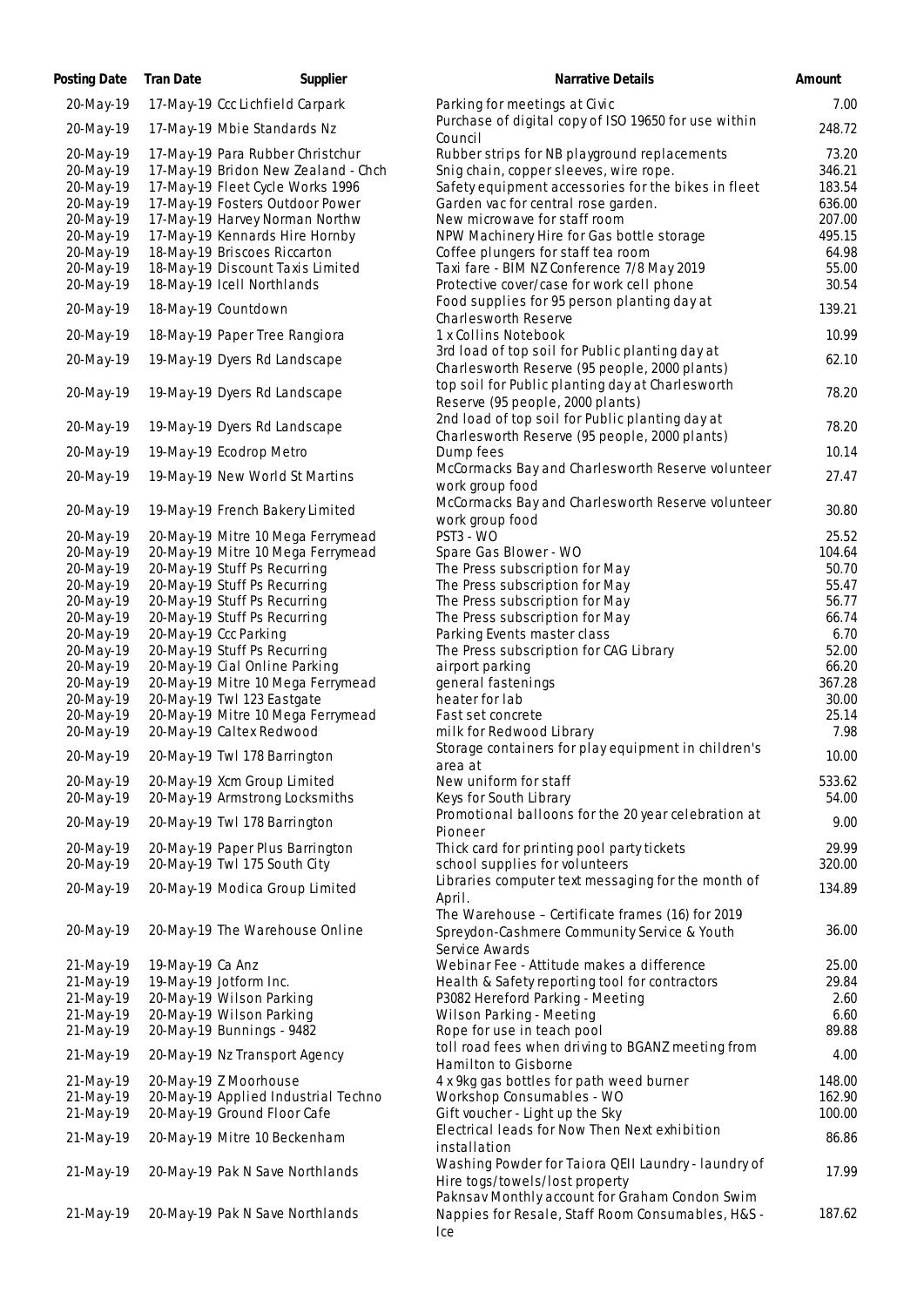| Posting Date | <b>Tran Date</b> | Supplier                            | Narrative Details                                                | Amount  |
|--------------|------------------|-------------------------------------|------------------------------------------------------------------|---------|
| 21-May-19    |                  | 20-May-19 Pak N Save Wainoni        | Catering for Pasifika STEAM Event for 50 + people                | 171.12  |
| 21-May-19    |                  | 20-May-19 Voyager Internet Ltd      | Bulletin messaging                                               | 11.50   |
| 21-May-19    |                  | 20-May-19 New World Durham Street   | Welfare Response Team training resources                         | 38.00   |
|              |                  |                                     |                                                                  | 280.01  |
| 21-May-19    |                  | 20-May-19 Brewers Union Limited     | Bar cleaning for CAG functions bar                               |         |
| 21-May-19    |                  | 20-May-19 Wilson Parking            | Wilson Parking - Meeting                                         | 6.60    |
| 21-May-19    |                  | 20-May-19 Avonside Wainoni Vet      | Neuter for classified dog Marley                                 | 156.00  |
| 21-May-19    |                  | 20-May-19 American Association For  | membership of AASLH (provides discount on d/base<br>service fee) | 243.43  |
| 21-May-19    |                  | 20-May-19 Macs Food And Wine        | Dinner while away on BOINZ conference                            | 55.70   |
| 21-May-19    |                  | 20-May-19 Canterbury Playcentre     | Printed mat/rug for children's area                              | 34.50   |
|              |                  |                                     |                                                                  |         |
| 21-May-19    |                  | 20-May-19 Oderings Nurseries        | Plants and bulbs for Kai crate                                   | 60.57   |
| 21-May-19    |                  | 20-May-19 Canterbury Playcentre     | Play equipment for children's area                               | 200.70  |
| 21-May-19    |                  | 20-May-19 Hoyts Colombo             | 2 x \$50 EntX vouchers for CTP survey incentives                 | 100.00  |
| 21-May-19    |                  | 20-May-19 Ideal Electrical          | Light fittings and bulbs for Southern Centre entrance            | 104.47  |
| 21-May-19    |                  | 20-May-19 The Service Company Ltd C | Bio-Zyme Cleaning Products                                       | 228.85  |
| 21-May-19    |                  | 20-May-19 Bunnings - 9482           | park habitat stuff glove drills battery for volunteers           | 76.98   |
| 21-May-19    |                  | 20-May-19 Kiwi Disposals            | 2 pouchs for stock                                               | 50.00   |
| 21-May-19    |                  | 20-May-19 Just Incredible           | Programming supplies                                             | 5.00    |
| 21-May-19    |                  | 20-May-19 Twl 175 South City        | Gift (chocolates) for STEAM Pasifika speakers                    | 41.00   |
| 21-May-19    |                  | 21-May-19 Blue Star Taxis           | Travel from Conference to Airport                                | 27.80   |
|              |                  |                                     |                                                                  | 60.30   |
| 21-May-19    |                  | 21-May-19 Wgtn Combined Taxis       | Travel for a Conference in Wellington                            |         |
| 21-May-19    |                  | 21-May-19 Blue Star Taxis           | LGNZ Shareholder Council Meeting in Wellington -                 | 35.20   |
|              |                  |                                     | Christchurch Airport to home                                     |         |
| 21-May-19    |                  | 21-May-19 Wgtn Combined Taxis       | LGFA Shareholder Meeting in Wellington                           | 39.00   |
| 21-May-19    |                  | 21-May-19 Fishpond Co NZ            | Throwing bean bags set of 12                                     | 48.68   |
| 21-May-19    |                  | 21-May-19 Hoyts Colombo             | Gift voucher prize - Light up the City                           | 100.00  |
| 21-May-19    |                  | 21-May-19 Gold Band Taxis           | Training                                                         | 33.30   |
| 21-May-19    |                  | 21-May-19 Green Cabs Ltd            | Training                                                         | 73.20   |
|              |                  |                                     | Flash drives for Volunteers working with schools                 |         |
| 21-May-19    |                  | 21-May-19 Wsl South City            | programmes                                                       | 175.78  |
| 21-May-19    |                  | 21-May-19 Mitre 10 Mega Papanui     | paintstripper to clean sink in workshop                          | 32.98   |
| 21-May-19    |                  | 21-May-19 Wsl Eastgate              | Paper shredder for sensitive documents                           | 69.99   |
|              |                  |                                     | Consumables for youth week and music month event                 |         |
| 21-May-19    |                  | 21-May-19 Countdown                 | at Linwood Library                                               | 101.75  |
|              |                  |                                     |                                                                  |         |
| 21-May-19    |                  | 21-May-19 Signage Sys Baxgroup      | Vinyl for Makerspace                                             | 103.50  |
| 21-May-19    |                  | 21-May-19 Mitre 10 Mega Papanui     | masking tape for makerspace activity at Redwood<br>library.      | 4.60    |
| 21-May-19    |                  | 21-May-19 Masterpet Corp Ltd        | Dog food for Animal Shelter                                      | 1050.53 |
|              |                  | 21-May-19 Twl 178 Barrington        |                                                                  | 60.00   |
| 21-May-19    |                  |                                     | Small hand towels for hire                                       |         |
| 21-May-19    |                  | 21-May-19 Paper Plus Eastgate       | Art Supplies                                                     | 65.48   |
| 21-May-19    |                  | 21-May-19 Pak N Save Wainoni        | Voucher for monthly draws                                        | 120.00  |
| 21-May-19    |                  | 21-May-19 Freshchoice City Mkt      | Refreshments for photo shoot for 8 people.                       | 17.47   |
| 21-May-19    |                  | 21-May-19 New World Prestons        | Milk for staff                                                   | 6.78    |
| 22-May-19    |                  | 10-May-19 Reference Publishing      | annual subscription                                              | 63.25   |
| 22-May-19    |                  | 20-May-19 Createsend.Com Ema        | Performing Arts Precinct                                         | 12.37   |
|              |                  |                                     |                                                                  | 12.98   |
| 22-May-19    |                  | 20-May-19 Aliexpress.Com            | Props for Botanic Gardens kidsfest trail                         |         |
| 22-May-19    |                  | 20-May-19 Aliexpress.Com            | Props for Botanic Gardens kidsfest trail                         | 30.44   |
| 22-May-19    |                  | 20-May-19 Paypal *iap2a             | IAP2 Symposium Attendance                                        | 595.00  |
| 22-May-19    |                  | 20-May-19 Mindkits Ltd              | Monthly software licence - Libraries                             | 45.01   |
| 22-May-19    |                  | 20-May-19 Pizza Hut - 769           | Catering for STEAM Pasifika evenings. Costs covered              | 126.37  |
|              |                  |                                     | by Ministry of Pacific Peoples 451/133/5/2                       |         |
| 22-May-19    |                  | 20-May-19 Abebooks.Co Fvr7ze        | Library book                                                     | 23.99   |
| 22-May-19    |                  | 21-May-19 Vtnz Rangiora             | RECYCLING TRUCK COF                                              | 144.00  |
|              |                  |                                     |                                                                  |         |
| 22-May-19    |                  | 21-May-19 Wilson Parking            | Wilson Parking - Meeting                                         | 14.60   |
| 22-May-19    |                  | 21-May-19 Kmart Online              | Coasters for Boardroom                                           | 41.00   |
| 22-May-19    |                  | 21-May-19 Gold Band Taxis           | Travel the airport for Conference in Wellington                  | 28.20   |
| 22-May-19    |                  | 21-May-19 Wgtn Combined Taxis       | Travel from airport to Conference in Wellington                  | 38.10   |
| 22-May-19    |                  | 21-May-19 Kmart - Riccarton         | Utensils for catering                                            | 25.20   |
| 22-May-19    |                  | 21-May-19 New World Bishopdale      | Catering Items                                                   | 81.09   |
| 22-May-19    |                  | 21-May-19 Nz Safety Blackwoods      | Workshop Supplies - WO                                           | 50.80   |
| 22-May-19    |                  | 21-May-19 Nz Safety Blackwoods      | PPE Replacement Harnesses - WO                                   | 577.20  |
| 22-May-19    |                  | 21-May-19 Eb Games 344              | Gift voucher prize - Light up the City                           | 100.00  |
|              |                  |                                     | Electrical fittings for Library display case and                 |         |
| 22-May-19    |                  | 21-May-19 Mitre 10 Beckenham        | touchscreen                                                      | 19.92   |
| 22-May-19    |                  | 21-May-19 The Service Company Ltd C | Washing Powder for QE2                                           | 53.48   |
| 22-May-19    |                  | 21-May-19 The Service Company Ltd C | Bio Zyne for QE2                                                 | 457.70  |
|              |                  |                                     |                                                                  |         |

| <b>INGLIQUIVE DETAILS</b>                                                                  | Amoun           |
|--------------------------------------------------------------------------------------------|-----------------|
| Catering for Pasifika STEAM Event for 50 + people                                          | 171.12          |
| Bulletin messaging                                                                         | 11.50           |
| Welfare Response Team training resources<br>Bar cleaning for CAG functions bar             | 38.00<br>280.01 |
| Wilson Parking - Meeting                                                                   | 6.60            |
| Neuter for classified dog Marley                                                           | 156.00          |
| membership of AASLH (provides discount on d/base                                           |                 |
| service fee)                                                                               | 243.43          |
| Dinner while away on BOINZ conference                                                      | 55.70           |
| Printed mat/rug for children's area                                                        | 34.50           |
| Plants and bulbs for Kai crate                                                             | 60.57           |
| Play equipment for children's area                                                         | 200.70          |
| 2 x \$50 EntX vouchers for CTP survey incentives                                           | 100.00          |
| Light fittings and bulbs for Southern Centre entrance                                      | 104.47          |
| Bio-Zyme Cleaning Products                                                                 | 228.85          |
| park habitat stuff glove drills battery for volunteers                                     | 76.98           |
| 2 pouchs for stock                                                                         | 50.00           |
| Programming supplies                                                                       | 5.00            |
| Gift (chocolates) for STEAM Pasifika speakers                                              | 41.00           |
| Travel from Conference to Airport                                                          | 27.80           |
| Travel for a Conference in Wellington                                                      | 60.30           |
| LGNZ Shareholder Council Meeting in Wellington -<br>Christchurch Airport to home           | 35.20           |
| LGFA Shareholder Meeting in Wellington                                                     | 39.00           |
| Throwing bean bags set of 12                                                               | 48.68           |
| Gift voucher prize - Light up the City                                                     | 100.00          |
| Training                                                                                   | 33.30           |
| Training                                                                                   | 73.20           |
| Flash drives for Volunteers working with schools                                           | 175.78          |
| programmes                                                                                 |                 |
| paintstripper to clean sink in workshop                                                    | 32.98           |
| Paper shredder for sensitive documents<br>Consumables for youth week and music month event | 69.99           |
| at Linwood Library                                                                         | 101.75          |
| Vinyl for Makerspace                                                                       | 103.50          |
| masking tape for makerspace activity at Redwood                                            |                 |
| library.                                                                                   | 4.60            |
| Dog food for Animal Shelter                                                                | 1050.53         |
| Small hand towels for hire                                                                 | 60.00           |
| Art Supplies                                                                               | 65.48           |
| Voucher for monthly draws                                                                  | 120.00          |
| Refreshments for photo shoot for 8 people.                                                 | 17.47           |
| Milk for staff                                                                             | 6.78            |
| annual subscription<br>Performing Arts Precinct                                            | 63.25<br>12.37  |
| Props for Botanic Gardens kidsfest trail                                                   | 12.98           |
| Props for Botanic Gardens kidsfest trail                                                   | 30.44           |
| IAP2 Symposium Attendance                                                                  | 595.00          |
| Monthly software licence - Libraries                                                       | 45.01           |
| Catering for STEAM Pasifika evenings. Costs covered                                        | 126.37          |
| by Ministry of Pacific Peoples 451/133/5/2                                                 |                 |
| Library book                                                                               | 23.99           |
| RECYCLING TRUCK COF                                                                        | 144.00          |
| Wilson Parking - Meeting                                                                   | 14.60           |
| Coasters for Boardroom                                                                     | 41.00           |
| Travel the airport for Conference in Wellington                                            | 28.20           |
| Travel from airport to Conference in Wellington                                            | 38.10<br>25.20  |
| Utensils for catering<br>Catering Items                                                    | 81.09           |
| Workshop Supplies - WO                                                                     | 50.80           |
| PPE Replacement Harnesses - WO                                                             | 577.20          |
| Gift voucher prize - Light up the City                                                     | 100.00          |
| Electrical fittings for Library display case and                                           | 19.92           |
| touchscreen                                                                                |                 |
| Washing Powder for QE2                                                                     | 53.48           |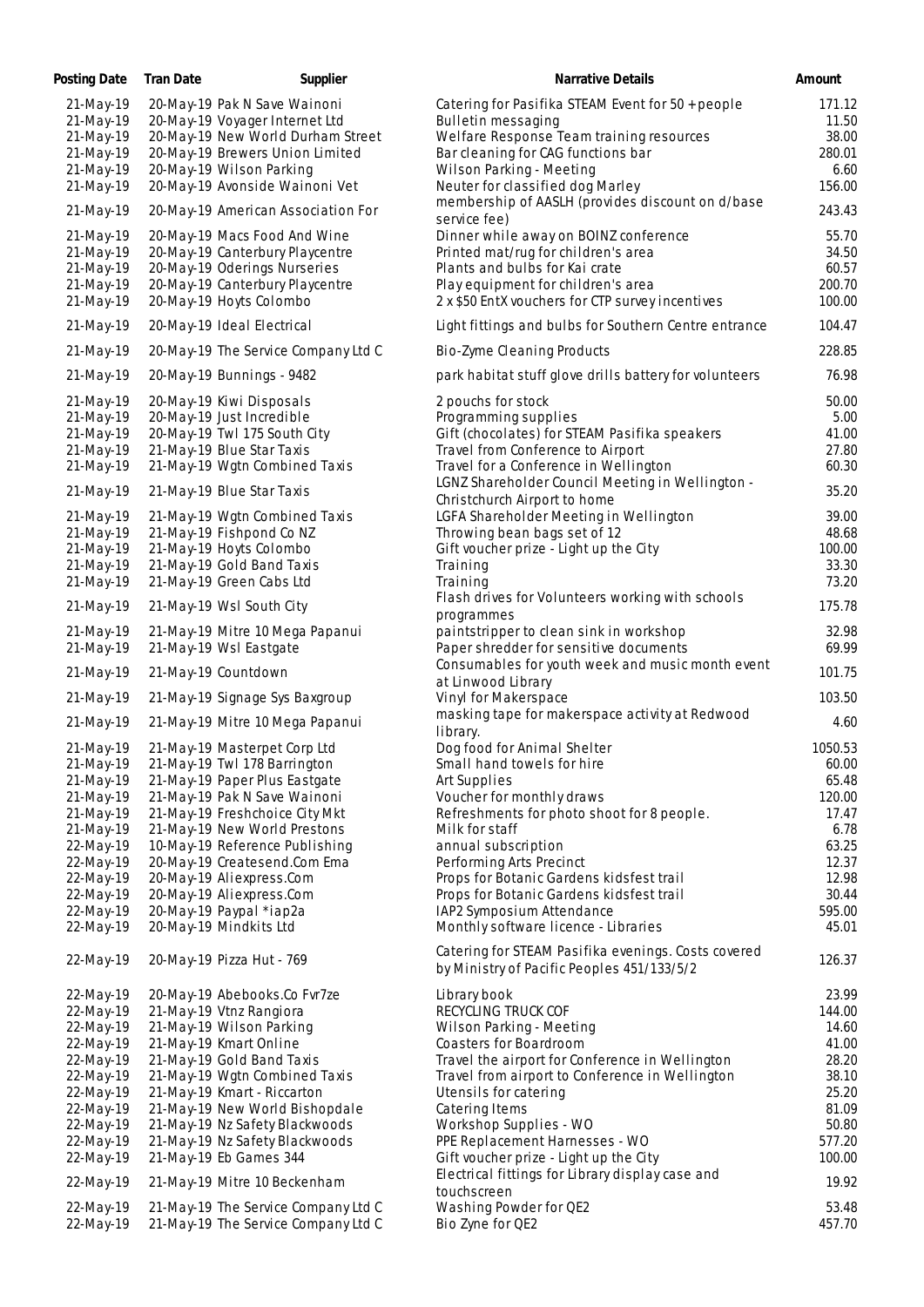| Posting Date Tran Date | Supplier                                                       | Narrative Details                                                                                  | Amount          |
|------------------------|----------------------------------------------------------------|----------------------------------------------------------------------------------------------------|-----------------|
| 22-May-19              | 21-May-19 The Naked Baker Ltd                                  | Fendalton School Photographic Exhibition Opening<br>Cake                                           | 75.00           |
| 22-May-19              | 21-May-19 Aliexpress.Com                                       | Holiday Activities Resources July                                                                  | 170.24          |
| 22-May-19              | 21-May-19 Kt Services Ltd                                      | 6 bay Icom battery charger to replace old equipment.                                               | 698.87          |
| 22-May-19              | 21-May-19 Createsend.Com Ema                                   | Friends events coming up this week                                                                 | 16.41           |
| 22-May-19              | 21-May-19 Stk*shutterstock                                     | Shutterstock music download for kerbside video                                                     | 76.87           |
| 22-May-19              | 21-May-19 Ian Coombes Ltd                                      | Annual service for Pool Water testing Machine<br>Volunteers Ascot Leisure Club - Gift vouchers for | 65.15           |
| 22-May-19              | 21-May-19 The Palms Shopping Centre                            | recognition                                                                                        | 103.00          |
| 22-May-19              | 21-May-19 Wilson Parking                                       | Parking while attending presentation in Turanga.                                                   | 10.60           |
| 22-May-19<br>22-May-19 | 21-May-19 Wilson Parking<br>21-May-19 Bunnings Online 2        | Parking while attending presentation in Turanga.<br>Miscellaneous materials for Urban Parks        | 10.60<br>6.55   |
| 22-May-19              | 21-May-19 Hms Airport Terminal                                 | Training                                                                                           | 11.20           |
| 22-May-19              | 21-May-19 Mr Jis Kitchen                                       | Training                                                                                           | 22.10           |
| 22-May-19              | 21-May-19 Rca Forum                                            | Registration for RCA Forum<br>set square, safety glasses, map gas torch, workshop                  | 100.00          |
| 22-May-19              | 21-May-19 George Henry & Co Ltd                                | support                                                                                            | 179.88          |
| 22-May-19              | 21-May-19 Omc Power Equipment                                  | Clutch adjustment on pole saw                                                                      | 57.50           |
| 22-May-19              | 21-May-19 Omc Power Equipment                                  | Replace snapped turning cable on canycom power<br>carrier                                          | 309.40          |
| 22-May-19              | 21-May-19 Geofabrics NZ Ltd                                    | Erosion control tubes for sediment control                                                         | 460.00          |
| 22-May-19              | 21-May-19 Bunnings - 9476                                      | pool cover tarps, rope, rope burner for Waltham pool                                               | 208.52          |
| 22-May-19              | 21-May-19 Relish Catering                                      | Catering invoice from 18 March meeting                                                             | 287.39          |
| 22-May-19              | 21-May-19 Farmlands Co Operati                                 | Resources for use with education propgramme                                                        | 29.50           |
| 22-May-19<br>22-May-19 | 21-May-19 Wilson Parking<br>21-May-19 Caltex Hornby            | Parking at Civic<br>Milk for tearoom                                                               | 6.60<br>6.10    |
| 22-May-19              | 21-May-19 Ideal Electrical                                     | Electrical Test and Tag - Tags                                                                     | 85.24           |
| 22-May-19              | 21-May-19 Kiwi Disposals                                       | 4 pouchs for stock                                                                                 | 100.00          |
| 22-May-19              | 21-May-19 Engineering New Zealand                              | Training for Engineering Team BCA                                                                  | 790.00          |
| 22-May-19<br>22-May-19 | 22-May-19 Mitre 10 Mega Papanui<br>22-May-19 Hampton & Co Ltd  | Splitters and wash bags for gloves<br>RTV / Glue for swimsmart platforms                           | 47.43<br>21.02  |
| 22-May-19              | 22-May-19 Briscoes Papanui                                     | Sandwich Maker for Staff Room (Replacement)                                                        | 169.98          |
| 22-May-19              | 22-May-19 Chch City Council Civic                              | Parking coupons - 3 x 60 min; 1 x 30 min                                                           | 124.00          |
| 22-May-19              | 22-May-19 Relish Catering                                      | Catering for Akaroa Treated Wastewater Reuse<br>Options Working Party - 22 May 2019                | 277.15          |
| 22-May-19              | 22-May-19 Illy Espresso Bar                                    | Coffee for staff members directly involved in the<br>medical event at Graham Condon on 22 May 2019 | 42.30           |
| 22-May-19              | 22-May-19 Freshchoice City Mkt                                 | Prizes for youth programming and gifts for presenters                                              | 25.29           |
| 22-May-19              | 22-May-19 Wsl South City                                       | Prizes for youth programming competitions                                                          | 43.80           |
| 22-May-19              | 22-May-19 Armstrong Locksmiths                                 | Rekeying of Parkview lounge after a break-in last<br>week                                          | 662.90          |
| 22-May-19              | 22-May-19 Cial Online Parking                                  | Parking at Airport for Time Based media Symposium<br>at Art Gallery NSW, Sydney                    | 62.40           |
| 22-May-19              | 22-May-19 Goldpine Christchurch                                | Strainer post for track counter install                                                            | 36.27           |
| 22-May-19              | 22-May-19 Wsl Eastgate                                         | Gold paper for Matariki display and activity                                                       | 10.00           |
| 22-May-19              | 22-May-19 Wgtn Combined Taxis                                  | Travel from LGNZ office to Wgtn Airport                                                            | 40.60           |
| 22-May-19              | 22-May-19 Total Pos Solutions                                  | Re coding of office and shop tills<br>Countdown - Catering - Afternoon tea at Older Adults         | 512.33          |
| 22-May-19              | 22-May-19 Countdown                                            | Network meeting on 22 May 2019                                                                     | 24.00           |
| 23-May-19              | 21-May-19 Pmi - Membership                                     | Project Management Institute Membership                                                            | 313.11          |
| 23-May-19<br>23-May-19 | 21-May-19 Createsend.Com Ema<br>21-May-19 Cbk Merchant And Pro | RSU - Swimsmart Newsletter - May 2019<br>Dinner while on BOINZ conference                          | 57.91<br>70.60  |
| 23-May-19              | 21-May-19 Governors Bay Hotel                                  | Banks Peninsula Zone Committee - 21 May 2019<br>(Catering)                                         | 202.95          |
| 23-May-19              | 21-May-19 Facebk *pnmylljmr2                                   | Facebook advertising Christchurch City libraries.com                                               | 1.43            |
| 23-May-19              | 21-May-19 Rhs London                                           | annual subscription                                                                                | 102.83          |
| 23-May-19              | 22-May-19 Wilson Parking                                       | Wilson Parking - Meeting                                                                           | 10.60           |
| 23-May-19              | 22-May-19 Wsl South City                                       | Stationery Purchase for Prosecution files                                                          | 65.91           |
| 23-May-19              | 22-May-19 Bunnings - 9476                                      | AA & D batteries for BG & MV gate counters                                                         | 83.90           |
| 23-May-19<br>23-May-19 | 22-May-19 Jc Installs Limited<br>22-May-19 Kmart - Shirley     | Vehicle GWA566 Reversing Camera<br>New jug for North New Brighton Community Centre                 | 650.00<br>25.00 |
|                        |                                                                |                                                                                                    |                 |
| 23-May-19<br>23-May-19 | 22-May-19 Drills Taps & Dies Limite<br>22-May-19 Corys 7363    | Workshop Consumables - WO<br>F to M Adaptors and splitter                                          | 461.04<br>32.98 |
| 23-May-19              | 22-May-19 Mulford Plastics (Nz                                 | New PVC top for swimsmart platforms                                                                | 199.54          |
|                        |                                                                |                                                                                                    |                 |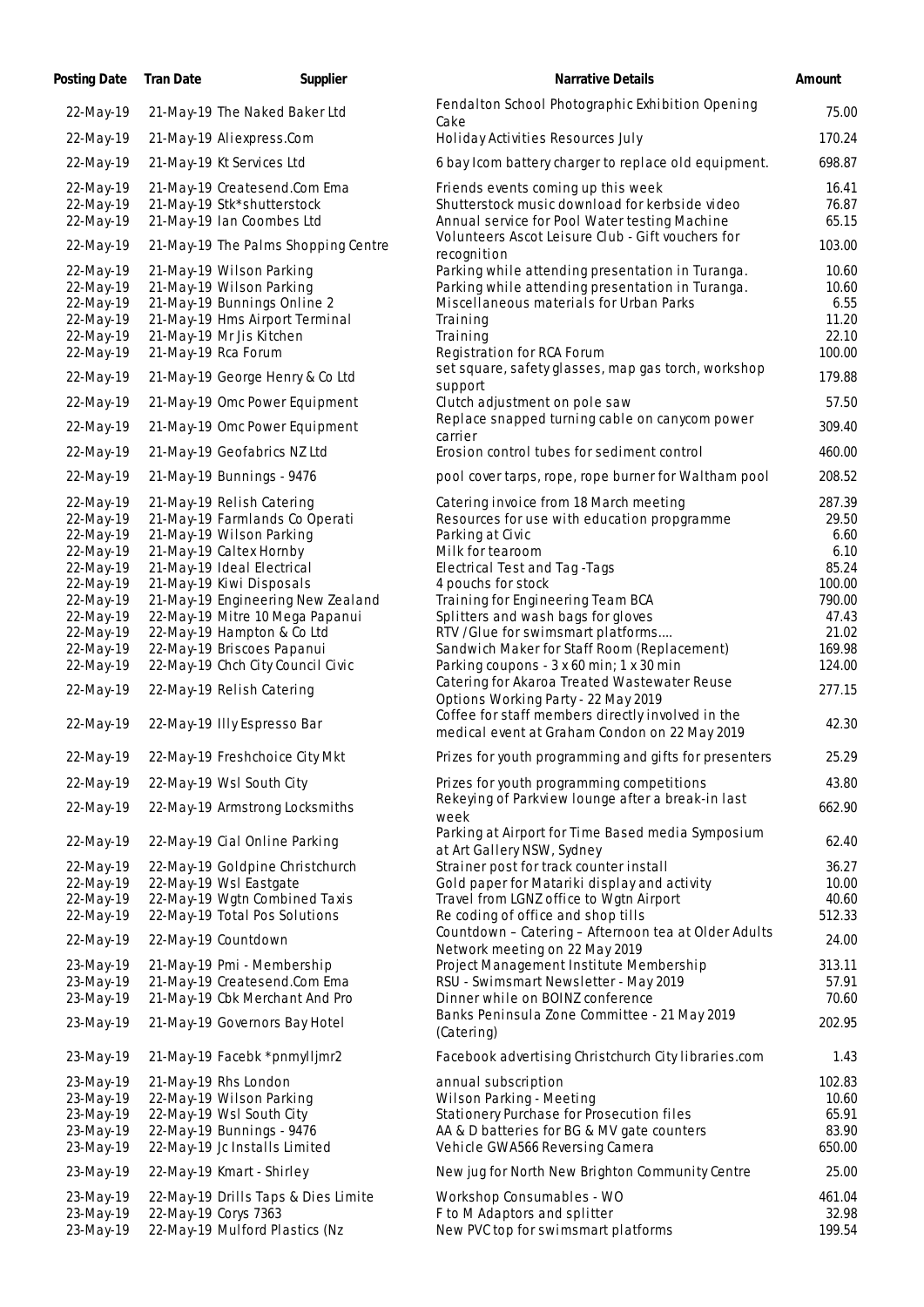| Posting Date | Tran Date | Supplier                            | Narrative Details                                      | Amount   |
|--------------|-----------|-------------------------------------|--------------------------------------------------------|----------|
| 23-May-19    |           | 22-May-19 Stuff Media (Ps)          | Newspaper deliver to Graham Condon                     | 48.62    |
| 23-May-19    |           | 22-May-19 Stuff Media (Ps)          | Newspaper Delivery to Taiora QEII                      | 48.80    |
| 23-May-19    |           | 22-May-19 Scorpio Books             | Landscape architecture books for library               | 230.99   |
| 23-May-19    |           | 22-May-19 Createsend.Com Ema        | Linwood Pool update 22 May 2019                        | 16.17    |
| 23-May-19    |           | 22-May-19 Createsend.Com Ema        | After Dark - Christchurch Art Gallery Te Puna o        | 146.60   |
|              |           |                                     | Waiwhetū                                               |          |
| 23-May-19    |           | 22-May-19 Eb Games 344              | Voucher for additional playstation sing star songs     | 20.00    |
|              |           |                                     | for PS4 youth programming                              |          |
| 23-May-19    |           | 22-May-19 Bernina Dress Sundries    | Sewing machine supplies for Auahatanga                 | 37.30    |
| 23-May-19    |           | 22-May-19 Mitre 10 Mega Ferrymead   | Replacement bolts for badminton posts                  | 12.96    |
| 23-May-19    |           | 22-May-19 Ccc Parking               | Car parking                                            | 5.15     |
| 23-May-19    |           | 22-May-19 Ccc Lichfield Carpark     | Car parking in Lichfield car park to attend            | 8.40     |
|              |           |                                     | Procurement training                                   |          |
| 23-May-19    |           | 22-May-19 Ccc Art Gallery Car Prk   | Parking for meeting at Civic                           | 4.00     |
| 23-May-19    |           | 22-May-19 Bunnings - 9482           | Racket shelving system for aquatics plant room for     | 199.52   |
|              |           |                                     | storage of aqua equipment.                             |          |
| 23-May-19    |           | 22-May-19 Mitre 10 Mega Papanui     | Irrigation works saddles 7 packs for pipe attachment   | 81.51    |
|              |           |                                     | to posts. screws x 200 plus concrete screws            |          |
| 23-May-19    |           | 22-May-19 Wilson Parking            | Parking for meetings                                   | 8.60     |
| 23-May-19    |           | 22-May-19 Hell Pizza Petone         | Meal - away for Training                               | 28.00    |
| 23-May-19    |           | 22-May-19 Wsl Eastgate              | clear folders for displaying work projects             | 58.81    |
|              |           |                                     |                                                        |          |
| 23-May-19    |           | 22-May-19 Cyclone Cycles & Mowers L | Repair Honda generator                                 | 129.00   |
| 23-May-19    |           | 22-May-19 Cyclone Cycles & Mowers L | Heavy duty crates for transporting fuel containers on  | 159.00   |
|              |           |                                     | the back of work trucks                                |          |
| 23-May-19    |           | 22-May-19 Twl 122 Rolleston         | kitchen forks                                          | 32.98    |
| 23-May-19    |           | 22-May-19 Bunnings - 9476           | Garden tools                                           | 275.26   |
| 23-May-19    |           | 22-May-19 Wgtn Combined Taxis       | Taxi from Wellington airport to LGNZ                   | 45.30    |
| 23-May-19    |           | 22-May-19 Farmers - Shirley         | Coffee plunger for SP staff room                       | 55.99    |
| 23-May-19    |           | 23-May-19 Mitre 10 Mega Ferrymead   | Lock Out System - Kurtis                               | 91.56    |
| 23-May-19    |           | 23-May-19 Nz Institute Of Landsc    | NZILA conference registration                          | 573.85   |
| 23-May-19    |           | 23-May-19 Rebel Christchurch        | ping pong net and balls                                | 59.98    |
| 23-May-19    |           | 23-May-19 Photo Warehouse           | Battery for Visitor Experience team camera             | 89.00    |
| 23-May-19    |           | 23-May-19 Purple Weka Cafe & Bar    | Meeting with Templeton RA re Templeton Quarry          | 18.30    |
| 23-May-19    |           | 23-May-19 Papanui Service Centre    | Parking coupons for staff travel                       | 93.00    |
| 23-May-19    |           | 23-May-19 Mitre 10 Mega Ferrymead   | Portable storage for conference meetings               | 49.98    |
|              |           |                                     | replacement bunting for summer times event             |          |
| 24-May-19    |           | 22-May-19 Paypal *hampshirefl       | damaged by BG staff                                    | 497.78   |
|              |           |                                     | Training in Safe Drinking Water Management-CCC         |          |
| 24-May-19    |           | 22-May-19 Sp * Little Lunches       | Staff & Contractors plus Presenter                     | 175.50   |
| 24-May-19    |           | 22-May-19 Www.Aliexpress.Com        | Learner Librarian License Resources                    | 52.86    |
| 24-May-19    |           | 22-May-19 McDonalds Petone          | Training                                               | 10.60    |
| 24-May-19    |           | 23-May-19 Vertical Horizonz NZ Ltd  | <b>GROW SAFE TRAINING</b>                              | 437.00   |
| 24-May-19    |           | 23-May-19 Wilson Parking            | Wilson Parking - Meeting                               | 8.60     |
| 24-May-19    |           | 23-May-19 Wilson Parking            | Wilson Parking - Meeting                               | 12.60    |
| 24-May-19    |           | 23-May-19 Briscoes Chch Salisbury   | Frames for Award Certificates                          | 77.96    |
|              |           | 23-May-19 Super Cheap Auto          | Vehicle Maintenance CAT                                | 22.99    |
| 24-May-19    |           |                                     |                                                        | $-51.37$ |
| 24-May-19    |           | 23-May-19 Nz Safety Blackwoods      | Credit Voucher Nz Safety Blackwoods - H&S Goods        |          |
| 24-May-19    |           | 23-May-19 Nz Hardware Ltd           | Building Maintenance - Network Building                | 105.85   |
| 24-May-19    |           | 23-May-19 Eb *blinc Innovation S    | 2 x tickets to Sustainable Protein Blinc Workshop      | 22.56    |
| 24-May-19    |           | 23-May-19 Countdown                 | Fendalton School Photographic Exhibition Snacks        | 27.63    |
| 24-May-19    |           | 23-May-19 Nz Institute Of Landsc    | NZILA Conference registration                          | 729.10   |
| 24-May-19    |           | 23-May-19 The National Business     | Monthly subscription for NBR                           | 35.00    |
| 24-May-19    |           | 23-May-19 Wilson Parking            | Parking for meeting in town                            | 10.60    |
| 24-May-19    |           | 23-May-19 Createsend.Com Ema        | Christchurch Heritage Festival 2019 (#3)               | 16.11    |
| 24-May-19    |           | 23-May-19 Createsend.Com Ema        | Ngā Puna Wai Sports Hub Update - May 2019              | 18.72    |
| 24-May-19    |           | 23-May-19 Westfield Gift Voucher    | 5 Westfield \$50 gift cards                            | 250.00   |
| 24-May-19    |           | 23-May-19 Bunnings - 9482           | 2 x 19mm irrigation valves, Utility hooks bulk x 2     | 32.42    |
| 24-May-19    |           | 23-May-19 Macpac Northlands         | Gloves for staff                                       | 83.96    |
| 24-May-19    |           | 23-May-19 Ross Galt Lock & Key      | Padlock plus 11 security keys for Orchard group + Roto | 321.40   |
|              |           |                                     | $K + \text{key rings}$                                 |          |
| 24-May-19    |           | 23-May-19 Mitre 10 Mega Ferrymead   | Tools                                                  | 139.32   |
| 24-May-19    |           | 23-May-19 Bunnings - 9482           | 5 rubber mallets for travis                            | 26.25    |
| 24-May-19    |           | 23-May-19 Nz Planning               | NZPI & Environment Court Plan making Road Show         | 300.00   |
| 24-May-19    |           | 23-May-19 Nz Planning               | NZPI & Environment Court Plan making Road Show         | 700.00   |
| 24-May-19    |           | 23-May-19 Nz Planning               | NZPI & Environment Court Plan making Road Show         | 900.00   |
|              |           |                                     |                                                        |          |
| 24-May-19    |           | 23-May-19 Akaroa Motor Garage       | Trailer Rego Q410C WOF and new trailer connector       | 115.90   |
| 24-May-19    |           | 23-May-19 Akaroa Motor Garage       | Repair of Weedeater and oil & grease                   | 149.00   |
|              |           |                                     |                                                        |          |

146.60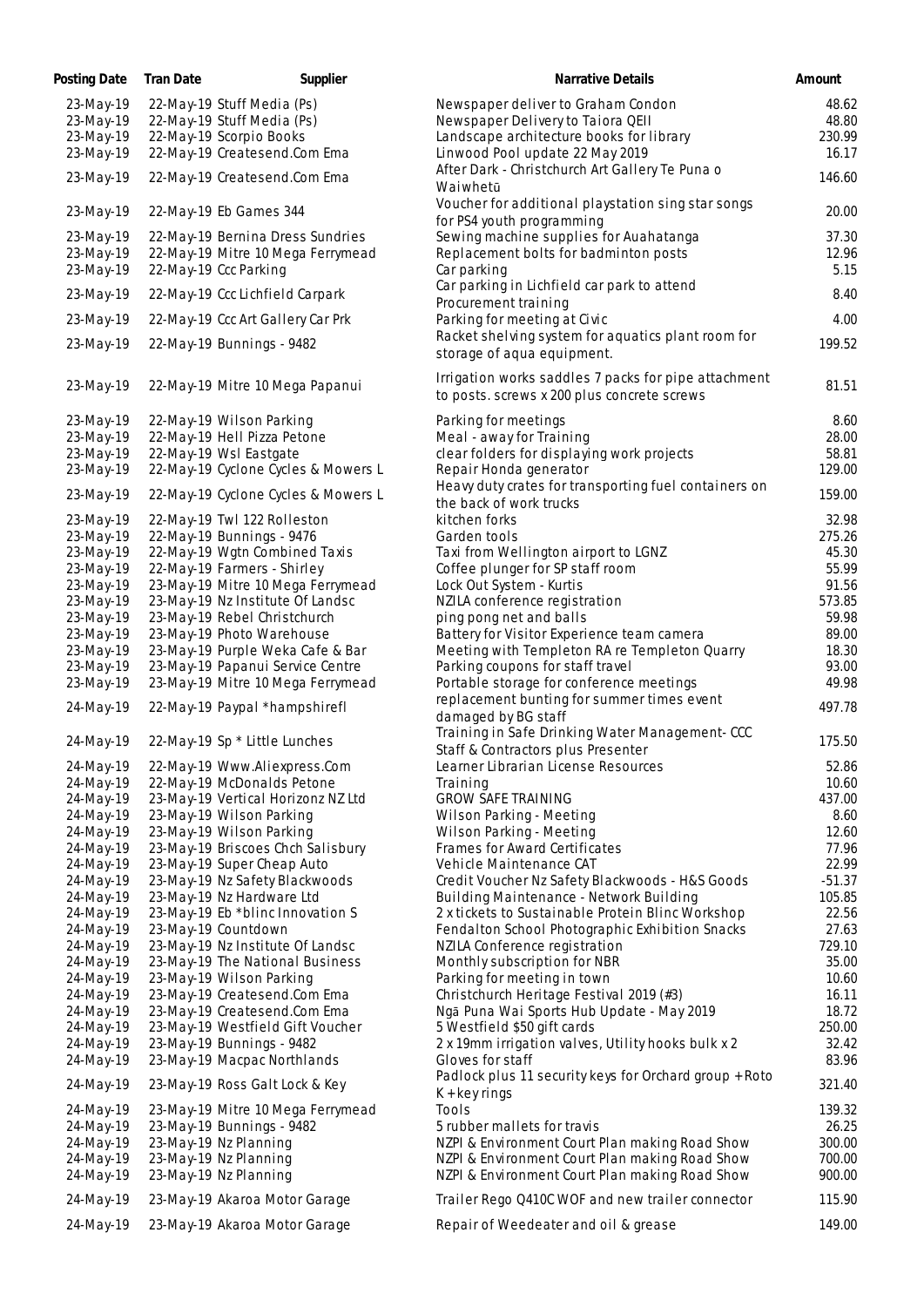| Posting Date           | Tran Date          | Supplier                                                           | Narrative Details                                                                                      | Amount          |
|------------------------|--------------------|--------------------------------------------------------------------|--------------------------------------------------------------------------------------------------------|-----------------|
| 24-May-19              |                    | 23-May-19 La Mamma Limited                                         | Training                                                                                               | 44.00           |
| 24-May-19              |                    | 23-May-19 Ballingers Hunting & Fish                                | Swapped one of the pairs of waders as we needed                                                        | 10.00           |
| 24-May-19              | 23-May-19 Allterra |                                                                    | straps on 1 pair - charged extra \$10<br>New TSC3 controller aerial                                    | 57.50           |
| 24-May-19              | 23-May-19 Allterra |                                                                    | Replaced TSC3 wall charger unit for Robo1 controller.                                                  | 216.20          |
|                        |                    |                                                                    |                                                                                                        |                 |
| 24-May-19              | 23-May-19 Allterra |                                                                    | Balance of Hire of TSC3 Robotic Total Station                                                          | 736.00          |
| 24-May-19              |                    | 23-May-19 Nz Safety Blackwoods                                     | Controller Hire<br>H&S equipment for staff                                                             | 134.42          |
| 24-May-19              |                    | 23-May-19 Stowers Containment Solut                                | Storage crates for transporting fuel on ranger trucks                                                  | 476.16          |
|                        |                    |                                                                    |                                                                                                        |                 |
| 24-May-19              |                    | 23-May-19 Pminz Conferences                                        | PMI Conference 2019, Wellington<br>1. Printing and Binding 2018 Infrastructure Design                  | 1195.00         |
| 24-May-19              |                    | 23-May-19 Phoenix Pdp Limited                                      | Standards book. 50 copies for use internally                                                           | 2204.95         |
| 24-May-19              |                    | 23-May-19 Bishopdale Pharmacy                                      | Sympathy card for Board Chairperson.                                                                   | 5.70            |
| 24-May-19              |                    | 23-May-19 New World Bishopdale                                     | Catering for upcoming Papanui-Innes Community                                                          | 23.95           |
|                        |                    |                                                                    | Board meetings/seminars.<br>Catering for Papanui-Innes Community Board                                 |                 |
| 24-May-19              |                    | 23-May-19 Laura Fergusson Trust (Ca                                | meeting with School Principals on 15 March 2019.                                                       | 194.64          |
| 24-May-19              |                    | 23-May-19 Spectrum Lighting & Sound                                | Repair to scoreboard remote controller                                                                 | 98.90           |
| 24-May-19              |                    | 23-May-19 Spectrum Lighting & Sound                                | Repair faulty amplifier for TV signal distribution                                                     | 227.70          |
| 24-May-19              |                    | 23-May-19 Nzim Southern Inc                                        | Women Leading Women Seminar                                                                            | 690.00<br>40.00 |
| 24-May-19<br>24-May-19 | 23-May-19 Coca     | 23-May-19 Victoria University                                      | Library book<br>Library book                                                                           | 75.00           |
|                        |                    |                                                                    | Refreshments for green room for 15 x band members                                                      | 97.78           |
| 24-May-19              |                    | 23-May-19 Freshchoice Barrington                                   | for after dark event.                                                                                  |                 |
| 24-May-19<br>24-May-19 |                    | 23-May-19 Briscoes Chch Salisbury<br>23-May-19 Total Pos Solutions | Beans to fill bean bags in exhibition spaces<br>Eftpos machine hire for After Dark Event               | 129.98          |
|                        |                    |                                                                    | Parsley and Sage - Catering for Board Chairs and                                                       | 431.25          |
| 24-May-19              |                    | 23-May-19 Parsley And Sage                                         | Staff Forum on 3 May 2019                                                                              | 131.45          |
| 24-May-19              |                    | 24-May-19 Ccc Parking                                              | parking in city to attend Bright Signs meeting Friday                                                  | 3.60            |
| 24-May-19              |                    | 24-May-19 Altex Coatings                                           | 24 May 9-10<br>Spare Gas Blower - WO                                                                   | 402.79          |
| 24-May-19              |                    | 24-May-19 Toms Emporium                                            | HOliday ACtivities resources July                                                                      | 20.40           |
| 24-May-19              |                    | 24-May-19 Mister Minit The Palms                                   | Two keys cut for the New Brighton Community                                                            | 24.20           |
|                        |                    |                                                                    | Boardroom                                                                                              |                 |
| 24-May-19              |                    | 24-May-19 Hutt & City Taxis<br>24-May-19 Countdown                 | Training                                                                                               | 72.60           |
| 24-May-19<br>24-May-19 |                    | 24-May-19 Halswell Butchery                                        | Multi purpose cleaning spray for BBQ trailer<br>Sausages for Halswell Quarry planting day BBQ          | 4.99<br>67.50   |
|                        |                    |                                                                    | BBQ food for participants on Halswell Quarry                                                           | 198.30          |
| 24-May-19              |                    | 24-May-19 Countdown                                                | planting day                                                                                           |                 |
| 24-May-19              |                    | 24-May-19 Briscoes Chch Salisbury                                  | BBQ trailer equipment                                                                                  | 353.83          |
| 24-May-19              |                    | 24-May-19 Twl 178 Barrington                                       | Credit Voucher Twl 178 Barrington - inappropriate<br>storage container purchased therefore returned    | $-5.70$         |
| 24-May-19              |                    | 24-May-19 Twl 178 Barrington                                       | MakerSpace activity resources                                                                          | 36.70           |
| 24-May-19              |                    | 24-May-19 Ascent Technology Ltd                                    | HDMI cable - replacement libraries                                                                     | 12.02           |
| 24-May-19              |                    | 24-May-19 Jaycar Pty Ltd                                           | Monthly software licence - Libraries                                                                   | 28.90           |
| 24-May-19              |                    | 24-May-19 Mitre 10 Beckenham                                       | Sprayer for cleaning and Brush for poly                                                                | 30.18           |
| 24-May-19              |                    | 24-May-19 Countdown                                                | Countdown - Catering for Community Board meeting<br>with Age-Friendly Spreydon-Cashmere on 24 May 2019 | 34.78           |
| 27-May-19              |                    | 22-May-19 Christchurch Airport                                     | Airport Parking                                                                                        | 30.00           |
| 27-May-19              |                    | 22-May-19 Paypal *nzaep                                            | Staff Training - Seminar registrations - NZEA                                                          | 207.00          |
|                        |                    |                                                                    | Receipt for accommodation after flight home from                                                       |                 |
| 27-May-19              |                    | 23-May-19 Brentwood Hotel                                          | Wellington Conference cancelled due to weather<br>conditions                                           | 165.00          |
| 27-May-19              |                    | 23-May-19 High Profile Events                                      | EMPA Conference for 3x Staff Members (PIP Unit)                                                        | 2391.10         |
| 27-May-19              |                    | 23-May-19 Bondline Static Cont                                     | Kit for TBA lab - anti-static gloves                                                                   | 85.64           |
| 27-May-19              |                    | 23-May-19 McDonalds Petone                                         | Training                                                                                               | 13.50           |
| 27-May-19              |                    | 24-May-19 Aa Sydenham                                              | 12 month registration for trailer chipper                                                              | 99.91           |
| 27-May-19              |                    | 24-May-19 Oderings Nurseries                                       | Grounds Maintenance - WO                                                                               | 38.15           |
| 27-May-19              |                    | 24-May-19 Bunnings - 9476                                          | PPE container                                                                                          | 17.98           |
| 27-May-19              |                    | 24-May-19 Twl 123 Eastgate                                         | Community Service Awards expenses<br>recipients/speakers                                               | 75.00           |
| 27-May-19              |                    | 24-May-19 Alice Cinematheque                                       | Community Service Awards expenses for                                                                  | 139.50          |
|                        |                    |                                                                    | recipients/speakers                                                                                    |                 |
| 27-May-19              |                    | 24-May-19 Countdown                                                | Biscuits for three day Keystone Leadership<br>Development Programme                                    | 14.00           |
|                        |                    |                                                                    |                                                                                                        |                 |